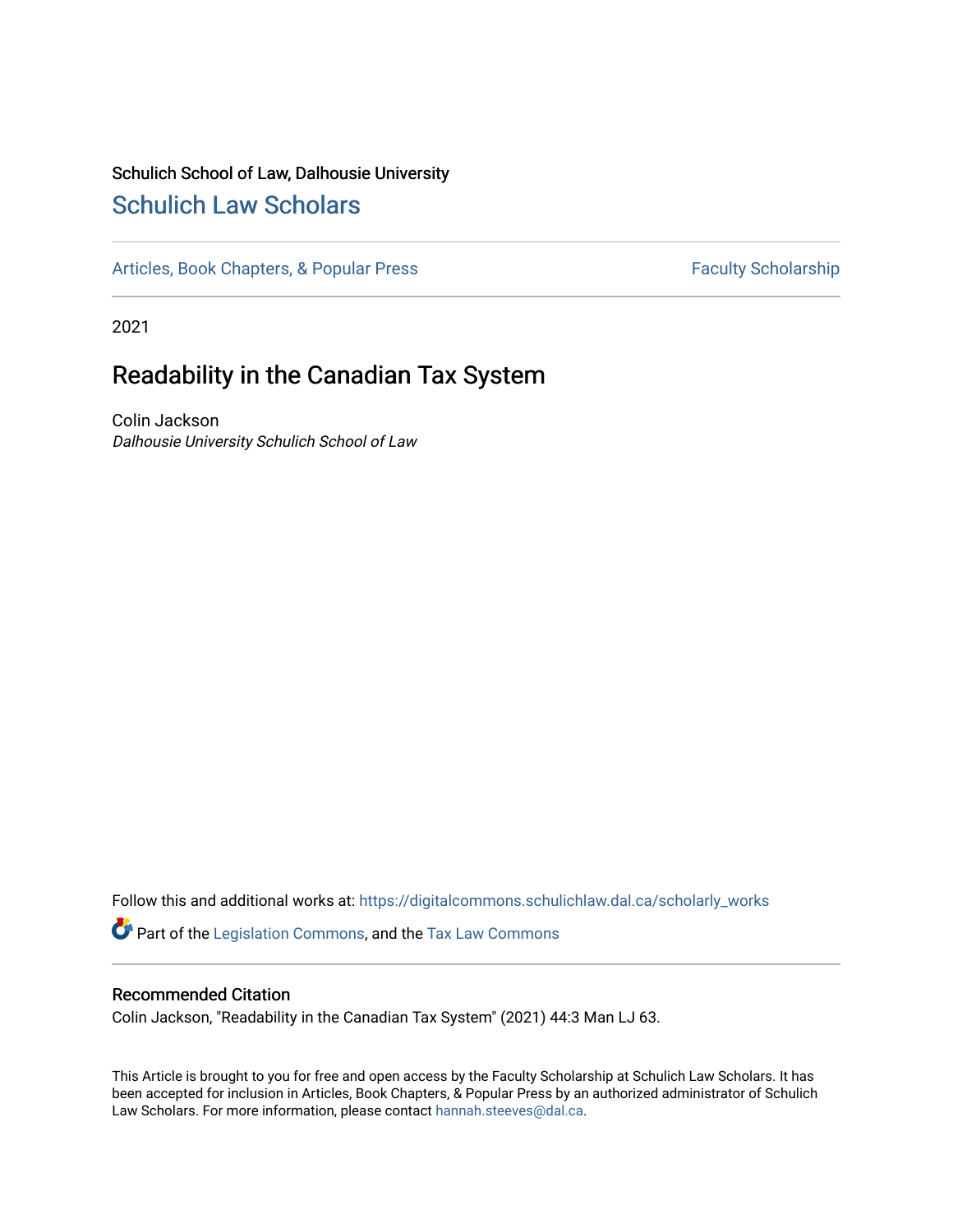# **Readability in the Canadian Tax System**

### COLIN JACKSON<sup>\*</sup>

### ABSTRACT

This paper reports the results of a readability analysis of various parts of the Canadian tax system, with a particular focus on Canada's income tax. The results indicate that Canada's *Income Tax Act* is significantly more difficult to read than the taxation statutes of several comparable jurisdictions and more difficult to read than other Canadian legislation governing economic relationships. The guidance published by the Canada Revenue Agency for the use of tax professionals and the public appears more accessible. While it may be hoped that the statutory provisions that apply to low- and middle-income individuals would be more readable than the *Income Tax Act* as whole, the study found evidence to the contrary. Although the readability of the statute can only be one part of a program toward making the tax system more accessible, this paper argues that it is a project worth pursuing.

### **I. INTRODUCTION**

he *Income Tax Act* (*ITA*) 1 is thoroughly unreadable. While the present study is the first to confirm the difficulty of reading the *ITA* using the standard techniques for measuring readability, that particular T

Assistant Professor, Schulich School of Law, Dalhousie University. Thanks to Geoff Loomer, Kim Brooks, Shu-Yi Oei, and the participants at the Purdy Crawford Emerging Business Law Scholars Workshop for valuable comments on earlier iterations of this work. Thanks also to Taylor Nesdoly for research assistance. This paper is based on work done for my PhD dissertation with financial support from the Social Sciences and Humanities Research Council of Canada.

<sup>1</sup> RSC 1985, c 1 (5th Supp) [*ITA*].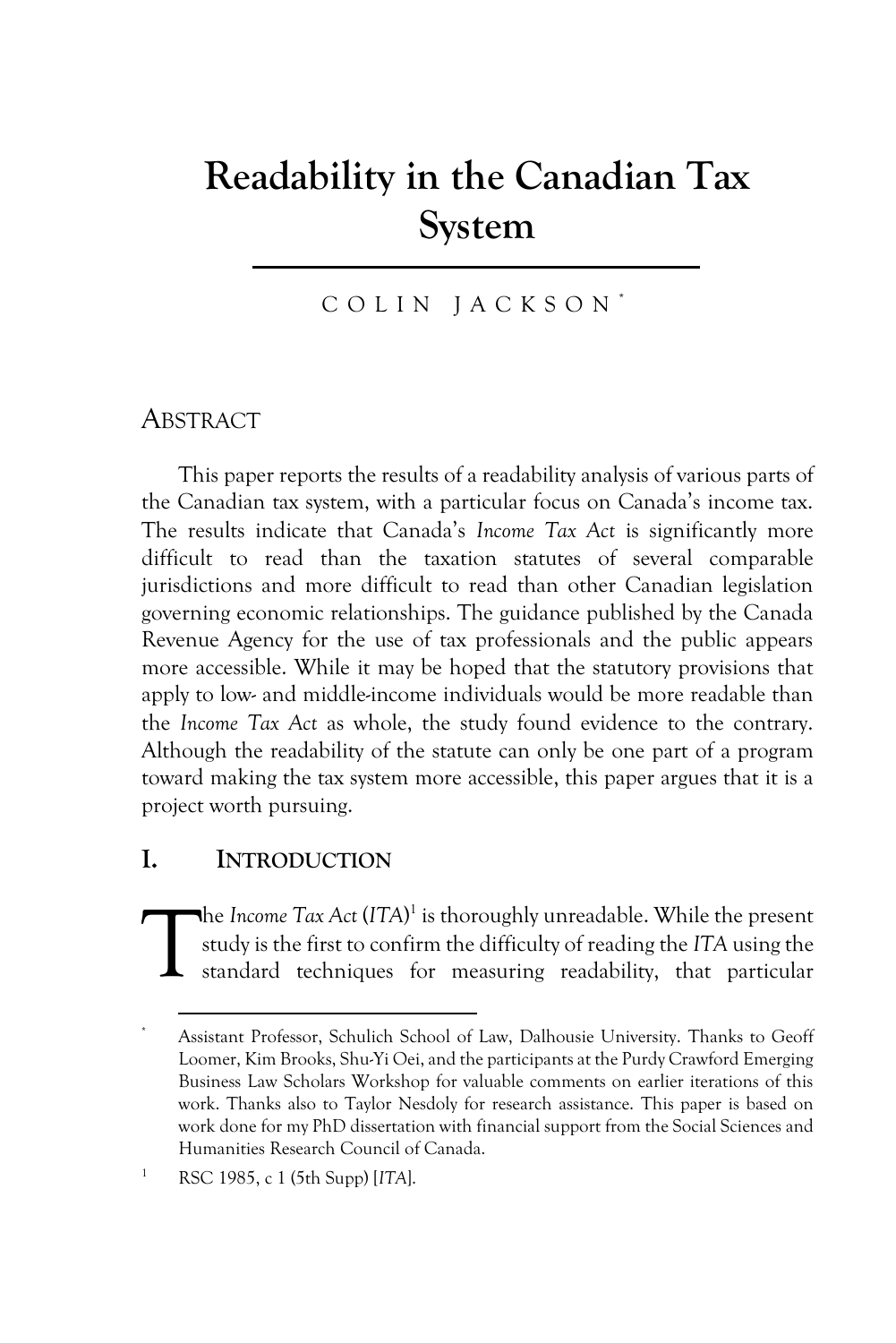conclusion is obvious to anyone who has opened the *ITA*. This study's more striking results are the extent of this problem and the degree to which it is particular to the Canadian *ITA*. The evidence considered here indicates that Canadian statutory drafters have managed to produce more readable legislation in other areas of law, that comparable jurisdictions have relatively readable income tax legislation, and that the Canada Revenue Agency's (CRA) interpretive guidance is relatively readable.

The difficulty of reading tax legislation has been long lamented in common law jurisdictions. In the mid-1990s, Australian tax professor Graeme Cooper wrote that "no one could doubt much of the income tax is poorly expressed." While this much may have been self-evident, the extent of the problem he described was striking: "this is no less true for tax specialists than it is for the lay reader." While specialists had better access to a variety of supports, it was clear that the poor expression of rules, which he labelled "fiscal fog," caused specialists to fail in some cases, even despite this help.<sup>2</sup>

Since the 1990s, some common-law jurisdictions have started to address this problem, tracking legislative readability and making it a goal of taxreform initiatives.<sup>3</sup> In 1992, New Zealand began the process of gradually rewriting its tax laws with the goal of improving readability.<sup>4</sup> In 1993, the Australian Federal Government established the Tax Law Improvement Project to simplify its income tax legislation in several ways, including

<sup>&</sup>lt;sup>2</sup> Graeme S Cooper, "'A Rose Is a Flower Is a Plant': Tax Simplification South of the Equator" (1995) 47 Can Tax Found 3:1 at 3:12–3:13.

<sup>3</sup> See e.g. Simon James, Adrian Sawyer & Ian Wallschutzky, "The Complexities of Tax Simplification: Progress in Australia, New Zealand and the United Kingdom" (1997) 14:1 Austl Tax Forum 29.

<sup>4</sup> For updates on the progress of New Zealand's efforts, see Maryann Richardson & Adrian Sawyer, "Complexity in the Expression of New Zealand's Tax Laws: An Empirical Analysis" (1997) 14:3 Austl Tax Forum 325; Caroline Pau, Adrian Sawyer & Andrew Maples, "Complexity of New Zealand's Tax Laws: An Empirical Study" (2007) 22 Austl Tax Forum 59; Kathryn Saw & Adrian Sawyer, "Complexity of New Zealand's Income Tax Legislation: the Final Installment" (2010) 25 Austl Tax Forum 213. It is worth noting that simplification may be easier to achieve in New Zealand for a number of reasons related to its constitutional and social structure: see Adrian Sawyer, "Complexity of Tax Simplification: A New Zealand Perspective" in Simon James, Adrian Sawyer & Tamer Budak, eds, *The Complexity of Tax Simplification: Experiences from Around the World* (Basingstoke, UK: Palgrave Macmillan, 2016) 110.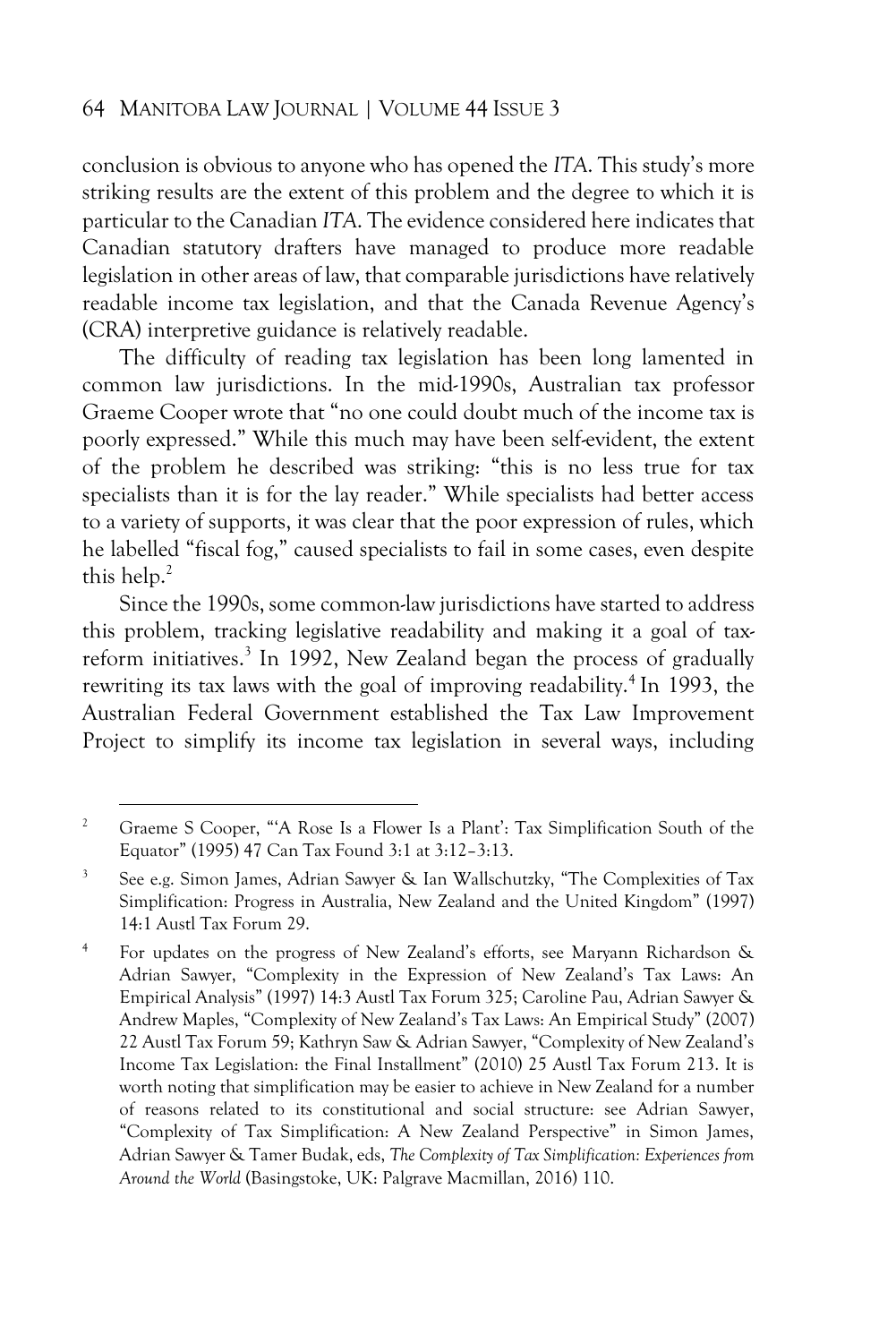drafting with simpler English.<sup>5</sup> In the U.K., the Office of Tax Simplification was created in 2010 and made a permanent, independent office of HM Treasury in 2015.<sup>6</sup> As part of the office's work (offering independent advice to the U.K. government on tax simplification), it developed a "complexity index" that includes readability measurement. $^7$ 

In Canada, however, there has been no empirical research about the readability of tax materials. While experience indicates that the *ITA* is unreadable and, indeed, more difficult to read than other legislation governing economic relationships, we still lack quantifiable measurements to confirm the size and scope of the readability problem.<sup>8</sup> This paper begins to fill this gap and put the discussion of the Canadian tax system's readability on firmer empirical ground. I use several different readability formulas to facilitate comparisons with the readability studies that have been done in other jurisdictions and to compensate for the acknowledged weaknesses of readability formulas in general.

Of course, it may be argued that few people even attempt to read the ITA,<sup>9</sup> and so the readability of the technical guidance and the public guidance put out by the CRA is what matters. The CRA's guidance is generally considered easier to read, but again, the readability of the CRA's efforts in this area have not been measured. In this paper, I examine both tax legislation and guidance published by the CRA.

8 *ITA*, *supra* note 1.

<sup>5</sup> David Smith & Grant Richardson, "The Readability of Australia's Taxation Laws and Supplementary Materials: An Empirical Investigation" (1999) 20:3 Fiscal Studies 321 at 322 [Smith & Richardson, "Readability of Australia's Tax Laws"].

<sup>6</sup> UK, Office of Tax Simplification, "Our Governance", online: <www.gov.uk/government/organisations/office-of-tax-simplification/about/ourgovernance> [perma.cc/W7QS-VVXV].

<sup>7</sup> UK, Office of Tax Simplification, *The OTS Complexity Index* (London: Office of Tax Simplification, 2017), and 2017 online: <assets.publishing.service.gov.uk/government/uploads/system/uploads/attachment\_ data/file/603479/OTS\_\_complexity\_index\_paper\_2017.pdf> [perma.cc/2N9W-4SML].

<sup>&</sup>lt;sup>9</sup> The assumption that readability is unimportant because the audience for tax legislation is tax experts rather than taxpayers or judges seems to be common among legislative drafters in the U.S. See Shu-Yi Oei & Leigh Z Osofsky, "Constituencies and Control in Statutory Drafting: Interviews with Government Tax Counsels" (2018) 104 Iowa L Rev 1291.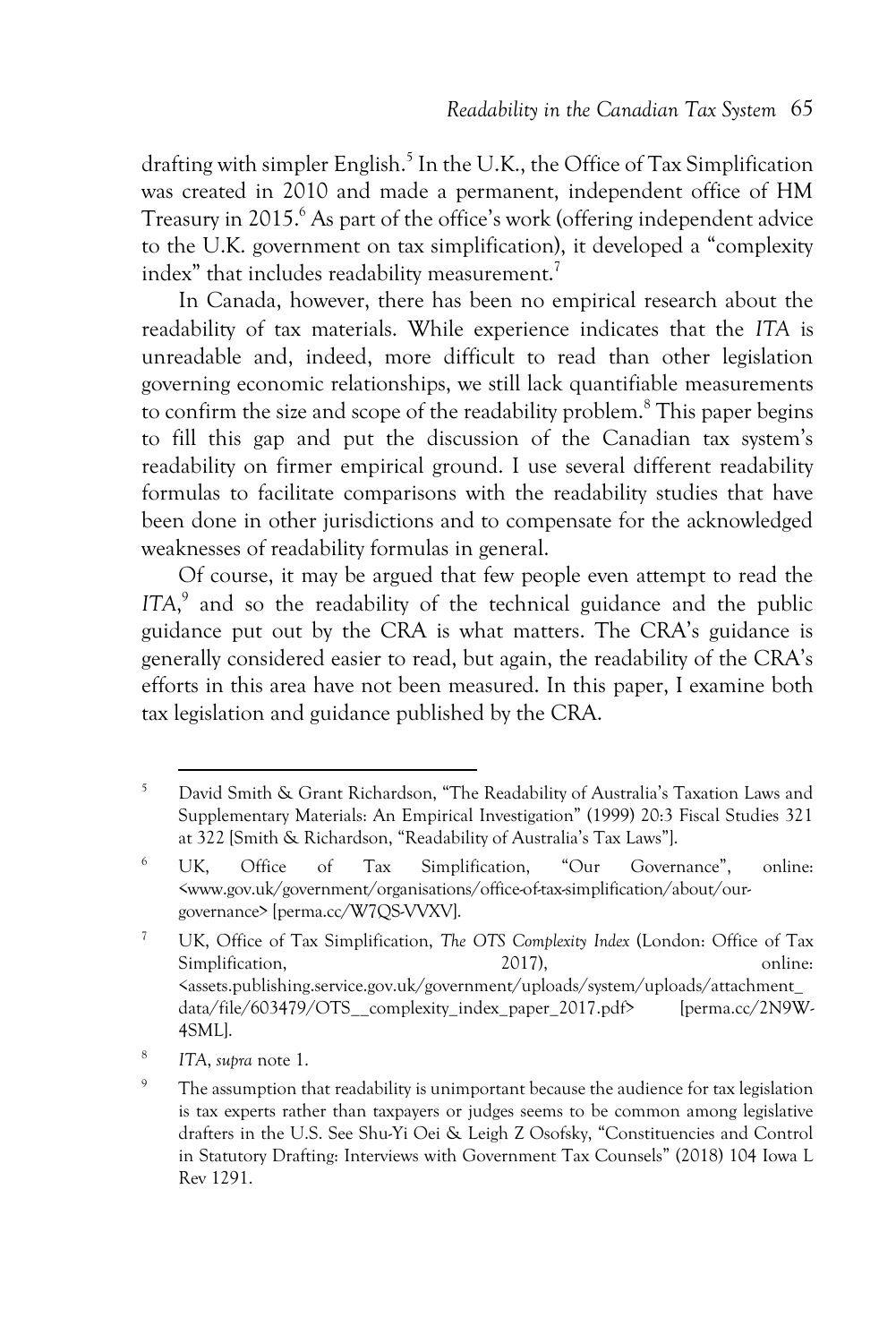Difficulty in reading tax legislation, and tax complexity more generally, have attracted the attention of tax scholars for two key reasons. First, it is thought that unreadable tax legislation increases the costs of tax compliance and tax administration. Briefly stated, if the legislation can be understood more easily, fewer resources will be required by the tax administration for the purposes of auditing and enforcement, and the fewer resources taxpayers will be required to understand and meet their obligations. Second, it is thought that making the tax system more understandable will also improve fairness.<sup>10</sup>

Readability is also an important, and perhaps underappreciated, accessto-justice issue. While access to justice is not easily defined,  $11$  there is a reasonably intuitive way in which improving readability would make the tax system more accessible. Indeed, codifying law reformers have often understood their task to be stating rules clearly and simply in an effort to improve accessibility.<sup>12</sup> On the other hand, where the law becomes

<sup>10</sup> Grant Richardson & David Smith, "The Readability of Australia's Goods and Services Tax Legislation: An Empirical Investigation" (2002) 30:3 Federal L Rev 475 at 477–78 [Richardson & Smith, "Readability of Australia's GST Legislation"].

<sup>&</sup>lt;sup>11</sup> For accounts of the history of thinking about access to justice, see David M Trubek, "Critical Moments in Access to Justice Theory: The Quest for the Empowered Self" in Allan C Hutchinson, ed, *Access to Civil Justice* (Toronto: Carswell, 1990) 107; Roderick A Macdonald, "Access to Justice in Canada Today: Scope, Scale and Ambitions" in Julia Bass, WA Bogart & Frederick H Zemans, eds, *Access to Justice for a New Century: The Way Forward* (Toronto: Law Society of Upper Canada, 2005) 19 [Macdonald, "Scope, Scale and Ambitions"]. For a discussion of theoretical problems with definitions of access to justice, see William E Conklin, "Whither Justice: The Common Problematic of Five Models of 'Access to Justice'" (2001) 19 Windsor YB Access Just 297. For the development of a "public centred" understanding of access to justice, see Trevor CW Farrow, "What Is Access to Justice?" (2014) 51:3 Osgoode Hall LJ 957.

 $12$  On 17<sup>th</sup>=century law-reform efforts, see Barbara Shapiro, "Codification of the Laws in Seventeenth Century England" (1974) 1974:2 Wis L Rev 428; Barbara Shapiro, "Law Reform in Seventeenth Century England" (1975) 19:4 Am J Legal Hist 280. On the late-19<sup>th</sup>-century push toward codification of commercial law, see Roy Goode, "The Codification of Commercial Law" (1988) 14 Monash UL Rev 135; Robert B Ferguson, "Legal Ideology and Commercial Interests: The Social Origins of the Commercial Law Codes" (1977) 4:1 Brit JL & Soc 18; Aubrey L Diamond, "Codification of the Law of Contract" (1968) 31:4 Mod L Rev 361. In Canada, Brierley and Macdonald call the *Civil Code of Lower Canada* "a technical recording of a complex body of norms that was intended to make this private law more accessible in both its language and substance to legal professionals." See John EC Brierley & Roderick A Macdonald, eds, *Quebec Civil Law: An Introduction to Quebec Private Law* (Toronto: Emond Montgomery, 1993) at 25.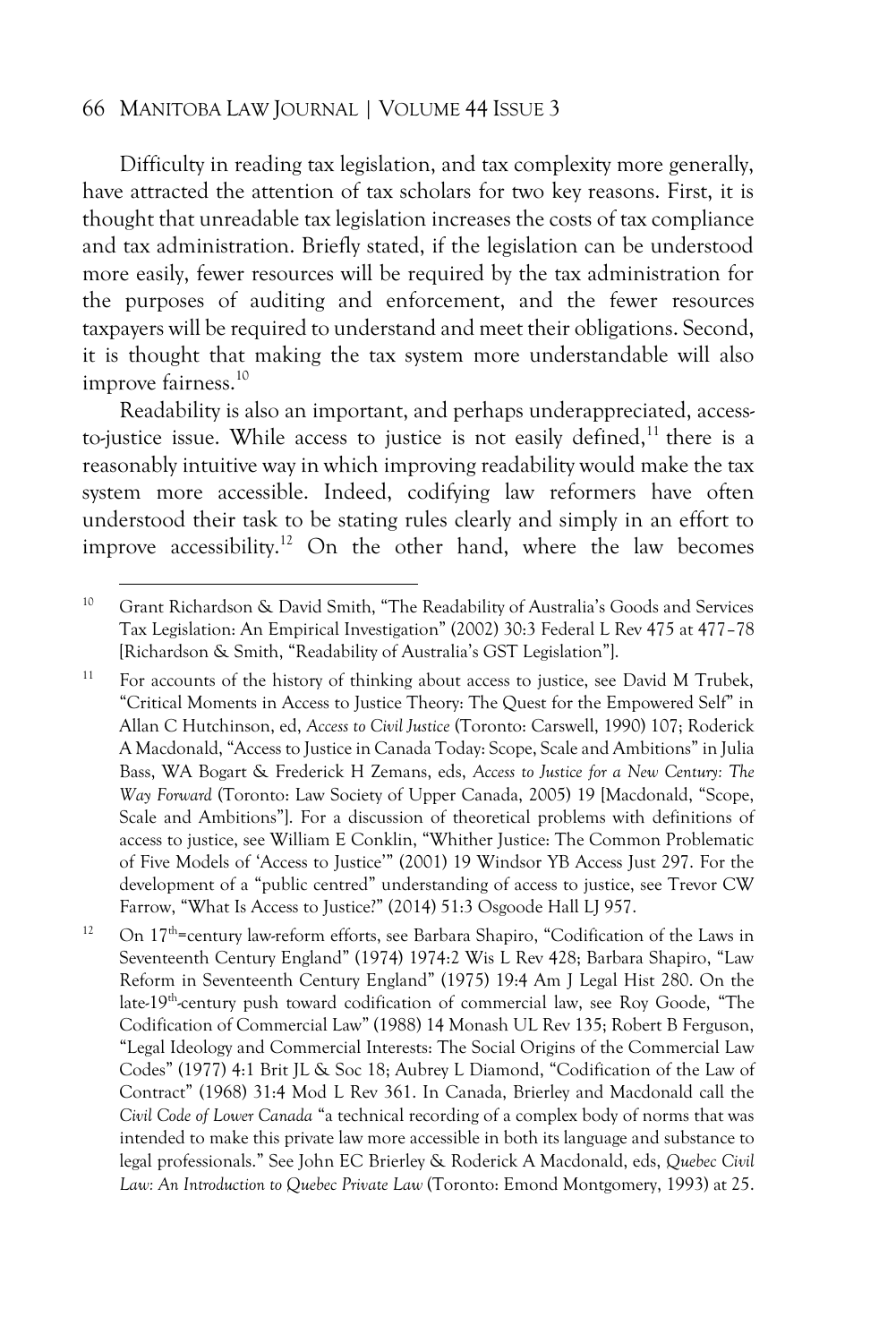extremely difficult to read, we might expect that competent advice will become more expensive and difficult to access.

Moreover, if access to justice means empowering citizens to make and remake law for themselves in the various sites where law is made, administered, and applied,<sup>13</sup> then a framework in which the law is incomprehensible to all but a small class of experts is problematic. Even if concerns around tax compliance can be alleviated by tax-preparation software or free clinics to assist with tax filing, access to justice requires facilitating engagement and empowerment, not settling for mere compliance. The goal of access to justice would have us reimagine legal subjects as legal agents. In this framework, the assumption that "[n]o… real people are going to read the statute"—though perhaps true and apparently common among legislative drafters in the U.S.—is not a sufficient answer.<sup>14</sup>

This paper proceeds in three main sections. In Part II, I explain the methodology used in the readability analysis; I explain the readability metrics I apply in this study and how I chose the text to be analyzed. In Part III, I present and discuss the results. I find some agreement among the readability metrics, including strong agreement about the relative readability of the different materials and the main cause of the difficulty being syntactic rather than semantic. However, there is disagreement about the level of readability of particular texts. The statutory provisions sampled score at the very bottom of the readability metrics, and the *ITA* appears to be even less readable than the other statutes I examined. On the other hand, the technical and popular guidance appears more readable. While the limitations of readability analyses must be acknowledged, the results of my study offer a preliminary indication that the CRA is reasonably successful

<sup>13</sup> Macdonald, "Scope, Scale and Ambitions", *supra* note 11 at 106–07.

In France, the goals of codification were more encompassing and utopian. Along with the statist and nationalist goals of the French Revolution, the aim was "to state the law clearly and in a straightforward fashion, so that ordinary citizens could read the law and understand what their rights and obligations were." John Henry Merryman & Rogelio Pérez-Perdomo, *The Civil Law Tradition: An Introduction to the Legal Systems of Europe and Latin America*, 3rd ed (Stanford, CA: Stanford University Press, 2007). On the ideas animating European codification generally, including improved knowledge of the law, see Jacques Vanderlinden, *Le concept de code en Europe occidentale du XIIIe au XIXe siècle: Essai de définition* (Brussels: Éditions de l'Institut de sociologie de l'Université libre de Bruxelles, 1967).

<sup>14</sup> Oei & Osofsky, *supra* note 9 at 1337, 1342.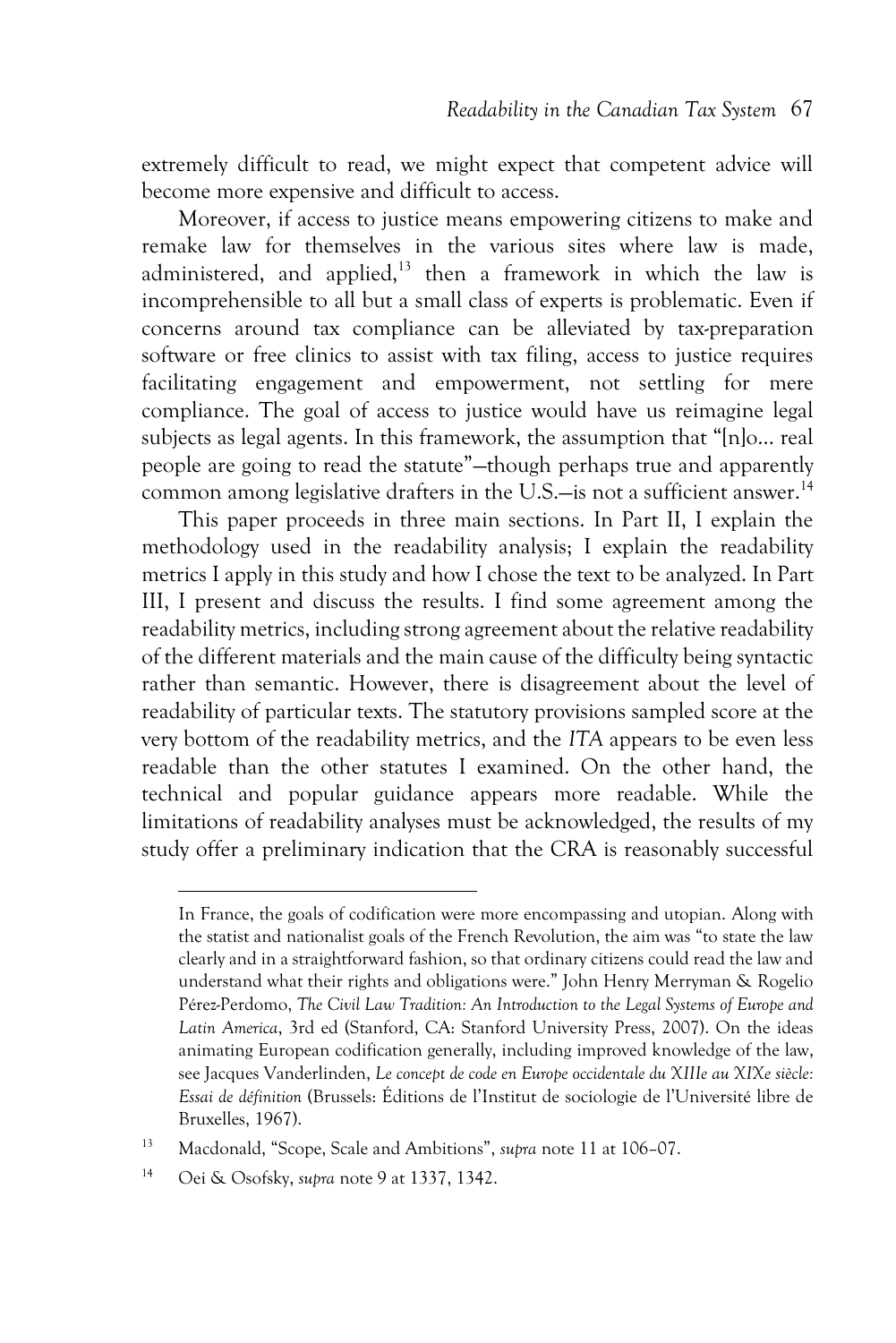in explaining its interpretations of the law to a broader audience. In Part IV, I examine criticisms of readability formulas like the ones I use here. In my view, these criticisms must be taken seriously, and those who use readability formulas ought to pay attention to the debate about their validity and usefulness. However, I suggest that cautious use can be made of readability formulas in Canadian tax law for the moment. In the final section of the paper, I offer some conclusions and directions for future research in this area.

### **II. METHODOLOGY**

### **A. Readability Metrics**

To facilitate comparisons between this study and other readability analyses, I use several different readability formulas: the Flesch Reading Ease formula, the Flesch-Kincaid Grade Level formula, the Gunning-Fog Index, and the New Dale-Chall Readability formula. Using different formulas helps to identify cases in which the readability scores are affected by the particularities of an individual formula. These formulas take a common approach, make similar assumptions, and are vulnerable to similar criticisms. I discuss the debate surrounding these formulas and their use in the tax context in Part IV below.<sup>15</sup>

The readability formulas used in this paper each assume that there are two main barriers to readability: syntactic difficulty and semantic difficulty. Syntactic difficulty—the ways in which sentence structure reduces readability—is difficult to measure directly. Each of the formulas applied here assumes that sentence length can be used as a fair proxy for syntactic difficulty. The three formulas each use a different proxy for semantic difficulty – the ways in which vocabulary reduces readability.

<sup>&</sup>lt;sup>15</sup> For a brief review of arguments and evidence for and against readability measurements, see Mostafa Zamanian & Pooneh Heydari, "Readability of Texts: State of the Art" (2012) 2:1 Theory &Practice in Language Stud 43; for the most recent and forceful criticism of these readability formulas and the idea of measuring readability in general, see Alan Bailin & Ann Grafstein, *Readability: Text and Context* (London, UK: Palgrave Macmillan UK, 2016) [Bailin & Grafstein, *Readability*], which builds on their earlier work: Alan Bailin & Ann Grafstein, "The Linguistic Assumptions Underlying Readability Formulae: A Critique" (2001) 21:3 Language & Communication 285 [Bailin & Grafstein, "Linguistic Assumptions"].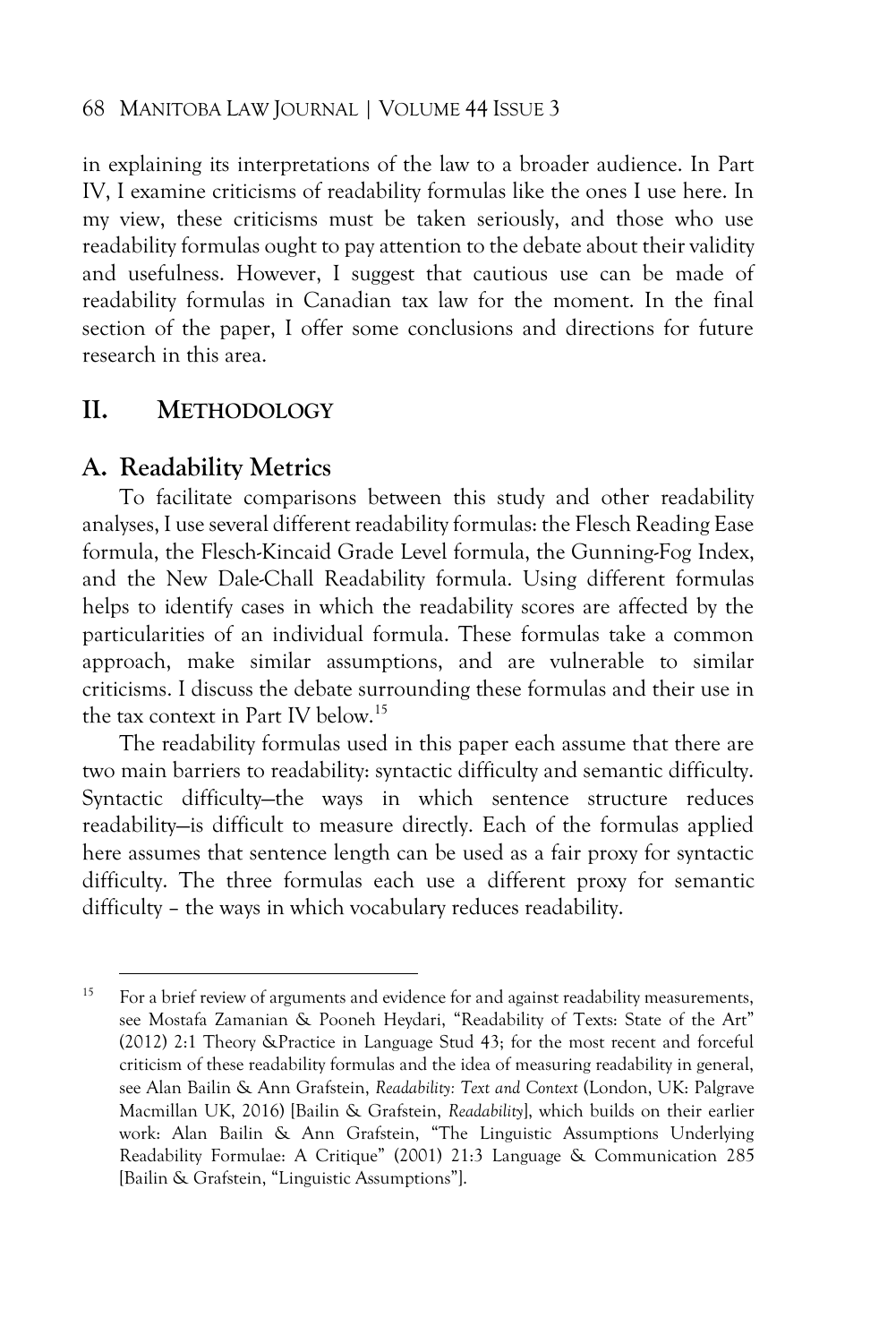The readability metrics also differ in the relative weight that they assign to semantic and syntactic difficulty. Having measured and weighed these two factors (via an easily accessible proxy), each formula produces a score that can be translated into either a narrative description of the readability of the text ("easy," "fair," "difficult," and so on) or the grade level of an American student that could be expected to be able to read the text.

### **1. Flesch Reading Ease and Flesch-Kincaid**

In the 1940s, Rudolph Flesch was concerned with developing a practical, objective measurement of the readability of written materials. Flesch reported his results and proposed a formula in his Ph.D. dissertation.<sup>16</sup> He then simplified the formula to make it easier to apply.<sup>17</sup> Like other readability formulas discussed here, the Flesch Reading Ease formula uses proxies for the difficulty of the vocabulary used and the syntax. The formula includes the average word length in syllables and the average sentence length in words.

> Flesch Reading Ease Score = 206.835 – 84.6wl – 1.015sl where: wl = average word length in syllables

sl = average sentence length in words

While Flesch's expectation was that the formula would result in a score "between 0 (practically unreadable) and 100 (easy for any literate person),"<sup>18</sup> it is mathematically possible for the formula to produce scores below zero or higher than 100. The scores correspond to difficulty levels in the table below:

<sup>16</sup> Rudolph Flesch, *Marks of Readable Style: A Study in Adult Education* (New York: Columbia University, 1943).

<sup>17</sup> Rudolph Flesch, "A New Readability Yardstick" (1948) 32:3 J Applied Psychology 221 [Flesch, "New Readability Yardstick"].

<sup>18</sup> *Ibid* at 229.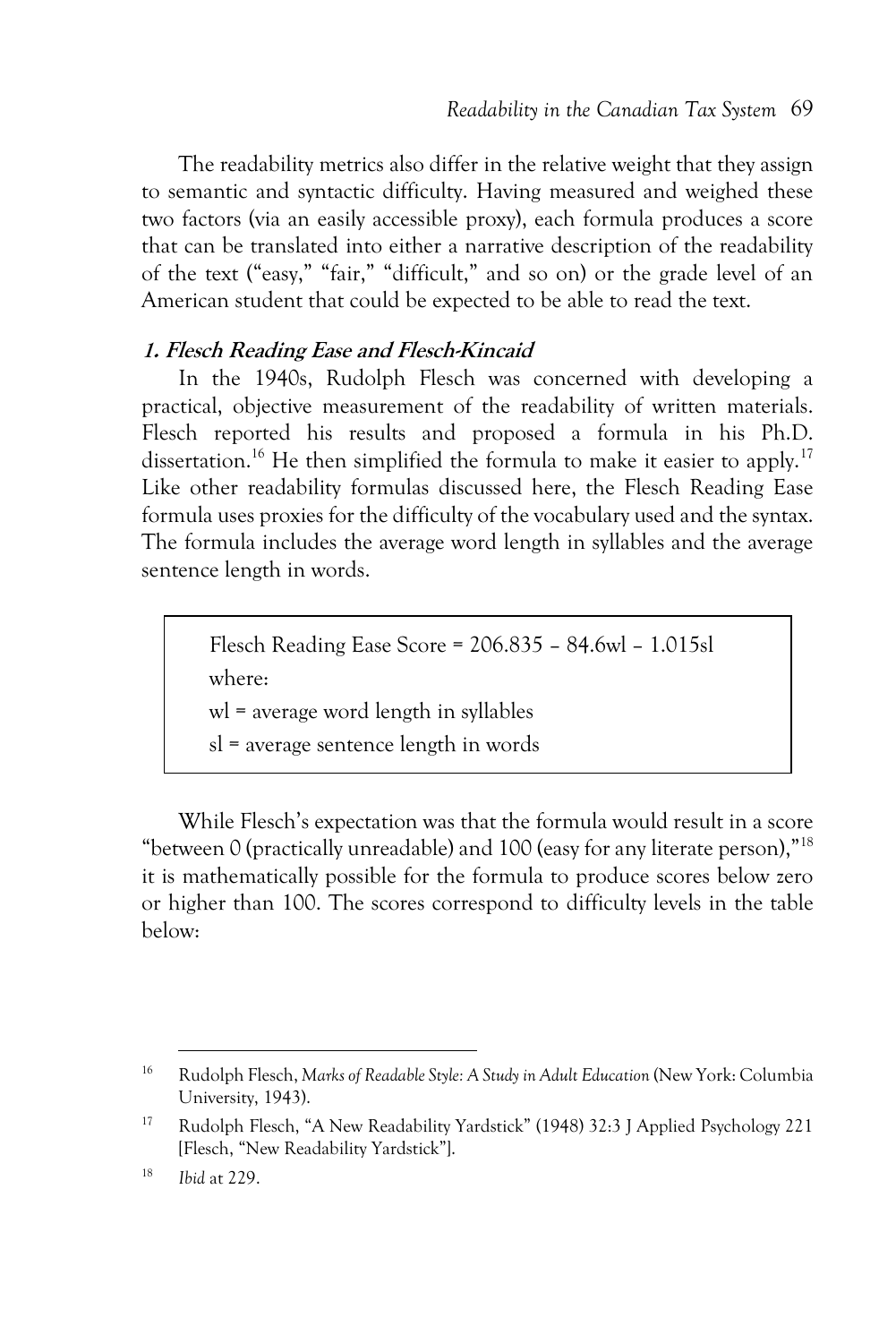| <b>Reading Ease Score</b> | Description of Style |
|---------------------------|----------------------|
| 0 to 30                   | Very difficult       |
| 30 to 50                  | Difficult            |
| 50 to 60                  | Fairly Difficult     |
| 60 to 70                  | Standard             |
| 70 to 70                  | Fairly Easy          |
| 80 to 90                  | Easy                 |
| 90 to 100                 | Very Easy            |

Table 1: Flesch Reading Ease Scores<sup>19</sup>

Flesch's work on readability has been used in several legal contexts. The Internal Revenue Service, among others, has applied the Flesch Reading Ease formula in studying the U.S. tax system.<sup>20</sup> The formula has also been used in evaluating the pre-reform tax system of New Zealand and to measure the progress of New Zealand's reforms.<sup>21</sup> The state of Florida requires that insurance contracts be readable, which includes, among other things, a minimum score of 45 on a Flesch Reading Ease test.<sup>22</sup>

<sup>19</sup> *Ibid* at 230.

<sup>&</sup>lt;sup>20</sup> Bruce S Koch & Stewart S Karlinsky, "The Effect of Federal Income Tax Law Reading Complexity on Students' Task Performance" (1984) 2 Issues in Accounting Education 98 at 99; Bobbie Cook Martindale, Bruce S Koch & Stewart S Karlinsky, "Tax Law Complexity: The Impact of Style" (1989) 29:4 J Bus Communication 383; Robert P Strauss & Skye Toor, *The Readability of the US Federal Income Tax System: Some First Results* (Paper Presented at the National Tax Association, 107th Research Conference, 2014).

<sup>&</sup>lt;sup>21</sup> Lin Mei Tan & Greg Tower, "The Readability of Tax Laws: An Empirical Study in New Zealand" (1992) 9:3 Austl Tax Forum 355; Richardson & Sawyer, *supra* note 4; Pau, Sawyer & Maples, *supra* note 4; Saw & Sawyer, *supra* note 4; Smith & Richardson, "Readability of Australia's Tax Laws", *supra* note 5.

<sup>22</sup> Fla Stat Ann tit XXXVII § 627.4145(1)(a) (2018).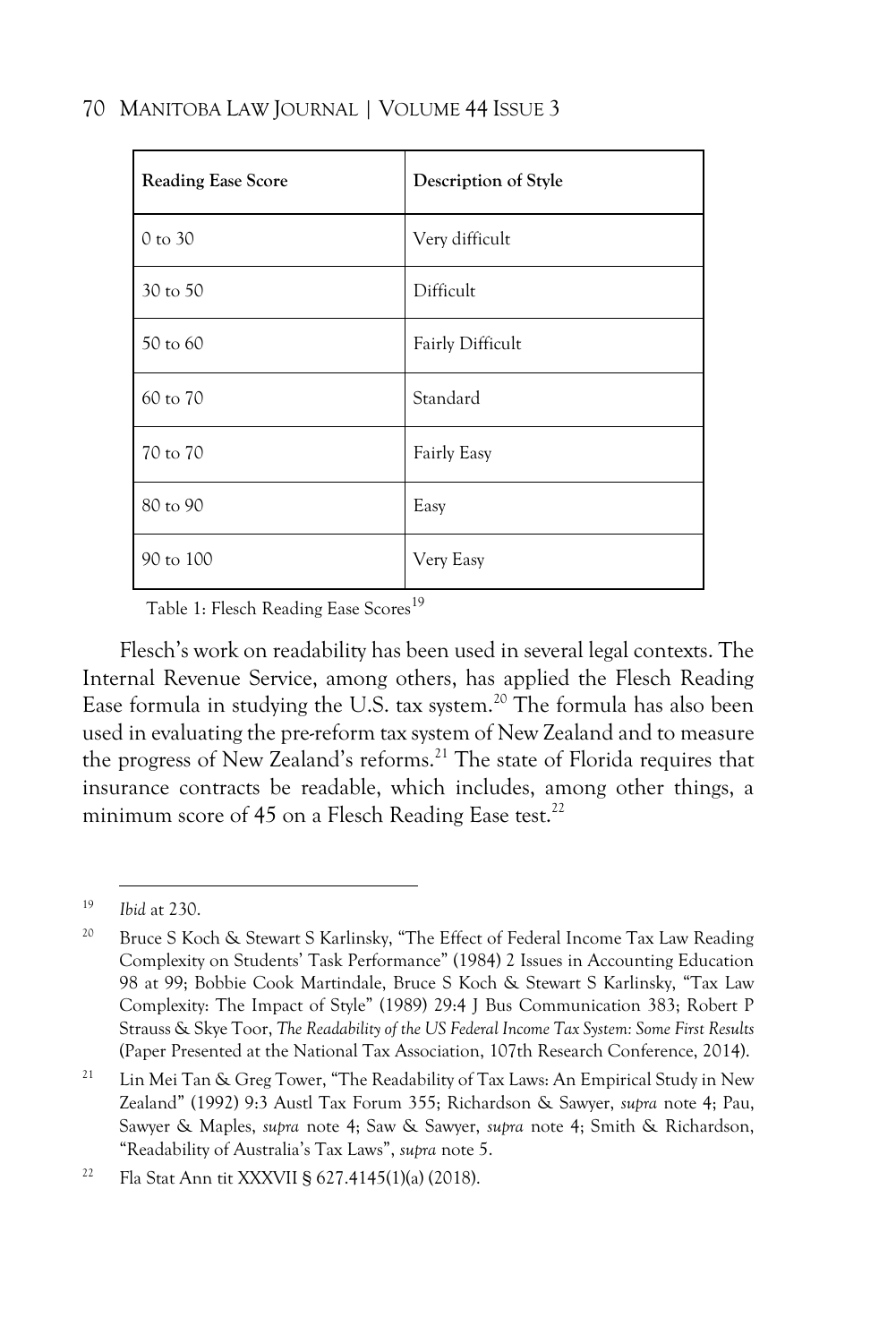The Flesch-Kincaid readability measurement was derived by J. Peter Kincaid and his colleagues for the U.S. Navy in the  $1970s$ .<sup>23</sup> It uses the same variables as the Flesch Reading Ease formula but was intended to be easier to apply; it also results in a U.S. grade level score rather than a reading ease score between 0 and 100. While Kincaid's test was inspired by Rudolph Flesch's work, it is worth noting that the two metrics are not equivalent. The Flesh-Kincaid formula puts a much higher relative weight on sentence length, and so it is reasonable to expect that the long sentences often used by statutes will be considered less readable by the Flesch-Kincaid metric than they are by the Flesch Reading Ease formula.

> Flesch-Kincaid Grade Level Score = 11.8wl + 0.39sl where: wl = average word length in syllables

sl = average sentence length in words

### **2. Gunning Fog Readability Index**

Robert Gunning, an American business-writing consultant, developed the Gunning Fog Index in 1952.<sup>24</sup> Like the Flesch test, it uses the average sentence length as a proxy for syntactic difficulty. Rather than counting syllables, however, the Fog Index counts words of three or more syllables in its effort to measure the difficulty of vocabulary. The Fog Index is currently being used by the U.K. Office of Tax Simplification in its complexity measurement scheme.<sup>25</sup>

<sup>23</sup> US, Naval Technical Training Command, Research Branch, *Derivation of New Readability Formulas (Automated Readability Index, Fog Count and Flesch Reading Ease Formula) for Navy Enlisted Personnel* (8–75) (Institute for Simulation and Training, by J Peter Kincaid et al, February 1975).

<sup>24</sup> Robert Gunning, *The Technique of Clear Writing* (New York: McGraw-Hill, 1952).

<sup>25</sup> UK, Office of Tax Simplification, *supra* note 7 at 8–9.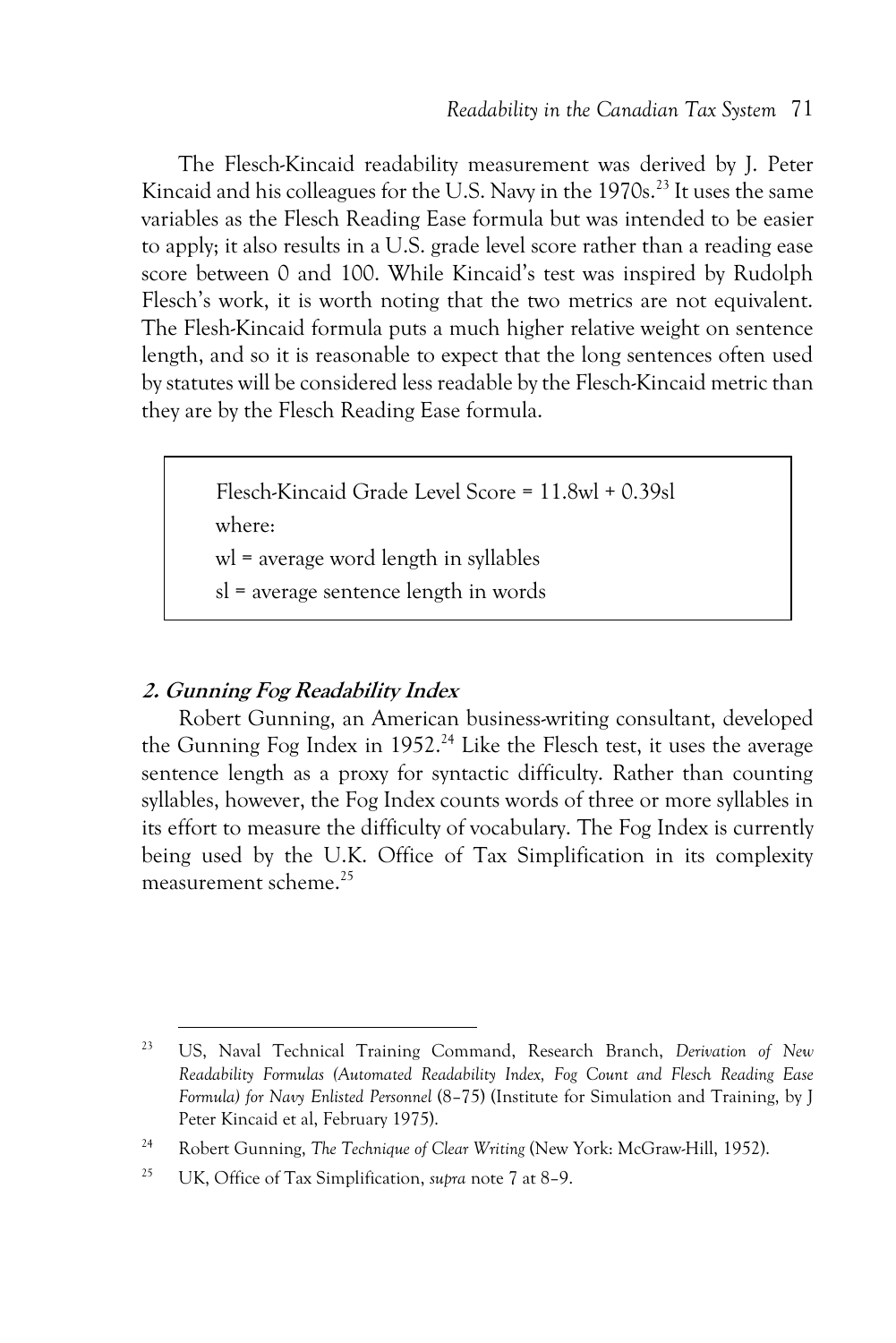Fog Index =  $0.4$  [s] + 100(rate of complex words)] Where: sl is the average sentence length in words; "complex words" are words with three or more syllables, but not including proper nouns, familiar jargon, and compound words and not counting common suffixes (such as –es, –ed, or –ing) as syllables.

The Fog Index is intended to directly give the U.S. grade level difficulty of the text. A text with a score of six could be read by a sixth-grade student, a text with a score of 13 could be read by a first-year university student, and a score of 17 would correspond to the reading level of someone with a bachelor's degree.

Gunning suggested counting complete thoughts rather than grammatical sentences.<sup>26</sup> Where a sentence contained two or more complete thoughts linked by commas or semi-colons, he would count them as several sentences. Some later uses of the Fog Index have taken to counting sentences in a way that is consistent with the other formulas used in this study.<sup>27</sup> Others have taken to counting major punctuation marks, including colons, semi-colons, periods, question marks, and exclamation points.<sup>28</sup> In the *ITA*, however, semicolons are usually used to separate parts of a list rather than to link complete thoughts together. Accordingly, I have counted sentences for the purpose of the Fog Index in the same way that they are counted for the Flesch Reading Ease score.

<sup>26</sup> Gunning, *supra* note 24 at 37.

<sup>27</sup> For example, William H DuBay, *Smart Language: Readers, Readability, and the Grading of Text* (Costa Mesa, CA: Impact Information, 2007) at 60 (mentions only sentence length in his discussion of Gunning Fog). Similarly, <www.readabilityformulas.com> uses whole sentences in its calculation of Gunning-Fog scores. On the other hand, <gunningfog-index.com> counts colons and semi-colons in addition to periods, question marks, and exclamation points.

<sup>28</sup> For example, <gunning-fog-index.com> counts colons and semi-colons in addition to periods, question marks, and exclamation points.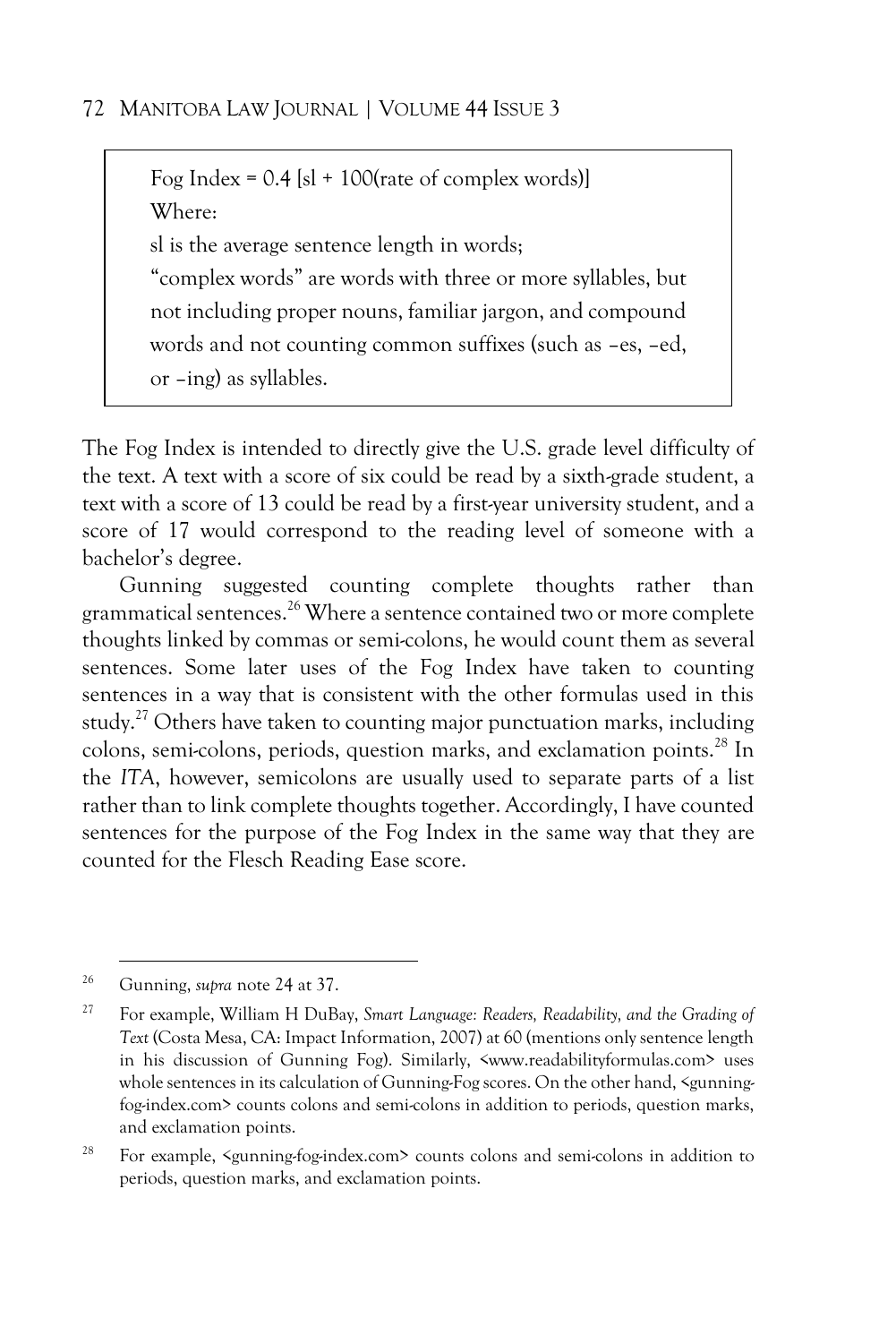### **3. New Dale-Chall Readability Formula**

Jeanne Chall and Edgar Dale published their original formula in  $1948.<sup>29</sup>$  Like the other readability metrics previously discussed, the average length of sentences is a factor in the formula. An innovation in Dale and Chall's work was to develop a list of familiar words. Applying the formula requires counting the number of unfamiliar words—those that are not on the list—to act as a proxy for semantic difficulty.

In 1995, Jeanne Chall published a revised version of the formula, defending it against criticism and expanding the list of familiar words to 3,000 words known by 80% of grade four students in an American sample. The list of familiar words is taken to include possessives, plurals, and common suffixes (such as –d, –ed, –ied, –ing, –er, –ier, –iest) added to words on the list, as well as compound and hyphenated words if both components are on the list.<sup>30</sup> However, less common suffixes (such as –tion, –ation, –ment, –ly, and –y) are not included. For example, "happiest" is counted as familiar because "happy" is on the list, while "happily" would be counted as unfamiliar.

> Raw Score =  $0.0496s1 + 15.79$  (rate of unfamiliar words) Where: sl = average sentence length in words; unfamiliar words are those not found in the list of 3,000 familiar words. If (unfamiliar words/words) is greater than 5%, then: Dale-Chall Score = Raw Score + 3.6365, Otherwise: Dale-Chall Score = Raw Score

The Dale-Chall Score can then be translated into a U.S. grade level using the table below:

<sup>29</sup> Jeanne S Chall & Edgar Dale, *Readability Revisited: The New Dale-Chall Readability Formula* (Cambridge, MA: Brookline Books, 1995) at 1.

<sup>30</sup> *Ibid* at 13–14.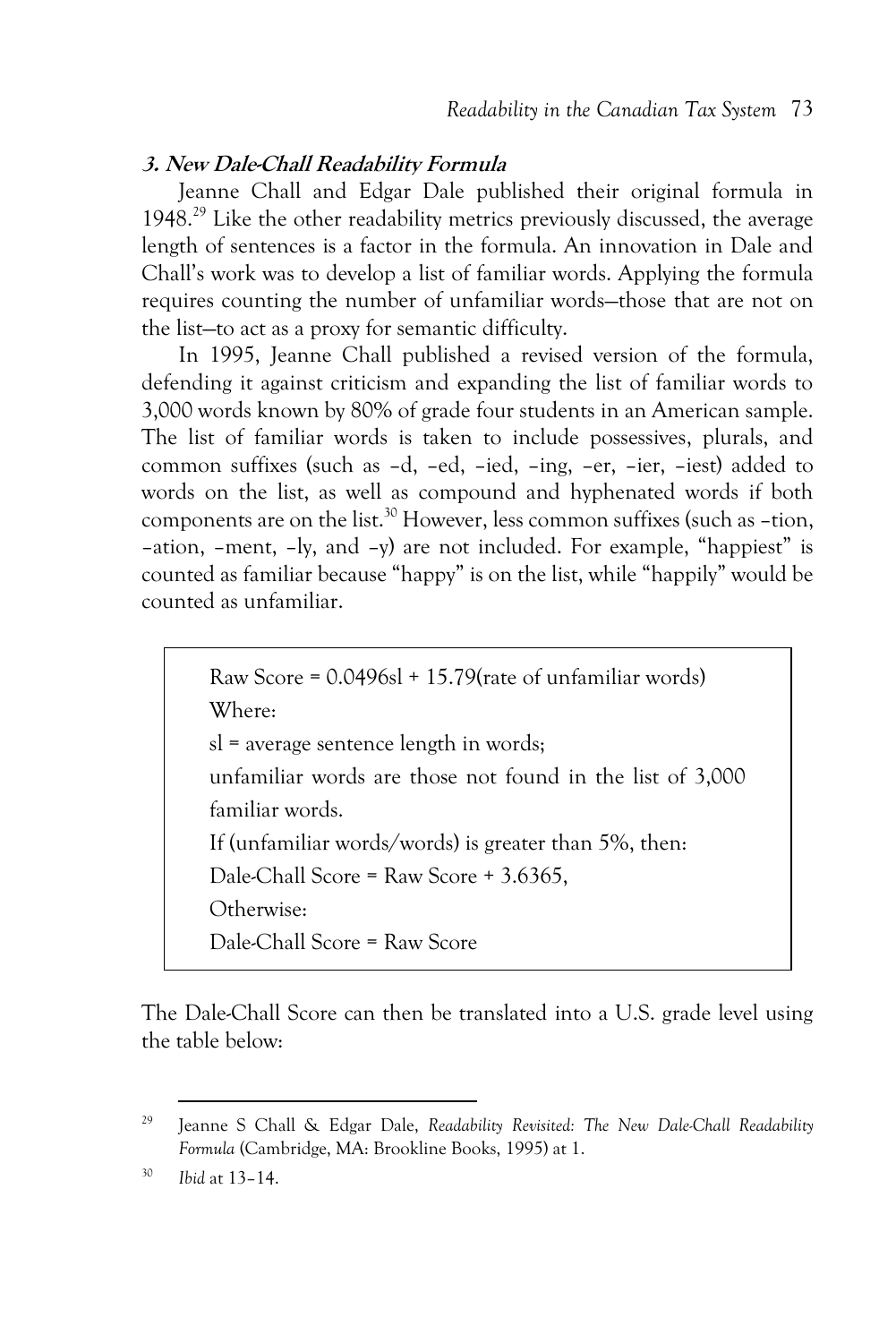| Dale-Chall Score      | U.S. Grade Level                       |
|-----------------------|----------------------------------------|
| 4.9 and below         | Grade 4 and below                      |
| 5.0 to 5.9            | Grades 5-6                             |
| $6.0 \text{ to } 6.9$ | Grades 7-8                             |
| 7.0 to 7.9            | Grades 9-10                            |
| 8.9 to 8.9            | Grades 11-12                           |
| 9.0 to 9.9            | Grades 13-15 (College)                 |
| 10 and above          | Grades 16 and above (College Graduate) |

Table 2: Dale-Chall Readability Scores

### **B. Sample**

### **1. Periodic Sampling**

Readability formulas generally suggest systematically taking small samples to analyze. For example, Dale and Chall suggest selecting 100-word samples, beginning with the first word in a sentence. For longer works, they suggest selecting one sample every 50 pages. For shorter works, they recommend between two and five samples, including samples at the beginning, middle, and end. However, Dale and Chall recommend not using the very beginning or end because they tend to not reflect the overall difficulty.<sup>31</sup> Similarly, Flesch suggests taking 100-word samples ("[u]nless you want to test a whole piece of writing").<sup>32</sup> He also suggests using a regimented scheme — "every third paragraph or every other page" or something similar — rather than trying to choose good or typical examples. The formula can

<sup>31</sup> *Ibid* at 7.

<sup>32</sup> Flesch, "New Readability Yardstick", *supra* note 17 at 228.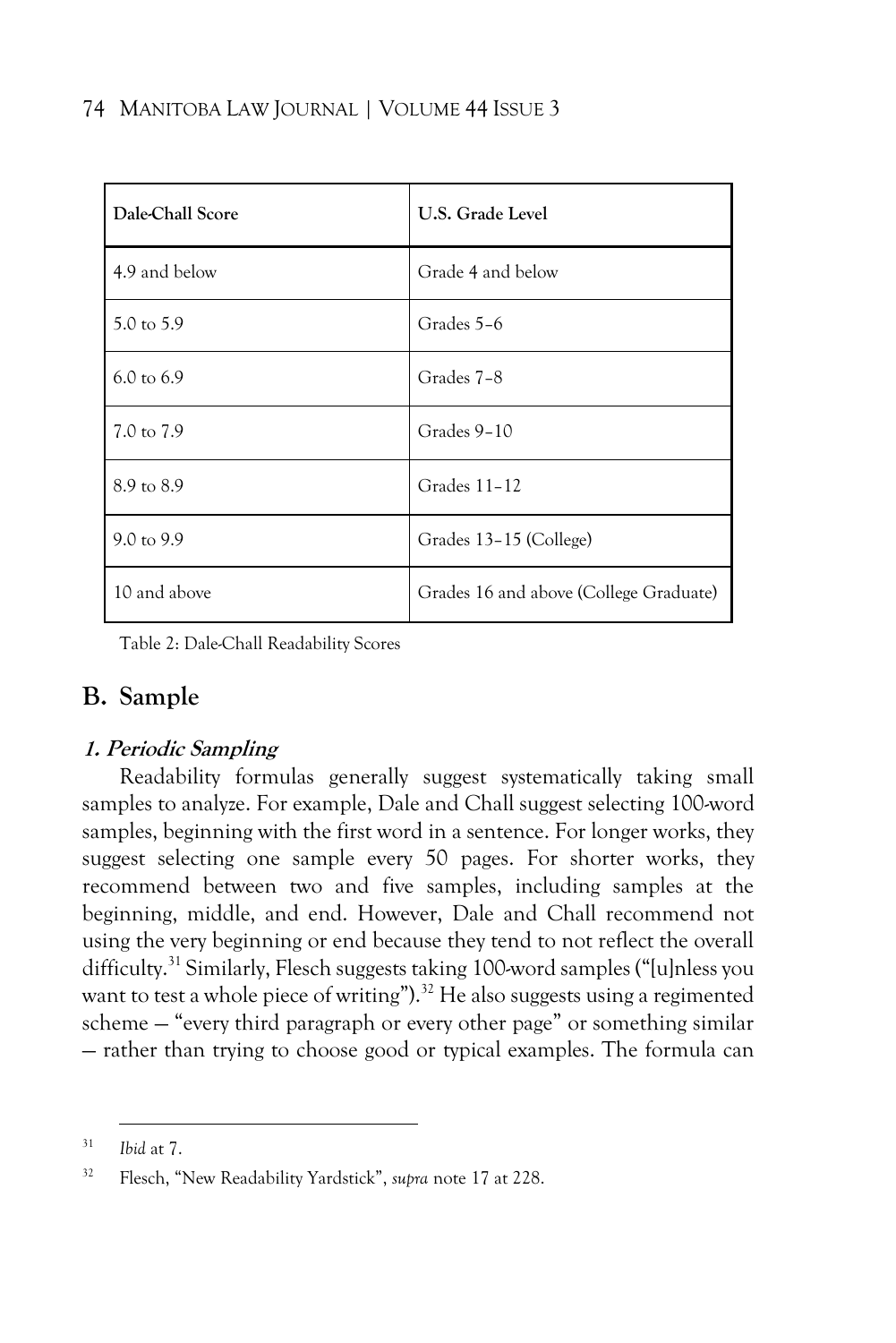then be applied to these samples to gain an appreciation of the readability of the entire text.

For the purposes of tax law, however, this sampling method presents some difficulty. To take an example chosen at random, subsection 110.6(19) contains a single 924-word sentence. Indeed, quite often a 100-word sample of the *ITA* will not capture even a single complete sentence.<sup>33</sup> To compensate, I use larger samples where necessary and include only complete sentences. The samples chosen are at least 500 words. When starting a new sample, I went to the beginning of the next sentence. Rather than stopping after 500 words (which still may not capture a full sentence), I allowed the sample to continue to the end of a sentence. The *ITA* is more than 3,200 pages long,<sup>34</sup> and so I took a sample every 100 pages, which allowed me to take 32 samples totaling more than 22,000 words.

For the sake of comparison, I also took samples of the *Bankruptcy and Insolvency Act* and the *Canada Labour Code*. <sup>35</sup> Again, I took samples of at least 500 words and included only complete sentences, but I sampled more frequently in the shorter statutes. In the *Bankruptcy and Insolvency Act*, I sampled every 30 pages, allowing me to take nine samples which total 5,383 words.<sup>36</sup> I sampled every 25 pages in the *Canada Labour Code*, allowing me to take ten samples which total  $5.322$  words.<sup>37</sup>

In general, I accepted the statutes as they are punctuated. However, I made an exception for sections that contain multiple definitions. For example, section 2 of the *Bankruptcy and Insolvency Act* defines 48 terms. It begins as follows:

2 In this Act,

<sup>33</sup> *ITA*, *supra* note 1, s 110.6(19).

<sup>&</sup>lt;sup>34</sup> Samples were taken using the pagination of the consolidated statute as it appeared on 25 May 2018. *ITA*, *supra* note 1, online: <laws-lois.justice.gc.ca/eng/acts/i-3.3/20180401/P1TT3xt3.html> [perma.cc/FAP8-Q9JZ].

<sup>35</sup> *Bankruptcy and Insolvency Act*, RSC 1985, c B–3 [*BIA*]; *Canada Labour Code*, RSC 1985, c L–2.

<sup>&</sup>lt;sup>36</sup> Samples were taken using the pagination of the consolidated statute as it appeared on 25 May 2018. *BIA*, *supra* note 35, online: <laws-lois.justice.gc.ca/eng/acts/b-3/20180523/P1TT3xt3.html> [perma.cc/5EL5-92BC].

 $37$  Samples were taken using the pagination of the consolidated statute as it appeared on 6 June 2018. *Canada Labour Code*, *supra* note 35, online: <lawslois.justice.gc.ca/eng/acts/L-2/20171212/P1TT3xt3.html> [perma.cc/BQ4C-4AY2].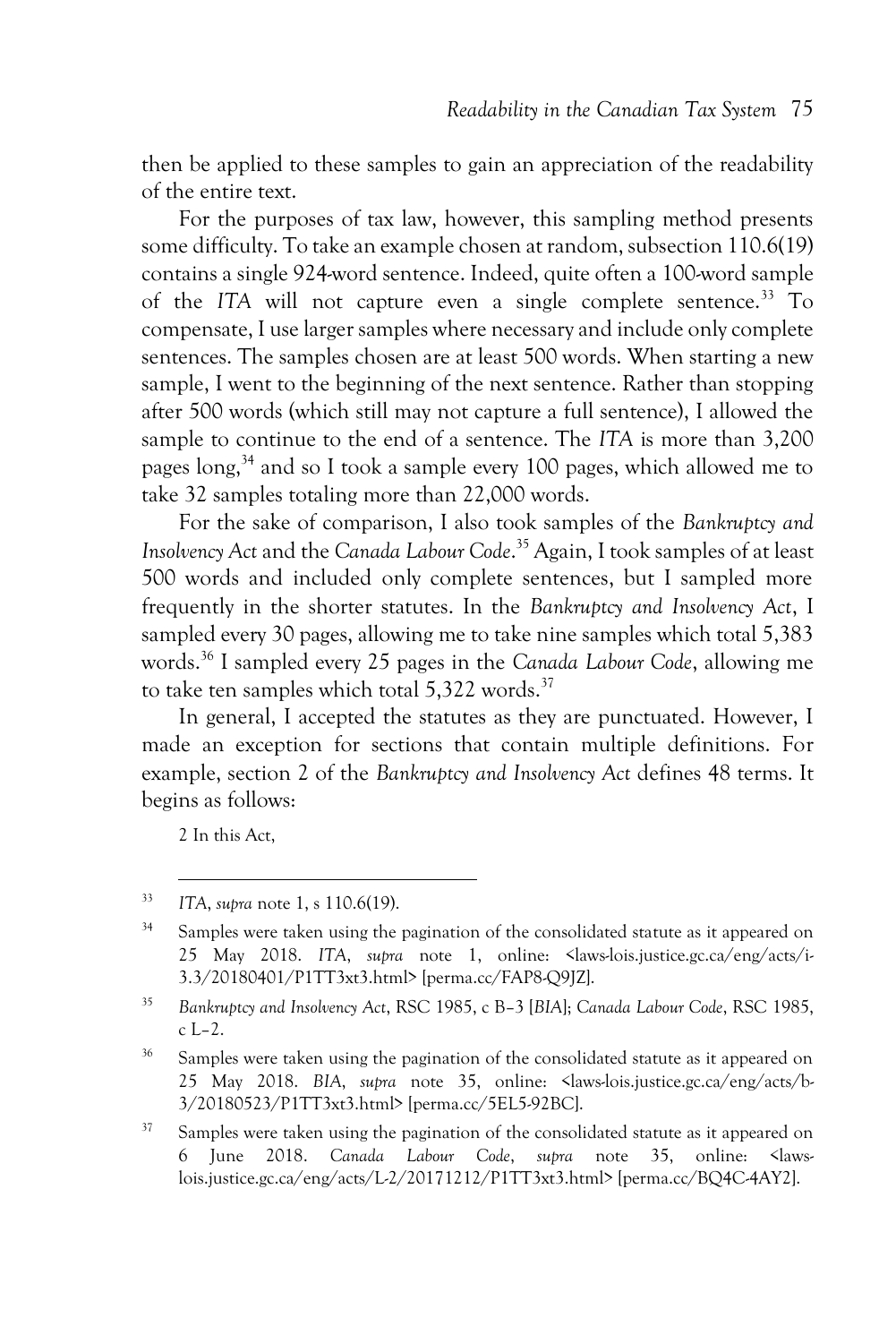**affidavit** includes statutory declaration and solemn affirmation; **application**, with respect to a bankruptcy application filed in a court in the Province of Quebec, means a motion; assignment means an assignment filed with the official receiver;<sup>38</sup>

Each of these definitions, and the other 45 contained in section 2, form a complete thought on their own and could be punctuated as a sentence. For the purposes of the readability analyses, I treat each of these as a sentence. Thus, the section of the *Bankruptcy and Insolvency Act* quoted above would be counted as 38 words and 3 sentences, rather than 38 words without a full sentence.

#### **2. Purposive Sampling**

In addition to the periodic sampling of statutes, I took purposive samples of various tax materials for two reasons. First, I was concerned that periodic sampling might overstate the difficulty of reading the *ITA*. The *ITA* contains many provisions that apply only to corporations, trusts, or partnerships. Many of these can be quite technical and difficult to understand. It also contains a number of transitional provisions. To return to the example of subsection 110.6(19), while it is extremely long and difficult to read, as a transitional provision, it is of no consequence to most taxpayers most of the time.

Second, I wanted a method of sampling other material implicated in the tax system as well. I focus on income tax because it is the system that demands compliance of the most individuals. However, the purposive samples allowed me to include other tax statutes and published guidance that individual taxpayers may have cause to examine. Individual taxpayers are much more likely to read the CRA's website or published tax guides than the *ITA*. Even their professional advisors may be more likely to base their advice on a reading of technical guidance like Interpretation Bulletins and Tax Folios than a close reading of the *ITA*.

To create the purposive sample, I imagined the concerns of two hypothetical individual taxpayers and constructed a sample using the sources that would answer those concerns. The two taxpayers are described below. In constructing this sample, I also made further adjustments to more easily form complete sentences. For example, the full answer to a taxpayer's

<sup>38</sup> *BIA*, *supra* note 35, s 2 [emphasis in original; repealed definitions and French equivalent terms omitted].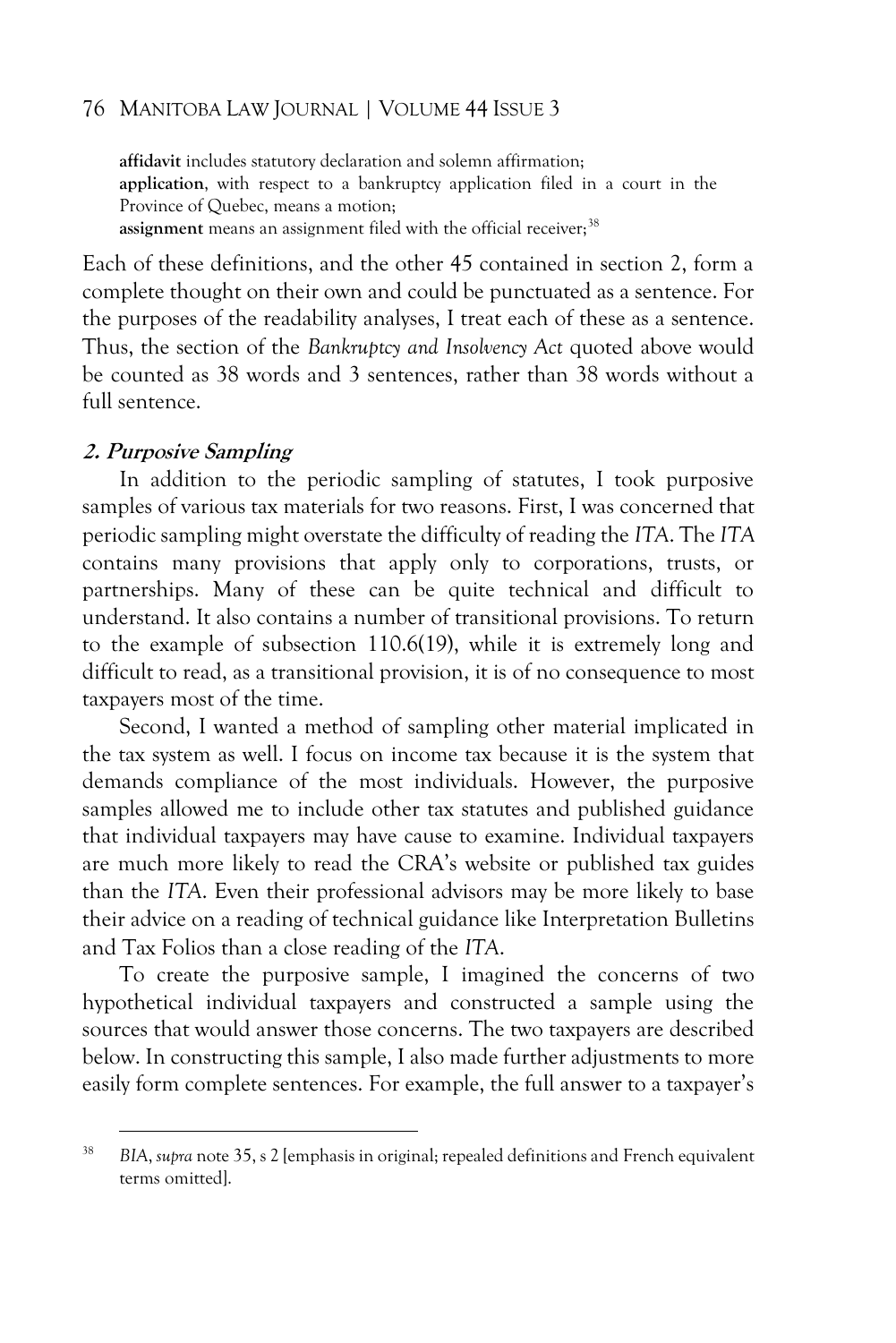question about pension plan contributions might be found in paragraph 8(1)(m) of the *ITA*, which reads:

8(1) In computing a taxpayer's income for a taxation year from an office or employment there may be deducted such of the following amounts as are wholly applicable to that source or such part of the following amounts as may reasonably be regarded as applicable theretol:

… (m) the amount in respect of contributions to registered pension plans that, by reason of subsection 147.2(4), is deductible in computing the taxpayer's income for the year;

Several things need to be highlighted. First, the text of paragraph (m) does not form a complete thought without the opening words of subsection 8(1). Second, the ellipses account for the removal of paragraphs (a) through (l.2). Third, subsection 8(1) is punctuated as a single sentence that ends ten paragraphs later following paragraph 8(1)(s). For the purposes of the readability analysis with the purposive sample, I would take paragraph 8(1)(m), as it appears above, as a sentence. That is, I would include the opening words of subsection 8(1), ignore the other elements in the list, and replace the final semicolon with a period. The sample would then read:

In computing a taxpayer's income for a taxation year from an office or employment there may be deducted such of the following amounts as are wholly applicable to that source or such part of the following amounts as may reasonably be regarded as applicable thereto: the amount in respect of contributions to registered pension plans that, by reason of subsection 147.2(4), is deductible in computing the taxpayer's income for the year.

While subsection 8(1) is punctuated as a single sentence and runs to more than 3,000 words, in this analysis I assume the taxpayer whose question can be answered with reference to paragraph 8(1)(m) will be satisfied if the 71 word sentence constructed above is readable.

In applying the readability formulas to the both the purposive and the periodic samples, I used several electronic tools. Microsoft Word was used to count the number of words in each sample. The syllable and sentence counting functions of WordCalc.com were used to assist in counting these elements.<sup>39</sup> Two readability checking websites were also used to assist in counting the number of unfamiliar words (for the Dale-Chall formula) or

<sup>39</sup> "Syllable Counter" (last visited 14 October 2020), online: *wordcalc* <www.wordcalc.com> [perma.cc/4JFU-HEXD].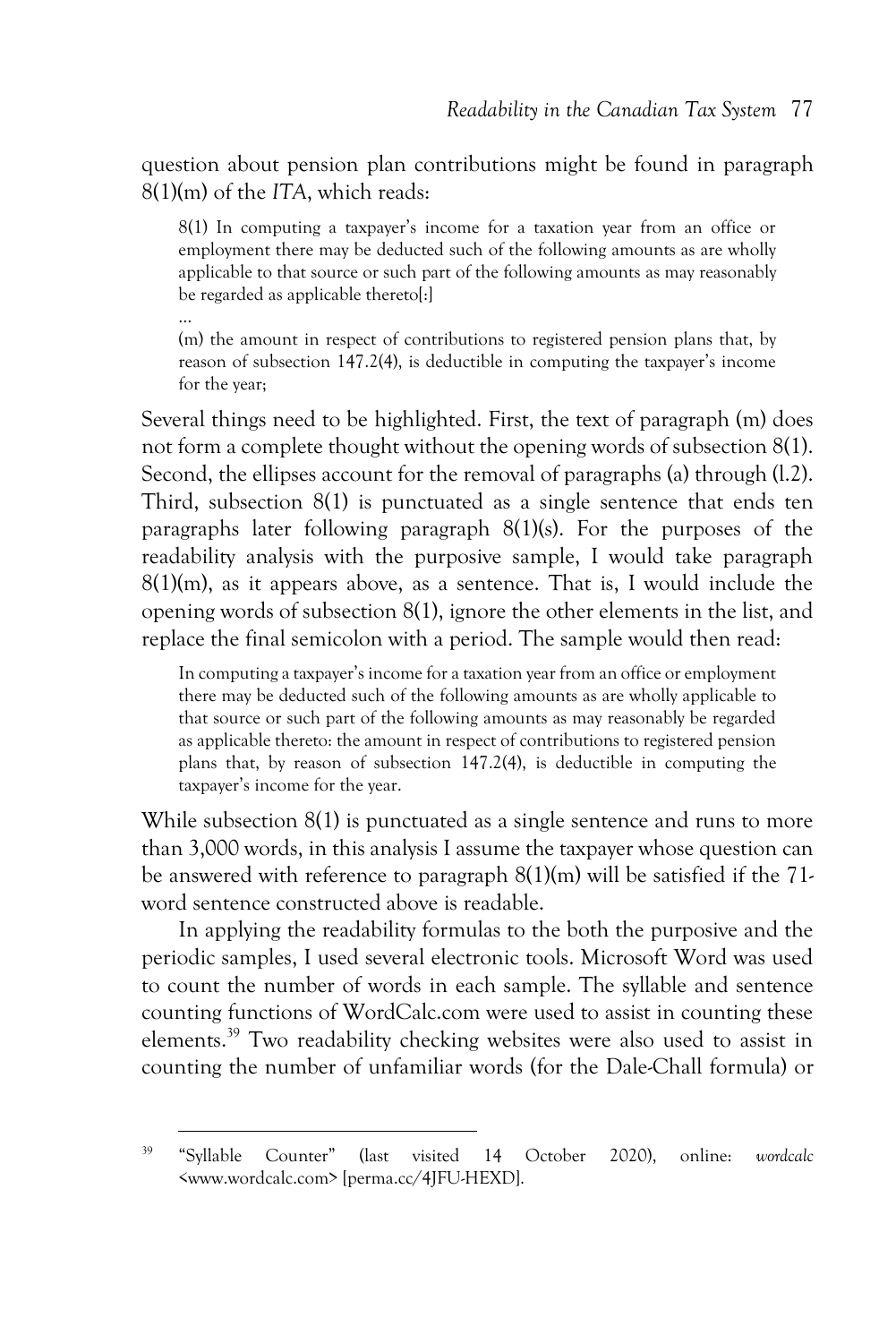complex words (for the Fog Index).<sup>40</sup> In some cases, I checked and corrected the results manually to verify the accuracy of the automated tools. However, manual counting was time-consuming and so not done in all cases.

#### *i. Hypothetical Taxpayer #1*

The first hypothetical taxpayer is an employed musician. To simplify the problem, I (perhaps unrealistically) assume that the taxpayer is clearly an employee and has no self-employment income. However, their job requires them to provide their own instrument and they need to know how to reflect the cost of the instrument in their income. This taxpayer also buys a house, making use of the Home Buyer's Plan, and later sells it. To simplify, I assume that the house is clearly a capital asset.

On the level of legislation, the answers to their questions about the expenses associated with their instrument rely primarily on paragraphs  $8(1)(p)$  and  $8(1)(q)$  of the *ITA*.<sup>41</sup> Because capital expenses are dealt with in the next hypothetical, I assume that the taxpayer's instrument is rented and so there is no need to look at claiming capital cost allowance. Technical guidance is provided in Interpretation Bulletin IT–525R.<sup>42</sup> Finally, popular guidance is available on the CRA's website and in the published guide on employment expenses.<sup>43</sup>

To deal with the purchase of the taxpayer's home, the sample includes subsections 146.01(2)–146.01(4) which lay out the Home Buyer's Plan. However, I have excluded subsections (5), (6), and (7), which deal with special circumstances including leaving Canada and death. I also assume

<sup>40</sup> "Free Dale-Chall Readability Formula with Word List: Original and Revised Versions" (last visited 14 October 2020), online: *Readability Formulas*  <www.readabilityformulas.com/free-dale-chall-test.php> [perma.cc/TRM2-U88W]; Simon Bond, "Gunning Fog Index" (last visited 14 October 2020), online: *Gunning Fog Index* <gunning-fog-index.com> [perma.cc/I8UV-XA8G].

<sup>41</sup> *ITA*, *supra* note 1, ss 8(1)(p), 8(1)(q).

<sup>42</sup> Canada Revenue Agency, Interpretation Bulletin IT–525R, "Performing Artists" (24 April 2002).

<sup>43</sup> Canada Revenue Agency, *Musical Instrument Expenses* (Ottawa: CRA, last modified 21 January 2020), online: <www.canada.ca/en/services/taxes.html> [perma.cc/6C5Q-4W6U]; Canada Revenue Agency, Guide T4044(E) Rev 16, "Employment Expenses" (2016), online (pdf): <www.canada.ca/content/dam/craarc/formspubs/pub/t4044/t4044-16e.pdf> [perma.cc/B765-5JAD].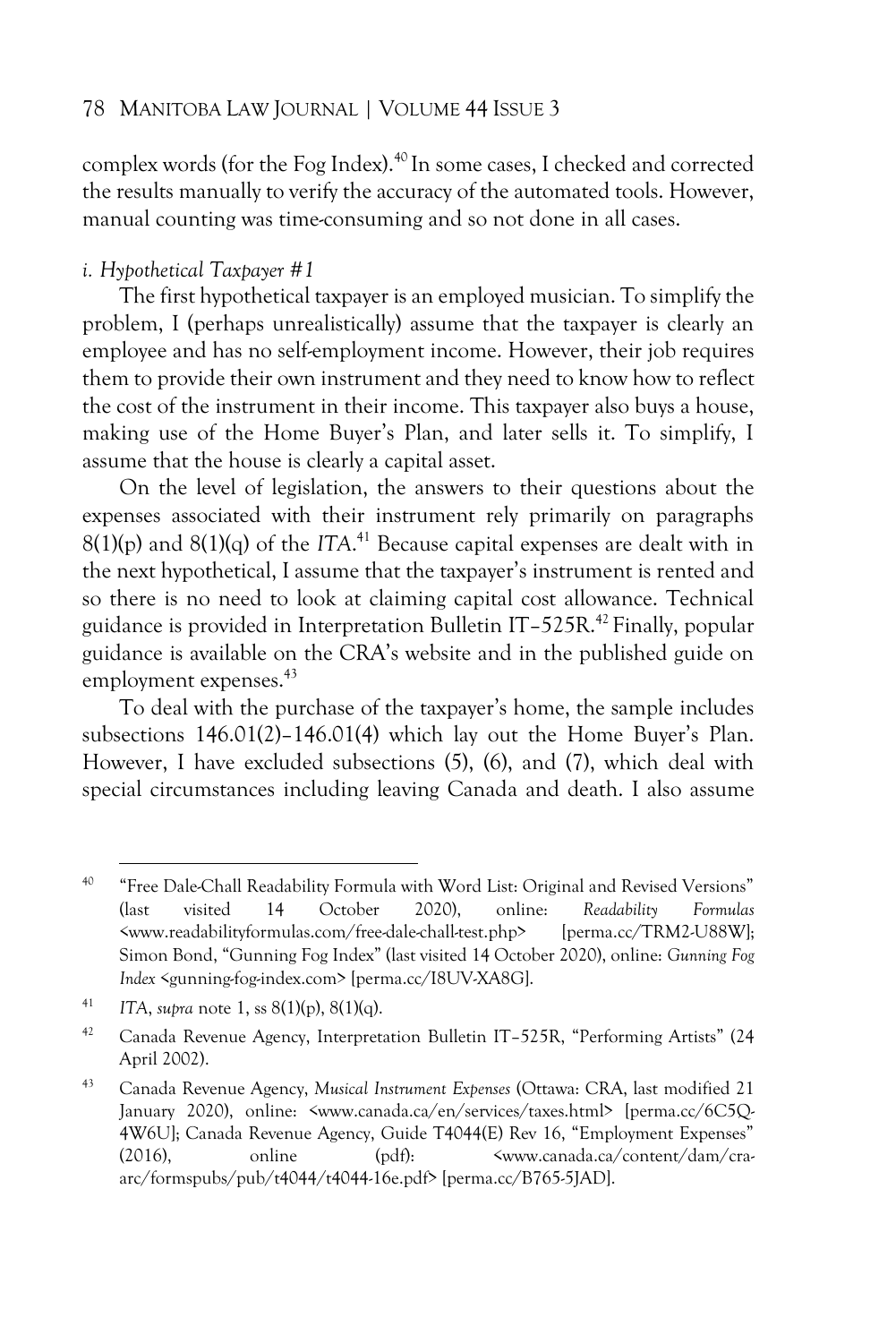that there are no underlying questions about the registered retirement savings plan that need to be answered.

To deal with questions related to the sale of the taxpayer's home, I sample the principal residence exemption contained in paragraph  $40(2)(b)$ .<sup>44</sup> Although that provision refers directly to subsections 110.6(19) and 110.6(21), I assume that the taxpayer (or the taxpayer's advisor) will quickly decide to safely ignore those, and so the sample does not include the trail of transitional provisions and their references.<sup>45</sup> The sample includes the definition of "principal residence" in section 54 as well as paragraph 38(a), subsection 39(1), and paragraph 40(1)(a), which are required for any application of the principal residence exemption. I assume the other defined terms that may be relevant—such as "child," "sister," and "personal trust"—can all be ignored.

Technical guidance related to the principal residence exemption available in Tax Folio S1–F3–C2 was included in the sample. However, I could find no Interpretation Bulletin or Tax Folio related to the Home Buyer's Plan. I sampled popular guidance from the CRA's website for both the principal residence exemption and the Home Buyer's Plan, and from the Guide on capital gains for the principal residence exemption.<sup>46</sup>

#### *ii. Hypothetical Taxpayer #2*

The second hypothetical taxpayer runs a small unincorporated business from their home and makes a modest profit. The taxpayer produces children's clothes, blankets, and stuffed animals to sell online and at local craft shows. This taxpayer has expenses associated with the business,

<sup>44</sup> *ITA*, *supra* note 1, s 40(2)(b).

<sup>45</sup> *Ibid*, ss 110.6(19), 110.6(21).

<sup>46</sup> Canada Revenue Agency, *Principal Residence and Other Real Estate* (Ottawa: CRA, last modified 21 January 2020), online: <www.canada.ca/en/revenueagency/services/tax/individuals/topics/about-your-tax-return/tax-return/completing-atax-return/personal-income/line-12700-capital-gains/principal-residence-other-realestate.html> [perma.cc/JM8T-RKYB]; Canada Revenue Agency, *How to Participate in the Home Buyers' Plan (HBP)* (Ottawa: CRA, last modified 9 December 2019), online: <www.canada.ca/en/revenue-agency/services/tax/individuals/topics/rrsps-relatedplans/what-home-buyers-plan/participate-home-buyers-plan.html> [perma.cc/5AWX-D2SV]; Canada Revenue Agency, Guide T4037(E) Rev 16, "Capital Gains" (2016), online (pdf): <www.canada.ca/content/dam/cra-arc/formspubs/pub/t4037/t4037- 16e.pdf> [perma.cc/4JMR-UD49].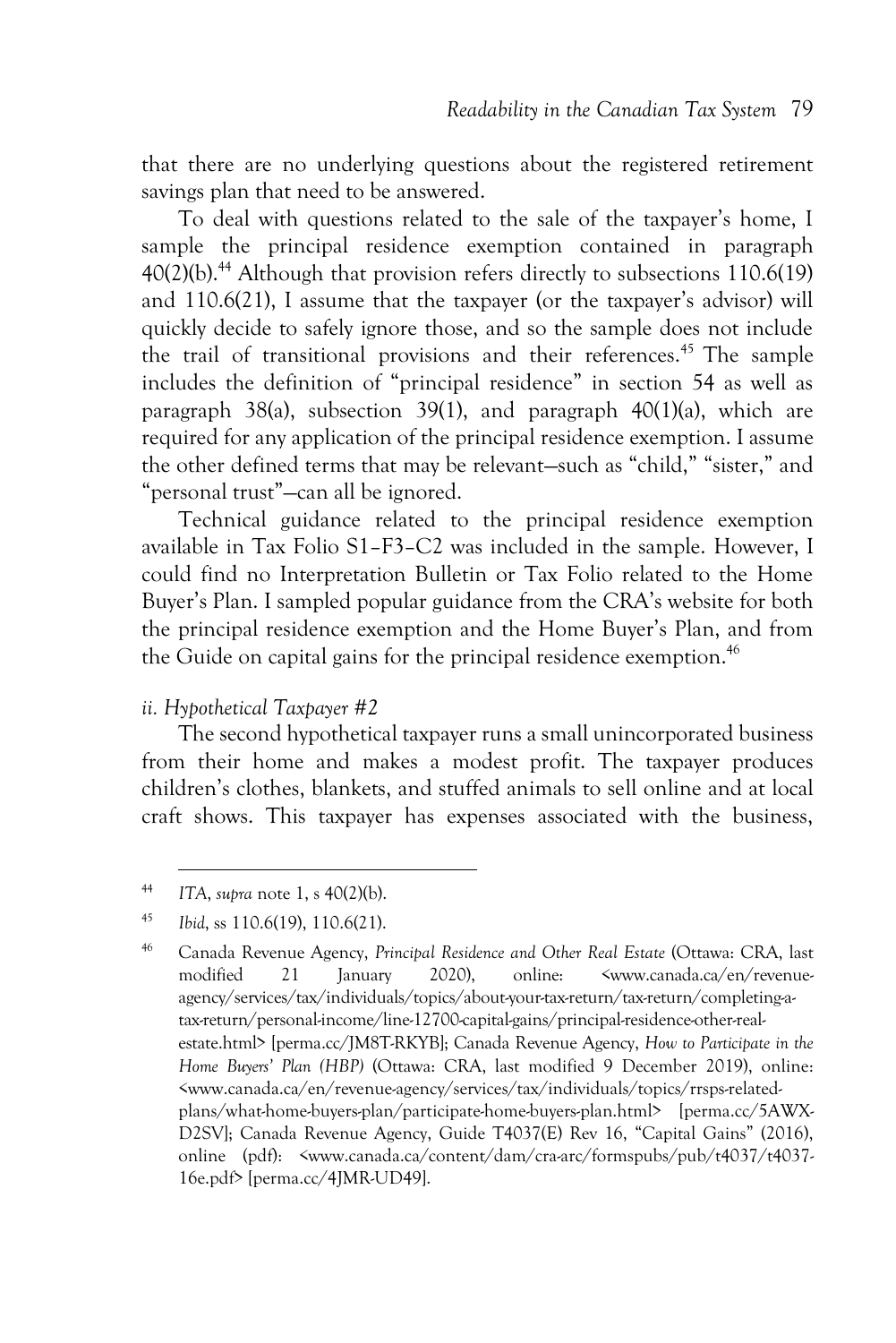including capital expenses, inventory expenses, business-use-of-home expenses, and other current expenses.

I assume that the business is located in Nova Scotia and that the taxpayer may have questions about the point-of-sale rebate that applies to children's clothes (including baby blankets). Accordingly, I include in the sample several provisions from the Nova Scotia *Sales Tax Act* and the *Excise Tax Act* that relate to this question.<sup>47</sup> In addition to the legislation, technical guidance is available in a GST/HST Info Sheet.<sup>48</sup>

To answer questions about the treatment of the taxpayer's various expenses, I include subsection 9(1), which is a general provision on the calculation of business income.<sup>49</sup> I also include a series of provisions about the treatment of inventory,<sup>50</sup> though I ignore the regulations on the valuation of inventory and several of the special rules around the inventory of artistic endeavours, changes in use, and other special rules.<sup>51</sup> To respond to questions about the treatment of capital expenses, I include paragraph 20(1)(a), regulation 1100(1), and the definition of "undepreciated capital cost" laid out in subsection 13(21) in the sample.<sup>52</sup> Finally, because the business runs from the taxpayer's home, I include subsection 18(12) on the use of home expenses in a business.<sup>53</sup>

In the sample of technical guidance, I include the Interpretation Bulletin on inventory valuation and the chapters of the Income Tax Folios on "business use of home expenses" and capital cost allowance.<sup>54</sup> For

<sup>50</sup> *Ibid*, ss 10(1), 10(2), 10(2.1), 10(3), 10(4), 10(5).

<sup>51</sup> For example, *ibid*, ss 10(6)ff, 10(12)ff.

<sup>52</sup> *Ibid*, ss 20(1)(a), 13(21); *Income Tax Regulations*, CRC, c 945, s 1101(1).

<sup>53</sup> *ITA*, *supra* note 1, s 18(12).

<sup>47</sup> *Sales Tax Act*, SNS 1996, c 31, ss 12J(a), 12J(n), 12K, 12N; *Excise Tax Act*, RSC 1985, c E–15, s 165(2).

<sup>48</sup> Canada Revenue Agency, *Point-of-Sale Rebate on Children's Goods* (GST/HST Info Sheet), GI–063 (Ottawa: CRA, last modified 27 August 2014), online: <www.canada.ca/en/revenue-agency/services/forms-publications/publications/gi-063/point-sale-rebate-on-childrens-goods.html> [perma.cc/8DV8-QTU9].

<sup>49</sup> *ITA*, *supra* note 1, s 9(1).

<sup>54</sup> Canada Revenue Agency, Interpretation Bulletin IT–473R, "Inventory Valuation" (21 December 1998); Canada Revenue Agency, Income Tax Folio S4–F2–C2, "Business Use of Home Expenses" (2 November 2017); Canada Revenue Agency, Income Tax Folio S3–F4–C1, "General Discussion of Capital Cost Allowance" (25 April 2017).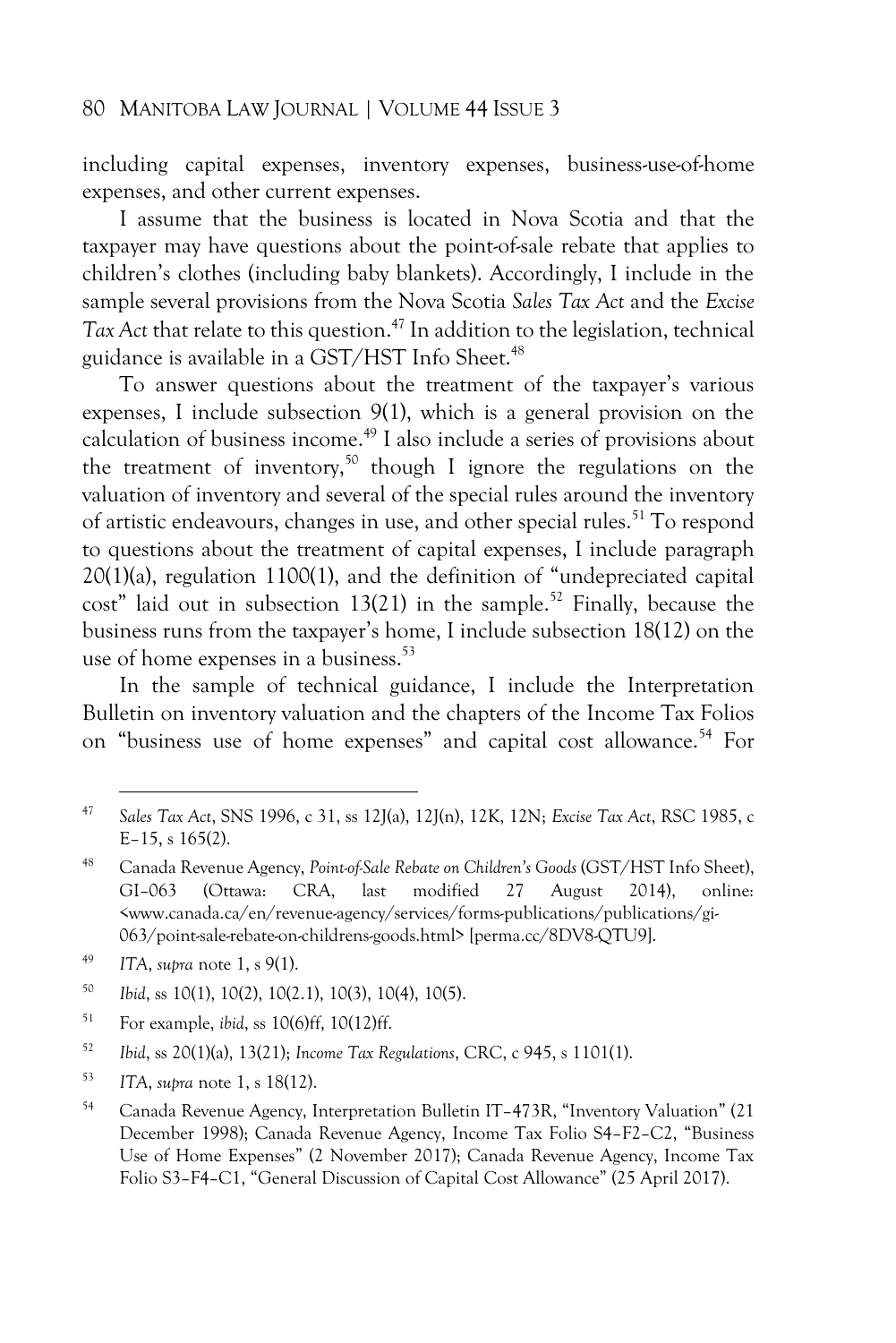popular guidance, I sampled the Guide on Business and Professional Income, which includes chapters on expenses and on the capital cost allowance.<sup>55</sup> In the sample, I also included a page from the CRA's website explaining business-use-of-home expenses and two pages dealing with capital cost allowance.<sup>56</sup>

### **III. RESULTS & DISCUSSION**

### **A. Periodic Sampling**

The results for the samples taken at regular intervals are presented in Table 3.<sup>57</sup>

|                | Flesch<br>Words Reading Ease Kincaid<br>$(0-100)$ |         | Flesch-<br>(Grade Level) (Grade Level) | Fog<br>Gunning<br>Index | Dale-Chall<br>Score |
|----------------|---------------------------------------------------|---------|----------------------------------------|-------------------------|---------------------|
| Income Tax Act | 22319                                             | $-83.5$ | 66.0                                   | 73.7                    | 15.1                |

<sup>55</sup> Canada Revenue Agency, Guide T4002(E) Rev 16, "Business and Professional Income" (2016), chs 3–4, online (pdf): <www.canada.ca/content/dam/craarc/formspubs/pub/t4002/t4002-16e.pdf> [perma.cc/9PNH-6Q5R].

<sup>56</sup> Canada Revenue Agency, "Business-use-of-home expenses" (Ottawa: CRA, last modified 12 February 2019), online: <www.canada.ca/en/revenueagency/services/tax/businesses/topics/sole-proprietorships-partnerships/reportbusiness-income-expenses/completing-form-t2125/business-use-home-expenses.html> [perma.cc/7MYP-XLEQ]; Canada Revenue Agency, "How to calculate the deduction for capital cost allowance (CCA)" (Ottawa: CRA, last modified 1 May 2020), online: <www.canada.ca/en/revenue-agency/services/tax/businesses/topics/soleproprietorships-partnerships/report-business-income-expenses/claiming-capital-costallowance/calculate-deduction-capital-cost-allowance.html> [perma.cc/2T7B-JBBP]; Canada Revenue Agency, "Basic information about capital cost allowance (CCA)" (Ottawa: CRA, last modified 9 October 2020), online: <www.canada.ca/en/revenueagency/services/tax/businesses/topics/sole-proprietorships-partnerships/reportbusiness-income-expenses/claiming-capital-cost-allowance/basic-information-aboutcapital-cost-allowance.html> [perma.cc/P86Q-92HB].

<sup>57</sup> Further details, including the samples used and numbers of words, sentences, syllables, and difficult words, are available in Appendix A.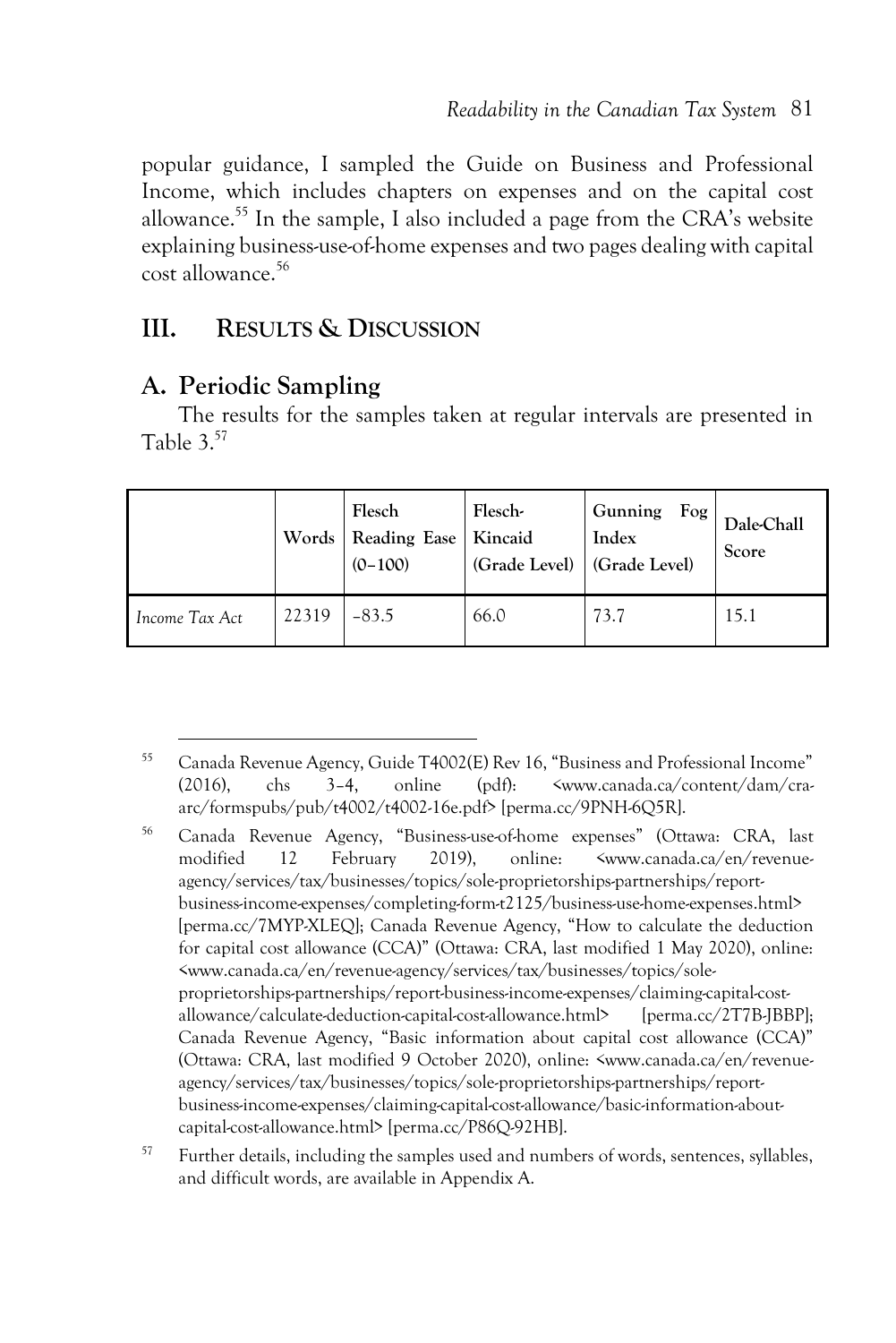| Bankruptcy<br>Insolvency Act<br>and | 5383 | 10.1<br>(very<br>difficult) | 29.7 | 35.6 | 10.8 (college<br>graduate) |
|-------------------------------------|------|-----------------------------|------|------|----------------------------|
| Canada<br>Labour<br>Code            | 5322 | 28.4<br>(very<br>difficult) | 22.5 | 28.3 | 9.6 (college)              |

82 MANITOBA LAW JOURNAL | VOLUME 44 ISSUE 3

Both the Flesch-Kincaid analysis and the Gunning-Fog index produce results that are difficult to interpret. A grade level in the 30s might be taken to mean that only professors or those with several advanced degrees should be expected to be able to read the *Bankruptcy and Insolvency Act*, but is probably better understood to mean that the metric simply could not be applied here.

Nonetheless, there are two striking results. First, the *Bankruptcy and Insolvency Act* does produce sensible results using both the original Flesch analysis and the Dale-Chall analysis. While the *Bankruptcy and Insolvency Act* scores as very difficult to read (on the Flesch Reading Ease scale) or at the level of a college graduate (based on its Dale-Chall score), it, unlike the *ITA*, is not so unreadable as to break the scales put forward by Flesch or Dale and Chall.

Second, on each of the readability measurements, the *ITA* is assessed as impossible to read and has a lower score than the *Bankruptcy and Insolvency Act.* If it was difficult to interpret grade level scores in the 30s, it is impossible to make sense of grade levels in the 60s or 70s. Similarly, a score of –83.5 on the Flesch Reading Ease scale that runs from 0 to 100 only allows us to say that the *ITA* is virtually impossible to read. On the Dale-Chall scale, 10 and above is taken to be the level of college graduates, so a score of 15 puts the *ITA* well beyond what we might expect a typical college graduate to be able to read.

Looking more closely at the data, it becomes clear that it is the length of sentences in the *ITA* that drives these results. For two of the three proxies of semantic difficulty (average syllables per word in the Flesch and Flesch-Kincaid formulas, and the rate of difficult words in the Dale-Chall formula), the *Bankruptcy and Insolvency Act* scores as more difficult than the *ITA*. On the other hand, all three formulas use the average sentence length as a proxy

Table 3: Readability results for the *Income Tax Act*, the *Bankruptcy and Insolvency Act*, and the *Canada Labour Code* sampled at regular intervals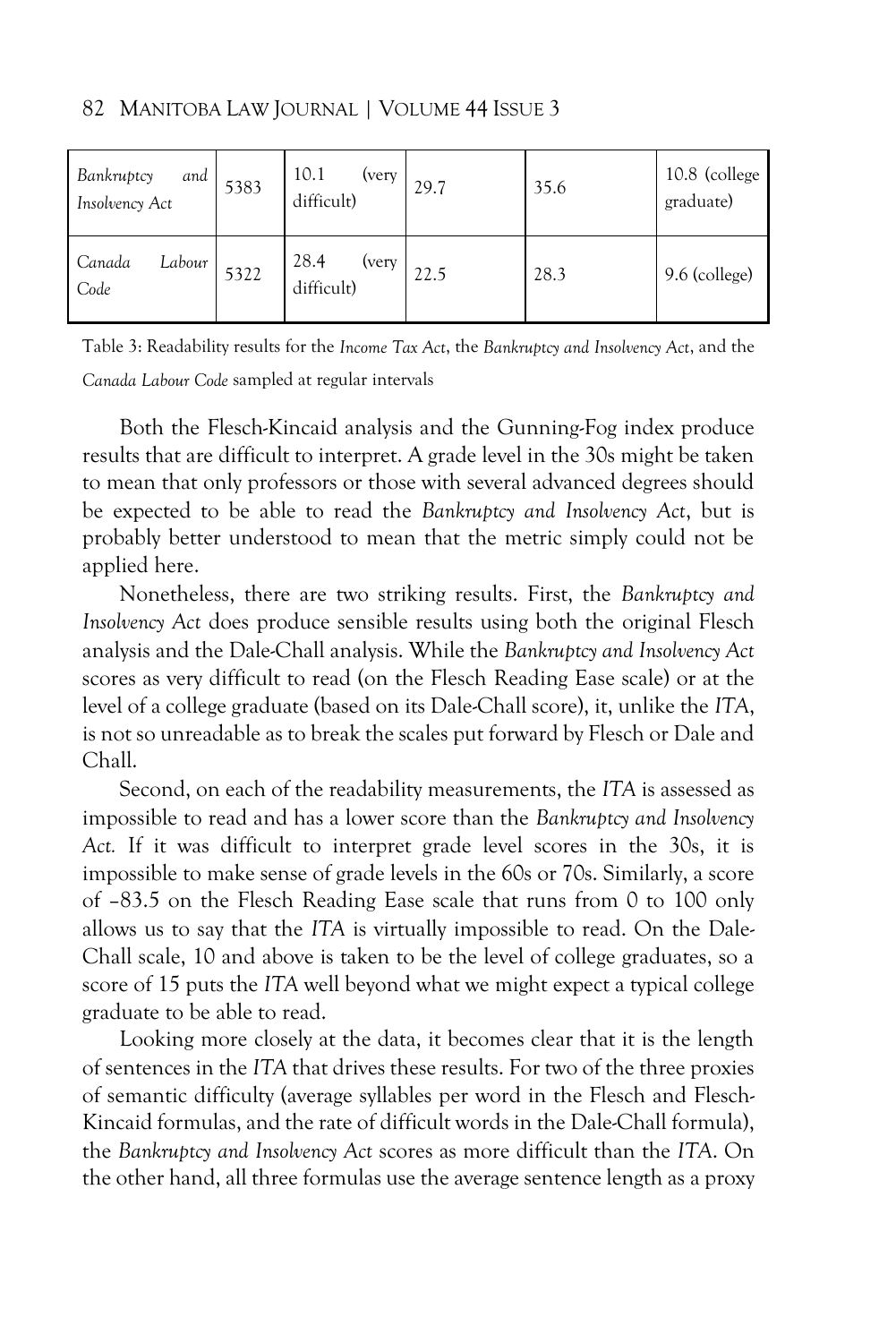for syntactic difficulty, and here the *ITA* scores as significantly more difficult. The samples of the *Bankruptcy and Insolvency Act* have an average sentence length of 72 words, compared to 165 words per sentence in the *ITA*. While both statutes obey the convention of one sentence per subsection,<sup>58</sup> the drafters of the *Bankruptcy and Insolvency Act* were able to use shorter sentences, which has a significant positive effect on the readability score.

As I explained above, there may be some concern that sampling the *ITA* at regular intervals is uncharitable and may overestimate how difficult the *ITA* is to read. After all, no one is expected to read the *ITA* cover-to-cover. It contains many provisions that only apply to corporations, trusts, or those offering life insurance, and there are many transitional provisions which are difficult to read but no longer relevant to most taxpayers. We might expect that by looking at issues in tax law that individual taxpayers might face—and might try to resolve themselves—we would gain a better view of how people actually interact with the tax system, and the readability measurements might show the *ITA* in a more favourable light. Unfortunately, the results for the purposive sample, presented in the section below, belie that expectation.

### **B. Purposive Sampling**

As described above, the purposive sample is limited to provisions related to the computation of income that apply to individuals. This sample paints a slightly different picture than the one shown by sampling the full *ITA*, though not a more favourable one. It also allows a means to compare the *ITA* with the CRA's publications, including Interpretation Bulletins, Tax Folios, Guides, and the CRA's website. The results are presented in Tables 4 through 7.<sup>59</sup>

<sup>&</sup>lt;sup>58</sup> In general, it is true that both statutes observe this convention; however, the sample of the *Income Tax Act* included subsection 125(4), which contains two sentences.

<sup>59</sup> These summary tables report the results for the materials in the order they were introduced in section III.B.2 above. Further details, including the numbers of words, sentences, syllables, and difficult words counted in each sample, are available in Appendix B.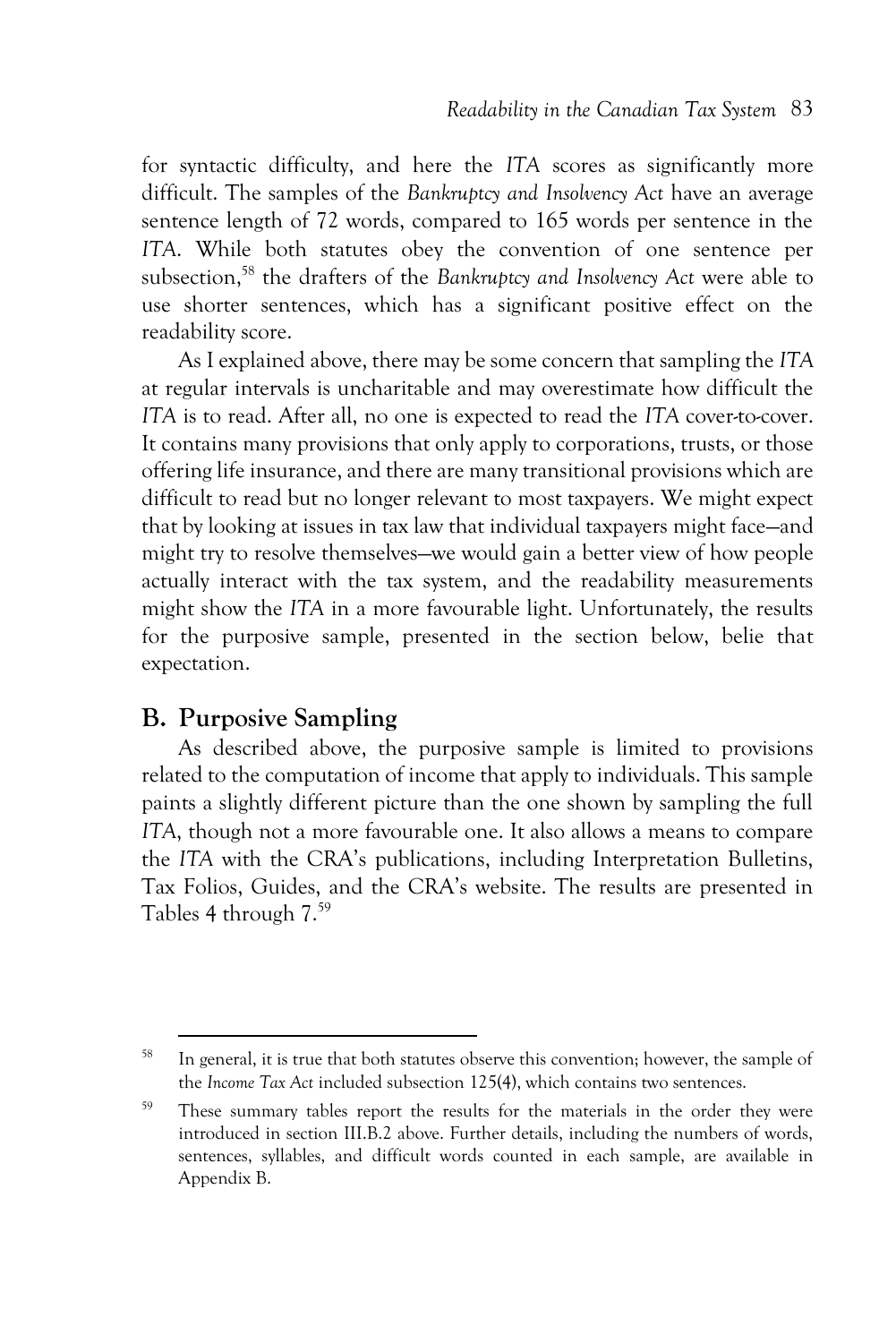|                                                       | Words | Flesch<br>Reading<br>Ease (0-100) | Flesch-<br>Kincaid<br>(Grade Level) | Gunning Fog<br>Index<br>(Grade Level) | Dale-Chall<br>Score        |  |  |  |  |  |  |
|-------------------------------------------------------|-------|-----------------------------------|-------------------------------------|---------------------------------------|----------------------------|--|--|--|--|--|--|
| Legislation and Regulations - Hypothetical Taxpayer 1 |       |                                   |                                     |                                       |                            |  |  |  |  |  |  |
| ITA, s. $8(1)(p)$                                     | 162   | $-97.6$                           | 67.1                                | 72.5                                  | 14.7                       |  |  |  |  |  |  |
| ITA, s. $8(1)(q)$                                     | 302   | $-237.8$                          | 121.5                               | 126.9                                 | 21.7                       |  |  |  |  |  |  |
| ITA, s. 146.01(2)-<br>(4)                             | 1155  | $-310.0$                          | 152.1                               | 161.8                                 | 25.9                       |  |  |  |  |  |  |
| ITA, s. 54,<br>S.V.<br>"principal<br>residence"       | 1069  | $-1000.4$                         | 418.4                               | 435.4                                 | 59.0                       |  |  |  |  |  |  |
| ITA, s. $40(1)(a)$                                    | 306   | $-218.5$                          | 119.8<br>128.5                      |                                       | 21.2                       |  |  |  |  |  |  |
| ITA, s. $40(2)(b)$                                    | 501   | $-413.0$                          | 195.3                               | 208.2                                 | 30.5                       |  |  |  |  |  |  |
| ITA, s. 38(a)                                         | 43    | 43.2<br>(difficult)               | 17.9                                | 26.50                                 | 7.8<br>(grade 11-12)       |  |  |  |  |  |  |
| Legislation and Regulations - Hypothetical Taxpayer 2 |       |                                   |                                     |                                       |                            |  |  |  |  |  |  |
| NS Sales Tax Act, s.<br>12J(a)                        | 150   | $-71.2$                           | 60.5                                | 63.5                                  | 13.7                       |  |  |  |  |  |  |
| NS Sales Tax Act, s.<br>12J(n)                        | 71    | 13.2<br>(very<br>difficult)       | 29.1                                | 35.7                                  | 10.5 (college<br>graduate) |  |  |  |  |  |  |
| NS Sales Tax Act, s.<br>12N                           | 54    | 42.4<br>(difficult)               | 20.8                                | 28.3                                  | 10.4 (college<br>graduate) |  |  |  |  |  |  |
| ETA, s. 165(2)                                        | 56    | 33.7<br>(difficult)               | 22.5                                | 28.8                                  | 10.1 (college<br>graduate) |  |  |  |  |  |  |

### **Table 4: Readability results for purposively sampled legislation and regulations**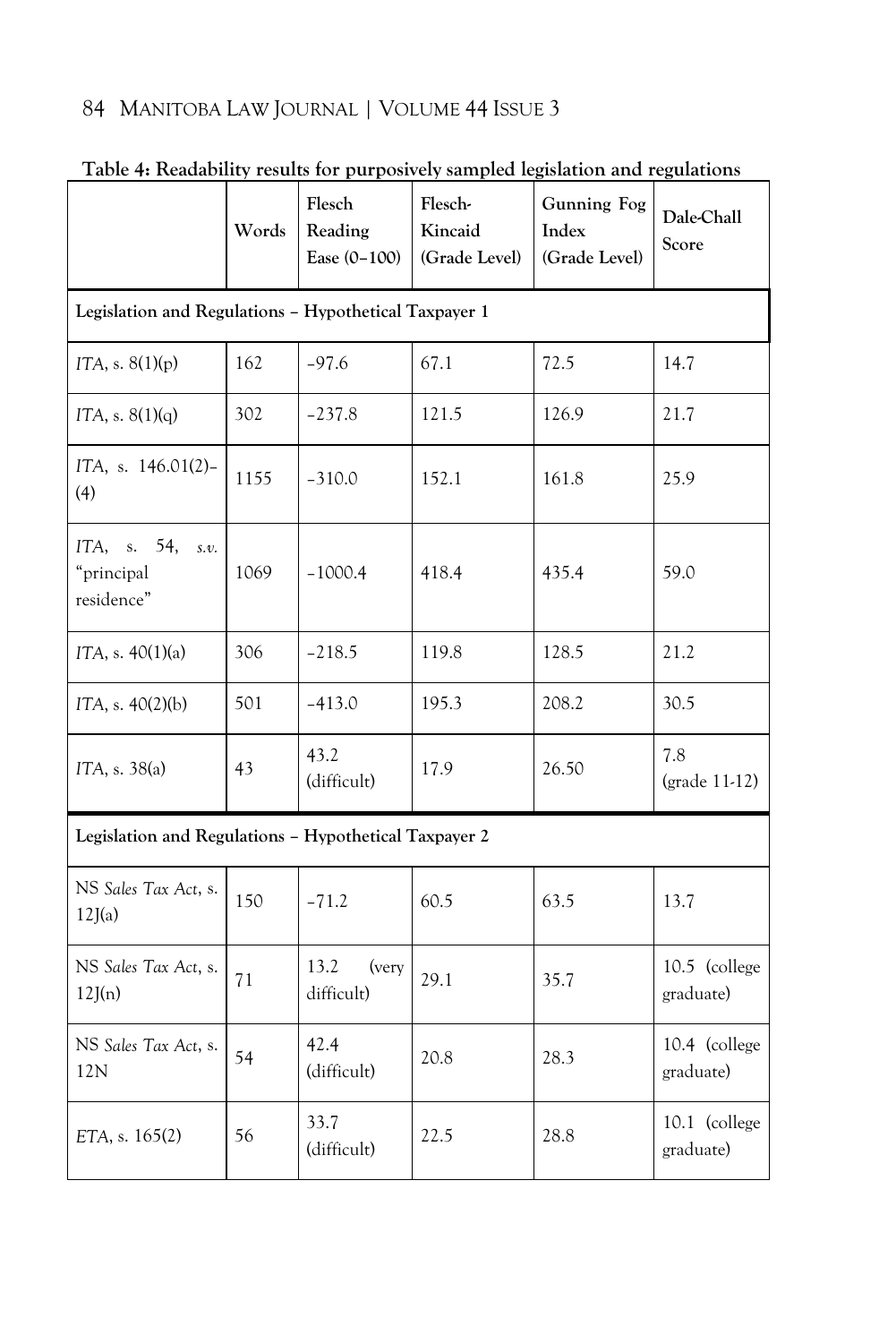|                                                         | Words | Flesch<br>Reading<br>Ease (0-100) | Flesch-<br>Kincaid<br>(Grade Level) | <b>Gunning Fog</b><br>Index<br>(Grade Level) | Dale-Chall<br>Score        |  |
|---------------------------------------------------------|-------|-----------------------------------|-------------------------------------|----------------------------------------------|----------------------------|--|
| ITA, s. 9(1)                                            | 28    | 48.5<br>(difficult)               | 13.5<br>(college<br>student)        | 21.2                                         | 6.7<br>$(grade 7-8)$       |  |
| ITA, ss. 10(1), (2),<br>(2.1), (3), (4), (5)            | 549   | $-10.1$                           | 37.4                                | 44.6                                         | 10.6 (college<br>graduate) |  |
| ITA, s. $20(1)(a)$                                      | 83    | $-3.8$                            | 34.4                                | 41.4                                         | 10.0 (college<br>graduate) |  |
| ITR,<br>S.<br>1100(1)(a)(vii)                           | 95    | $-26.7$                           | 40.6<br>44.7                        |                                              | 11.0 (college<br>graduate) |  |
| ITA, s. 13(21), s.v.<br>"undepreciated<br>capital cost" | 779   | $-699.8$                          | 304.4                               | 318.0                                        | 44.3                       |  |
| ITA, s. 18(12)                                          | 213   | $-139.6$                          | 85.7<br>92.9                        |                                              | 17.6                       |  |
| Legislation and Regulations - Totals                    |       |                                   |                                     |                                              |                            |  |
| Overall Score for<br>Taxpayer 1                         | 4447  | $-326.8$                          | 159.3                               | 169.5                                        | 26.4                       |  |
| Overall Score for<br>Taxpayer 2                         | 2078  | $-55.7$                           | 55.4                                | 62.3                                         | 13.0                       |  |
| Overall Score for<br>ITA samples                        | 6099  | $-210.7$                          | 114.8                               | 123.8                                        | 20.7                       |  |
| Overall Score                                           | 6525  | $-170.7$                          | 99.4                                | 107.9                                        | 18.7                       |  |

**Table 5: Readability results for purposive sampled Technical Guidance published**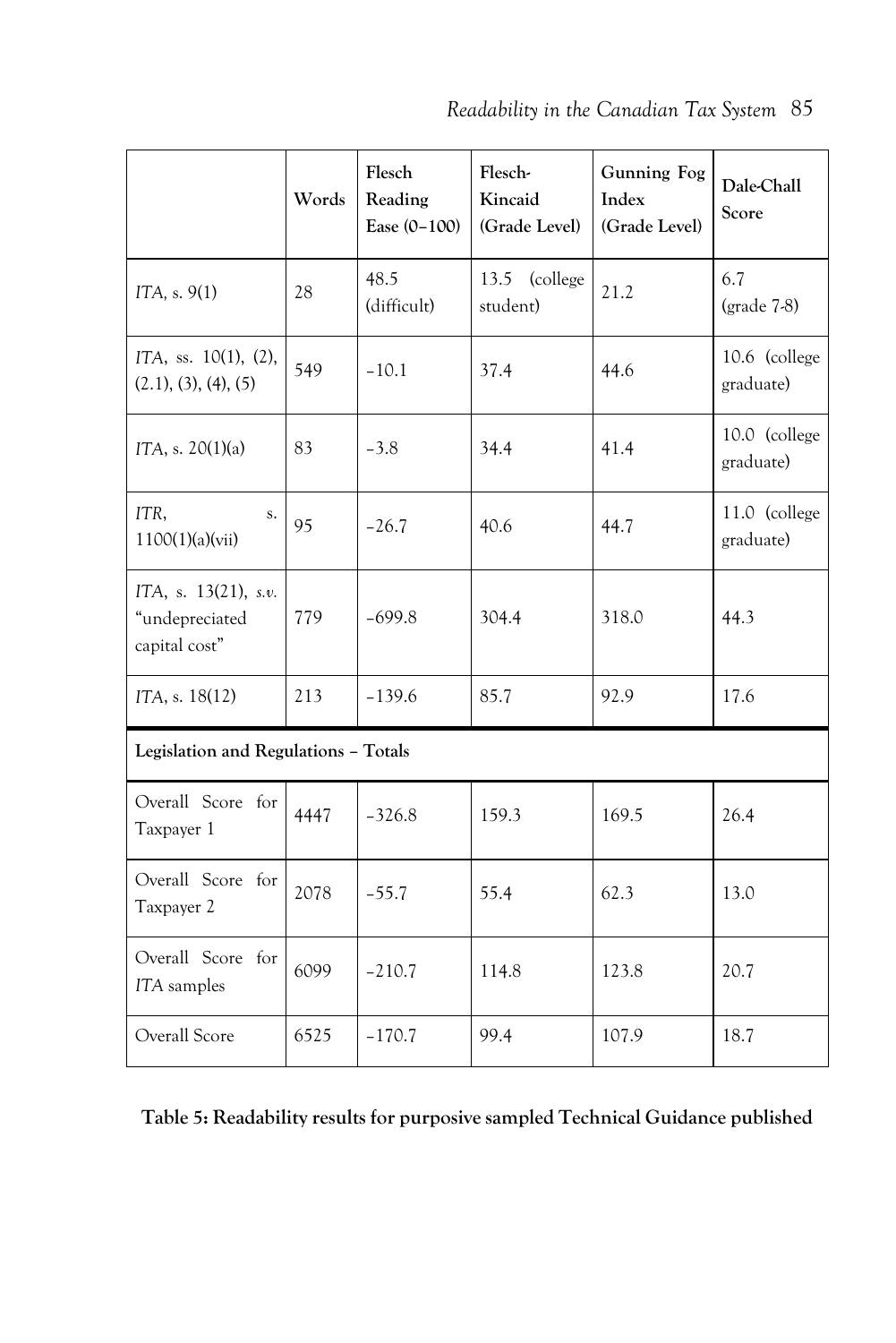| Dy the URA                                                                          | Words | Flesch<br><b>Reading Ease</b><br>$(0-100)$ | Flesch-<br><b>Gunning Fog</b><br>Kincaid<br>Index<br>(Grade Level)<br>(Grade Level) |                   | Dale-Chall<br>Score  |
|-------------------------------------------------------------------------------------|-------|--------------------------------------------|-------------------------------------------------------------------------------------|-------------------|----------------------|
| Interpretation Bulletins, Tax Folios, GST/HST Info Sheets - Hypothetical Taxpayer 1 |       |                                            |                                                                                     |                   |                      |
| $IT-525R$<br>(excerpts)                                                             | 914   | 33.5<br>(difficult)                        | 16.7<br>(college<br>graduate)                                                       | 22.3              | 9.5<br>(college)     |
| $S1-F3-C2$<br>(excerpts)                                                            | 1582  | 46.8<br>(difficult)                        | 15.1<br>(college)                                                                   | 22.4              | 8.4<br>(grade 11-12) |
| Interpretation Bulletins, Tax Folios, GST/HST Info Sheets - Hypothetical Taxpayer 2 |       |                                            |                                                                                     |                   |                      |
| $GI-063$                                                                            | 2607  | 64.0<br>(standard)                         | 10.2                                                                                | 15.6<br>(college) | 8.6<br>(grade 11-12) |
| $IT-473R$                                                                           | 3073  | 44.4<br>(difficult)                        | 16.6<br>(college<br>graduate)                                                       | 23.2              | 8.4<br>(grade 11-12) |
| $S4-F2-C2$<br>(excerpts)                                                            | 1645  | 38.5<br>(difficult)                        | 15.9<br>20.9<br>(college)                                                           |                   | 8.8<br>(grade 11-12) |
| $S3-F4-C1$<br>(excerpts)                                                            | 1247  | 52.8<br>(fairly<br>difficult)              | 12.5<br>(college)                                                                   | 18.4              | 8.2<br>(grade 11-12) |
| Interpretation Bulletins, Tax Folios, GST/HST Info Sheets - Totals                  |       |                                            |                                                                                     |                   |                      |
| Overall Score for<br>Taxpayer 1                                                     | 2496  | 41.9<br>(difficult)                        | 15.7<br>(college)                                                                   | 22.4              | 8.8<br>(grade 11-12) |
| Overall Score for<br>Taxpayer 2                                                     | 8572  | 51.7<br>(fairly)<br>difficult)             | 13.4<br>(college)                                                                   | 19.2              | 8.4<br>(grade 11-12) |
| Overall Score                                                                       | 11068 | 49.6<br>(difficult)                        | 13.9<br>(college)                                                                   | 19.9              | 8.5<br>(grade 11-12) |

**by the CRA**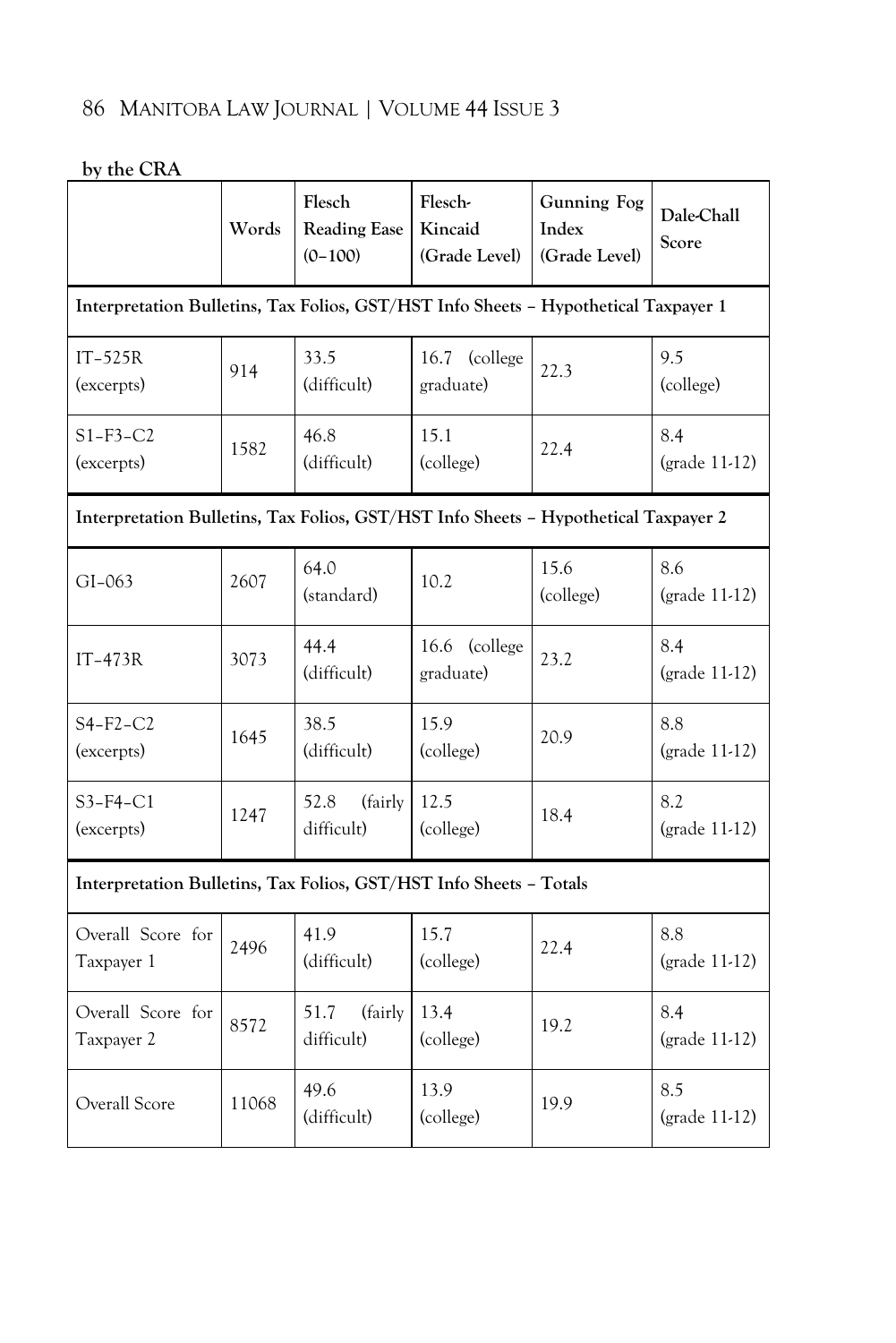| published by the CRA                |       |                                            |                                     |                                       |                                          |  |  |  |  |
|-------------------------------------|-------|--------------------------------------------|-------------------------------------|---------------------------------------|------------------------------------------|--|--|--|--|
|                                     | Words | Flesch<br><b>Reading Ease</b><br>$(0-100)$ | Flesch-<br>Kincaid<br>(Grade Level) | Gunning Fog<br>Index<br>(Grade Level) | Dale-Chall<br>Score                      |  |  |  |  |
| Guides - Hypothetical Taxpayer 1    |       |                                            |                                     |                                       |                                          |  |  |  |  |
| T4044, Chapter 6                    | 970   | (fairly<br>54.0<br>difficult)              | 11.2                                | 15.7<br>(college)                     | 8.8<br>$\left(\text{grade }11-12\right)$ |  |  |  |  |
| T4037, Chapter 6                    | 1355  | 58.2<br>(fairly)<br>difficult)             | 11.6                                | 18.0                                  | 7.42<br>$(grade 9-10)$                   |  |  |  |  |
| Guides - Hypothetical Taxpayer 2    |       |                                            |                                     |                                       |                                          |  |  |  |  |
| T4002, Chapters 3<br>& 4 (excerpts) | 5309  | 68.3<br>(standard)                         | 9.5                                 | 15.0<br>(college)                     | 7.37<br>$(grade 9-10)$                   |  |  |  |  |
| Guides - Totals                     |       |                                            |                                     |                                       |                                          |  |  |  |  |
| Overall Score for<br>Taxpayer 1     | 2325  | 56.6<br>(fairly)<br>difficult)             | 11.4                                | 17.0                                  | 8.0<br>(grade 11-12)                     |  |  |  |  |
| Overall Score for<br>Taxpayer 2     | 5309  | 68.3<br>(standard)                         | 9.5                                 | 15.0<br>(college)                     | 7.37<br>(grade 9-10)                     |  |  |  |  |
| Overall Score                       | 7634  | 64.7<br>(standard)                         | 10.1                                | 15.6<br>(college)                     | 7.55<br>$(grade 9-10)$                   |  |  |  |  |

**Table 6: Readability results for purposively sampled sections of tax guides published by the CRA**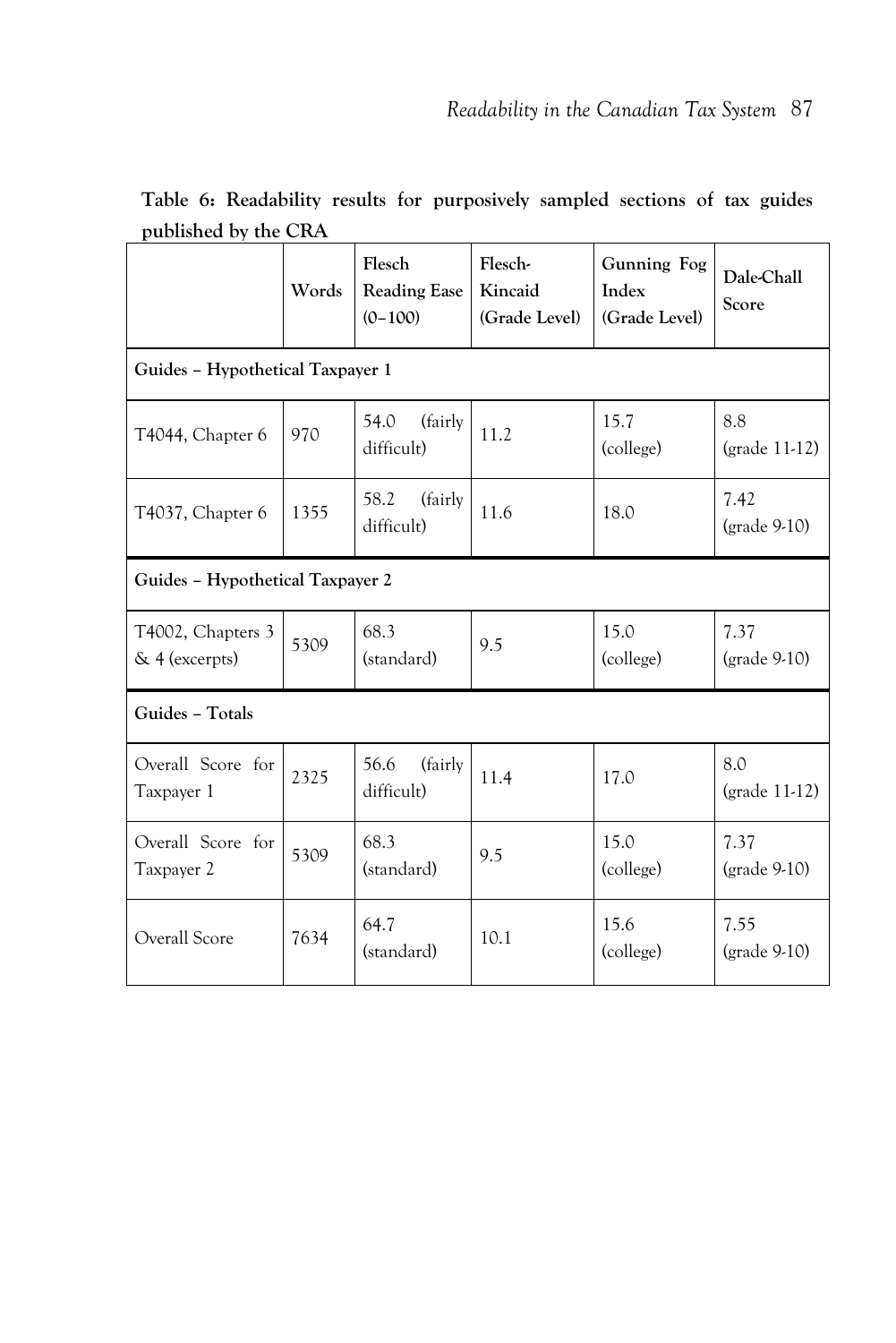|                                                                         | Words | Flesch<br><b>Reading Ease</b><br>$(0-100)$     | Flesch-<br>Kincaid<br>(Grade Level) | <b>Gunning Fog</b><br>Index<br>(Grade Level) | Dale-Chall<br>Score   |  |  |  |  |  |
|-------------------------------------------------------------------------|-------|------------------------------------------------|-------------------------------------|----------------------------------------------|-----------------------|--|--|--|--|--|
| The CRA's Website - Hypothetical Taxpayer 1                             |       |                                                |                                     |                                              |                       |  |  |  |  |  |
| "Musical<br>Instrument<br>Expenses"                                     | 376   | 52.3<br>(fairly<br>difficult)                  | 10.6                                | 16.4                                         |                       |  |  |  |  |  |
| "How<br>to<br>Participate in the<br>Buyers'<br>Home<br>Plan (HBP)"      | 1756  | 69.4<br>14.9<br>9.3<br>(college)<br>(standard) |                                     | 7.6<br>$(grade 9-10)$                        |                       |  |  |  |  |  |
| The CRA's Website - Hypothetical Taxpayer 2                             |       |                                                |                                     |                                              |                       |  |  |  |  |  |
| "Business-Use-of-<br>Home Expenses"                                     | 417   | 68.3<br>(standard)                             | 13.9<br>9.2<br>(college)            |                                              | 7.4<br>$(grade 9-10)$ |  |  |  |  |  |
| "How to Calculate<br>the Deduction for<br>Capital<br>Cost<br>Allowance" | 676   | 55.1<br>(fairly<br>difficult)                  | 12.9<br>(college)                   | 18.3                                         | 8.0<br>(grade 11-12)  |  |  |  |  |  |
| "Basic Info about<br>Capital<br>Cost<br>Allowance"                      | 661   | 72.4<br>(fairly easy)                          | 8.1                                 | 12.8<br>(college)                            | 7.4<br>(grade 9-10)   |  |  |  |  |  |
| The CRA's Website - Totals                                              |       |                                                |                                     |                                              |                       |  |  |  |  |  |
| Overall Score for<br>Taxpayer 1                                         | 2132  | 66.5<br>(standard)                             | 9.5                                 | 15.1<br>(college)                            | 7.7<br>$(grade 9-10)$ |  |  |  |  |  |
| Overall Score for<br>Taxpayer 2                                         | 2463  | 61.2<br>(standard)                             | 10.2                                | 14.6<br>(college)                            | 7.8<br>$(grade 9-10)$ |  |  |  |  |  |

### **Table 7: Readability results for purposively sampled sections of the CRA's website**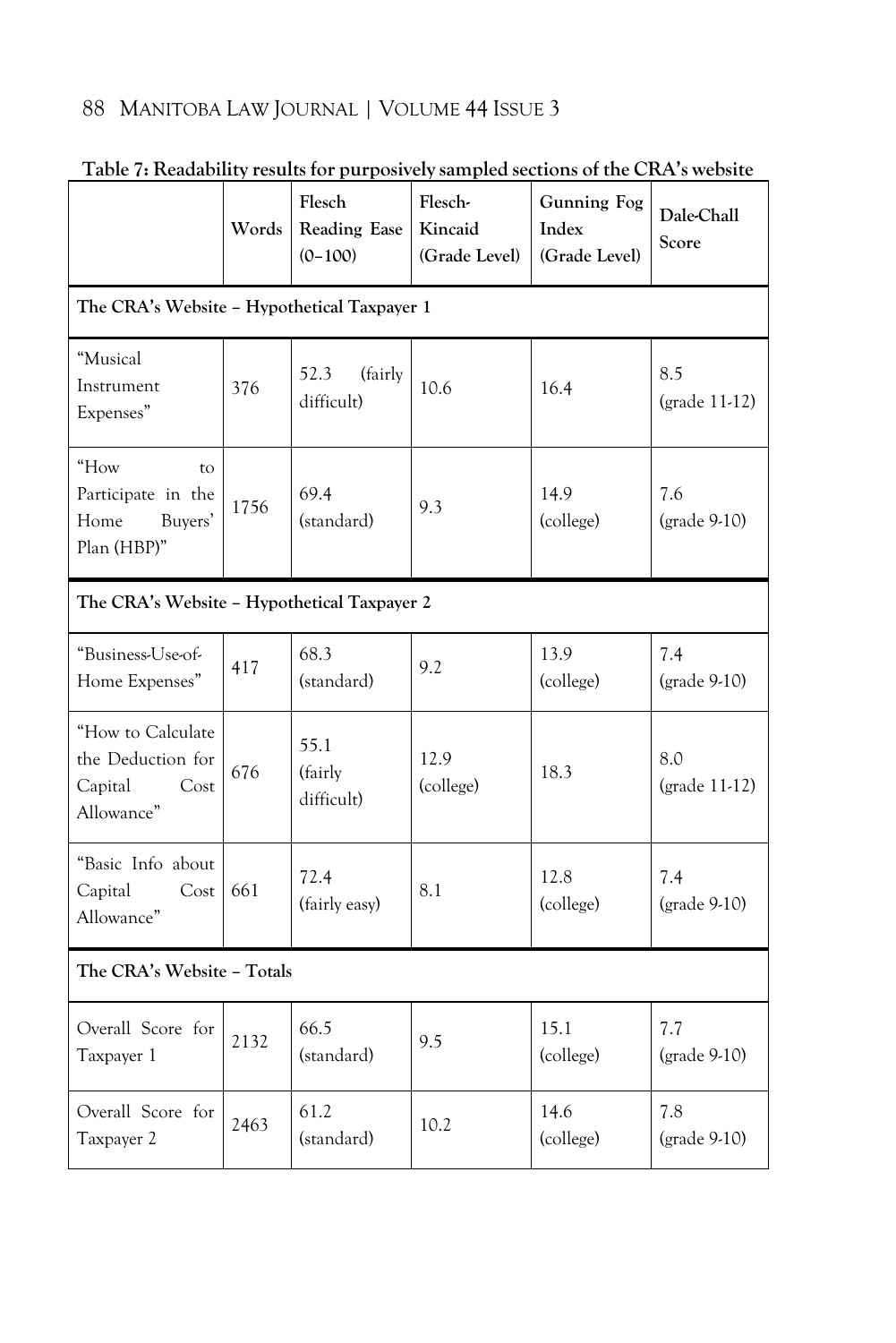|               | Words | Flesch<br>Reading Ease<br>$(0-100)$ | Flesch-<br>Kincaid<br>(Grade Level) | Gunning Fog<br>Index<br>(Grade Level) | Dale-Chall<br>Score |
|---------------|-------|-------------------------------------|-------------------------------------|---------------------------------------|---------------------|
| Overall Score | 4595  | 63.7<br>(standard)                  | 9.9                                 | 14.9<br>(college)                     | 7.8<br>(grade 9-10) |

Rather than producing a more readable sample, my attempt to isolate provisions that might help individual taxpayers filing their tax returns seems to have produced a significantly less readable set of statutory provisions. While Flesch intended a Reading Ease scale between 0 and 100, with 0 indicating that the text is "practically unreadable," 12 of the 17 pieces of legislation and regulation sampled have negative scores, including 10 of the 12 provisions sampled from the *ITA*. Of the five pieces of legislation with positive values for Flesch Reading Ease, four have reading scores in the "difficult" range and the fifth is "very difficult." In the purposive samples, more than 6,000 words were sampled from the *ITA*, and these have a Flesch Reading Ease score below –200, far below what the scale was intended to measure.

Looking at the other readability metrics, again, most of the legislation sampled scores outside of the intended range. Only subsection 9(1) returns a sensible grade level in the Flesch-Kincaid formula and none of the legislation does so using the Fog Index. Looking at the Dale-Chall metric, paragraph 38(a) of the *ITA* has a score of eight, putting it in the grade 11– 12 range and subsection 9(1)'s score of about 6.7 puts it at a grade 7–8 level. Six other provisions had a Dale-Chall score between 10 and 11, which indicates the reading level of a college graduate.

On the other hand, the CRA's publications are comparatively readable. The technical guidance that explains the CRA's position on the law to an audience mainly of tax professionals—Interpretation Bulletins, Tax Folios, and so on—is rated as "difficult" by the Flesch Reading Ease Formula, a college reading level by the Flesch-Kincaid analysis, and a grade 11 or 12 level by the Dale-Chall formula. Both the guides and the CRA's website, which are aimed at facilitating taxpayer compliance, are even more accessibly written, scoring as "standard" on the Flesch Reading Ease metric and in the grade 9-10 range according to both the Flesch-Kincaid and Dale-Chall metrics.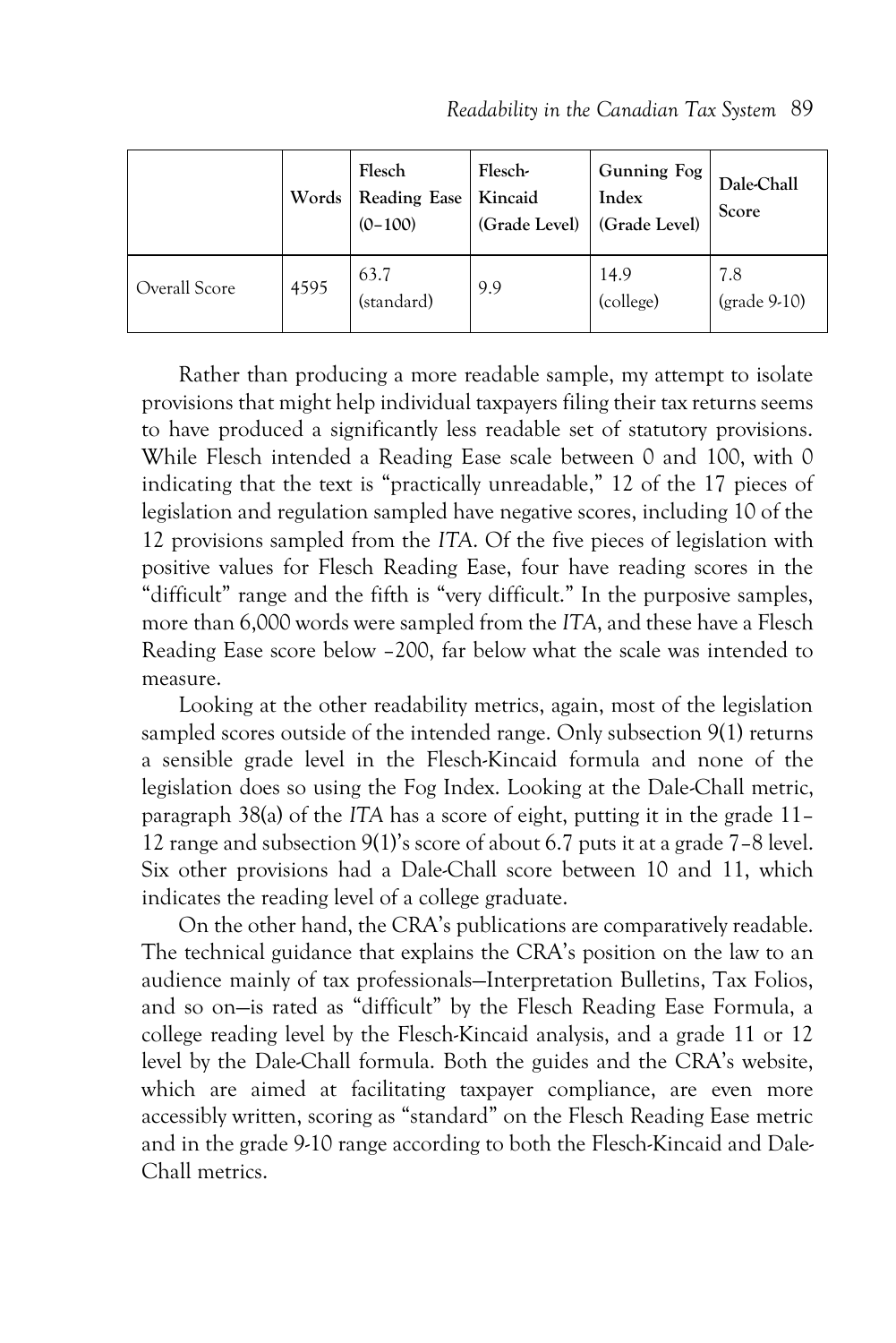On the Gunning Fog index, none of the legislation scored at a meaningful grade level. The technical guidance scores at a post-graduate level, and even the CRA's website appears to be at a university level. Looking at the formula for the Fog Index, any text with an average sentence length of 40 words, even with no complex words, will have a Gunning Fog index of 16. Accordingly, we can expect that legislation of the sort sampled here will have extremely high scores. The technical and popular guidance have more reasonable sentence lengths—between 20 and 30 words, on average bringing those scores down to a sensible range.

However, an alternative interpretation of the index put forward by Simon Bond may be helpful. Specifically, Bond takes the index to indicate an age rather than a grade level. He writes, "[a]n interpretation is that the text can be understood by someone who left full-time education at a later age than the index."<sup>60</sup> As an example, Bond's interpretation would take a score of 16 to mean a text at grade 10 or 11 level, rather than the level of someone with an undergraduate degree. On this view, the Gunning Fog index lines up more closely with the others, putting the technical guidance at a college level and the guides and website at an early high school level.

#### **C. Discussion**

It will come as no surprise that Canada's *ITA* is unreadable to most people. With this empirically confirmed and set aside, there are nevertheless several striking conclusions that can be drawn and several interesting new questions that may be posed because of this study. While there are important critiques of the readability metrics discussed below, these results help to advance the conversation about the readability of legal materials generally and tax materials in particular.

First, it seems that the *ITA* is particularly difficult to read, even among Canadian statutes. One potential response to the problem of the *ITA*'s readability might have been that Canadian statutes are, in general, difficult to read, and so the *ITA* is not special in this regard. However, with reasonably large samples, the readability metrics indicate that the *ITA* is significantly more difficult to read than the *Bankruptcy and Insolvency Act* and the *Canada Labour Code*. These are both statutes which, like the *ITA*, govern economic relationships, apply to a large number of people, and are

<sup>60</sup> Bond, *supra* note 40.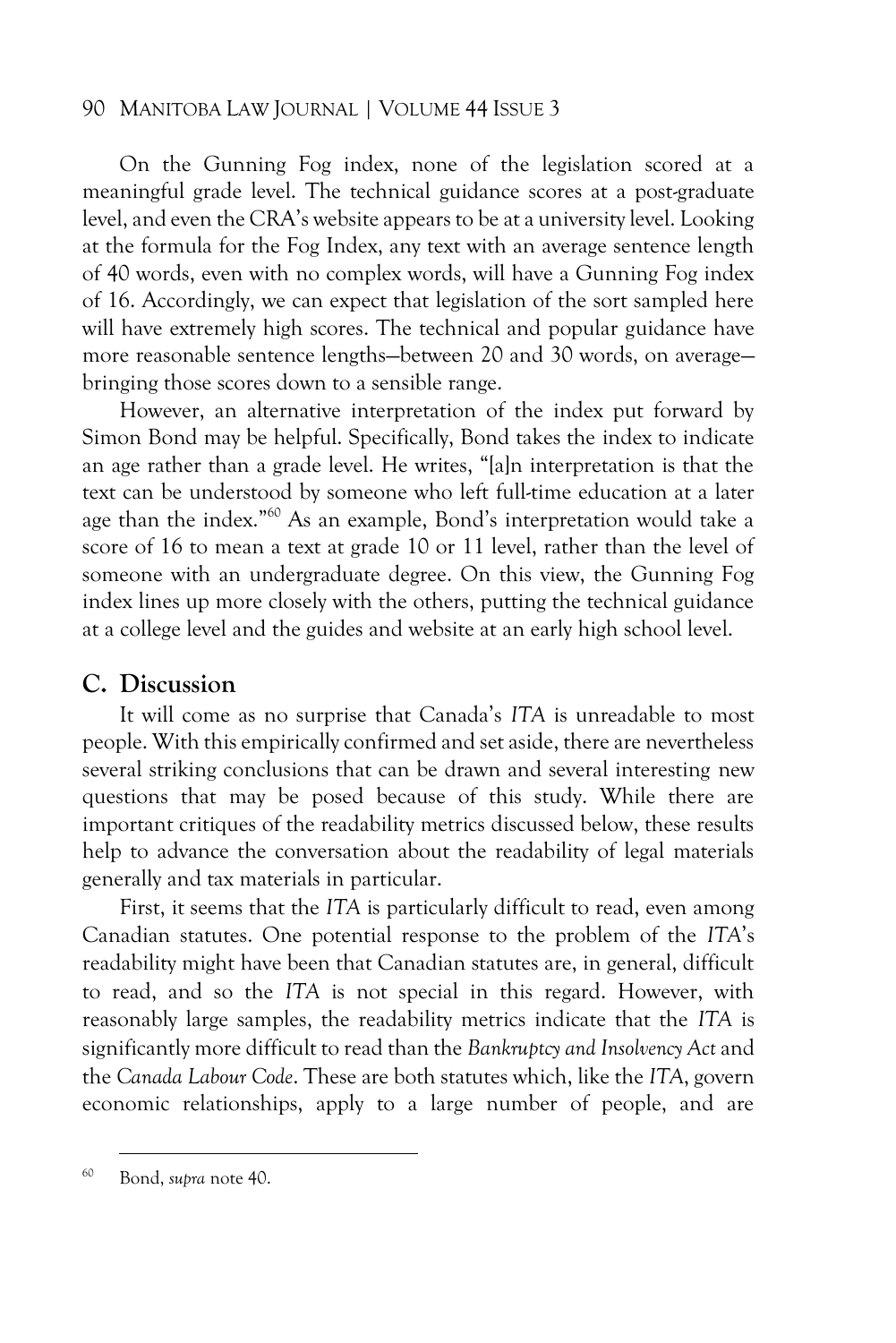amended with some frequency. While neither of the comparator statutes would be considered easy to read, both are significantly more readable than the *ITA*.

A second response might be that income tax statutes are necessarily difficult to read, and that Canada's *ITA* is not special in this regard. For the sake of comparison, Lin Mei Tan and Greg Tower, professors of accounting in New Zealand and Australia respectively, sampled tax legislation in New Zealand and found a mean Flesch Reading Ease score below two, in a study published in 1992.<sup>61</sup> However, the reform process in New Zealand appears to have had some success in improving the Flesch scores, as the average score increased to 42.8 in the most recent study by Kathryn Saw and Adrian Sawyer.<sup>62</sup> The American *Internal Revenue Code*<sup>63</sup> scores in a similar range, according to a recent presentation by Robert P. Strauss and Skye Toor.<sup>64</sup> Looking at Australia's tax legislation, David Smith and Grant Richardson reported an average Flesch Reading Ease score of 46.4 for sections they sampled from the *Income Tax Assessment Act 1997*<sup>65</sup>, a marginal improvement from that statute's predecessor.<sup>66</sup> While Smith and Richardson did not see the Australian readability score as "cause for celebration,"<sup>67</sup> it demonstrates to a Canadian audience that a more readable income tax statute is possible.

While it may be hoped that presenting the stark unreadability of Canada's *ITA* provides some impetus for change, there are reasons to be cautious. The first is that the challenge of clarifying the writing of Canada's *ITA* is a significant one. New Zealand and Australia have taken significant steps in making their tax statutes more readable, and the U.K. and U.S. have also shown that they monitor and take readability seriously. However, the project would be somewhat more challenging in Canada due to its federal structure and legal bilingualism. The differences in style and structure between French and English, and the fact that what constitutes

<sup>61</sup> Tan & Tower, *supra* note 21 at 364.

<sup>62</sup> Saw & Sawyer, *supra* note 4 at 237.

<sup>63</sup> IRC (1986).

<sup>64</sup> Strauss & Toor, *supra* note 20 at 13 (reporting a Flesch Reading Ease score of 39.4 for the Internal Revenue Code).

<sup>65</sup> (Austl), 1997/38.

<sup>66</sup> Smith & Richardson, "Readability of Australia's Tax Laws", *supra* note 5 at 330.

<sup>67</sup> *Ibid* at 327, 330.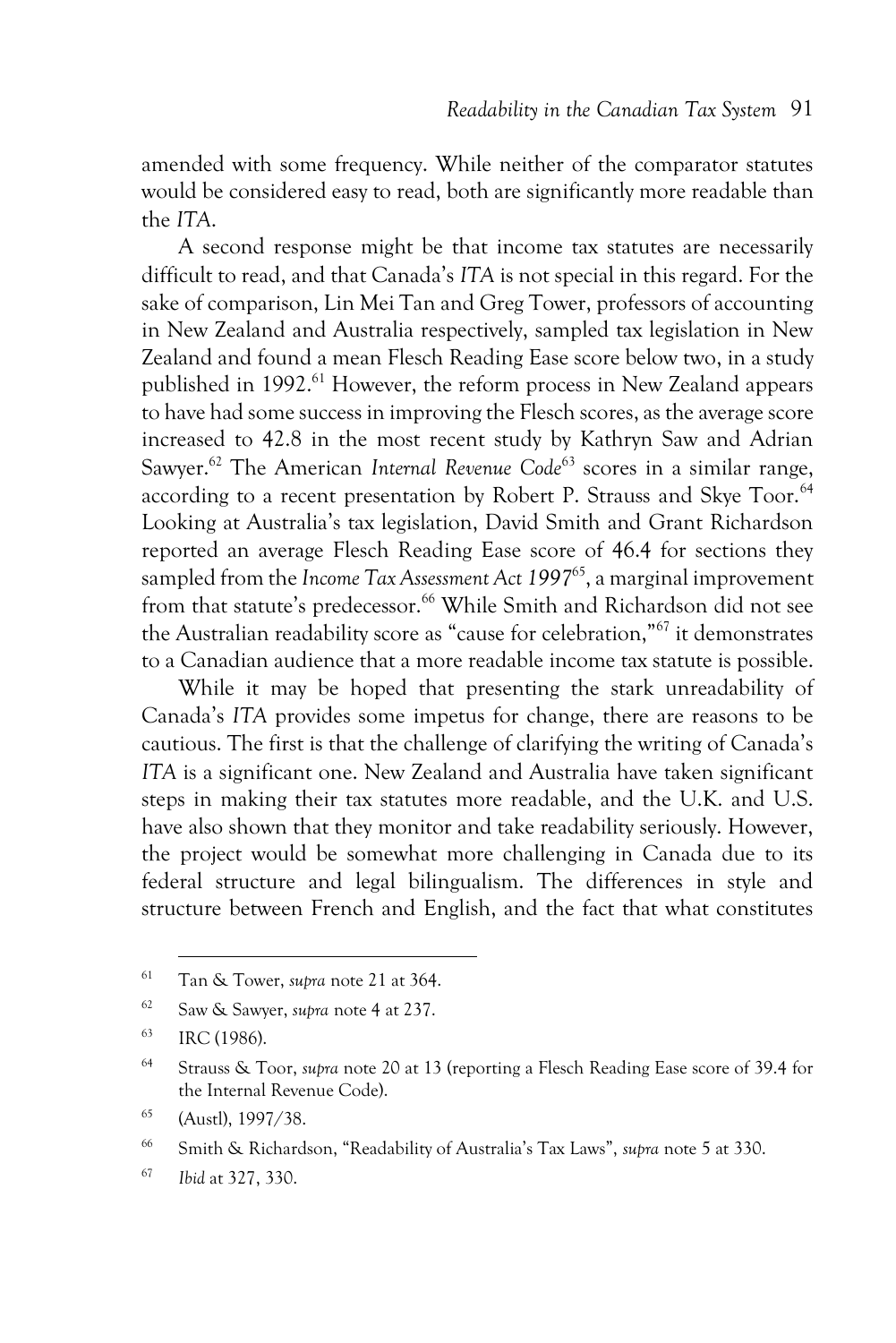good, clear writing may differ between the two languages, make revising Canada's *ITA* a greater challenge than was faced in New Zealand or Australia. Such a project would be further complicated by the fact that Canada's *ITA* accounts for both the common-law and civil-law traditions in a robust way.<sup>68</sup>

A second reason to be cautious is that clear writing can only go so far when the rule being expressed is itself complex or difficult to understand. Considering a proposal to rewrite tax statutes in plain English, John Avery Jones wrote, "when it has been done, I do not think we shall really be satisfied that the problem has been solved"<sup>69</sup> because the underlying problem is difficulty understanding the substance of the law. Or, as Graeme Cooper wrote, "a complex system may be clearly expressed and yet remain a complex system."<sup>70</sup> Moreover, no amount of plain language "can overcome the problem of an ill-conceived and poorly thought out policy."<sup>71</sup> While improving legislative readability would be a step toward a more efficient, fair, and accessible tax system, it would only be one step and perhaps not the most important one.

As a result, some have argued that projects like the Australian plain language rewrite are not worth undertaking. Richard Krever has called it a "failed model" that "provides a useful insight into the inadequacy of reforms based on superficial change."<sup>72</sup> Looking at the first batch of changes to the Australian income tax statute, Krever allows that the new version was easier to read and comprehend than its predecessor. For taxpayers and their advisors, however, "none of the complexity had dissipated." Rather, Krever writes, "by unveiling many of the inconsistencies, anomalies, overlaps and

 $68$  On the challenges entailed in legal bilingualism and bijuralism in Canada, see Roderick A Macdonald, "Legal Bilingualism" (1996) 42 McGill LJ 119; The Honourable Claire L'Heureux-Dubé, "Bijuralism: A Supreme Court of Canada Justice's Perspective" (2001) 62 La L Rev 449; David G Duff, "The Federal Income Tax Act and Private Law in Canada: Complementarity, Dissociation, and Canadian Bijuralism" (2003) 51:1 Can Tax J 1; Lionel A Levert, "Bilingual and Bijural Legislative Drafting: To Be or Not To Be?" (2004) 25:2 Statute L Rev 151.

<sup>69</sup> John Avery Jones, "Tax Law: Rules or Principles?" (1996) 17:3 Fiscal Studies 63 at 65.

<sup>70</sup> Cooper, *supra* note 2 at 3:13.

<sup>71</sup> *Ibid*, citing Robert Eagleson, "Plain English in the Statues" (1985) 59 L Institute J 673 at 673.

<sup>72</sup> Richard Krever, "Taming Complexity in Australian Income Tax" (2003) 25:4 Sydney L Rev 467 at 491.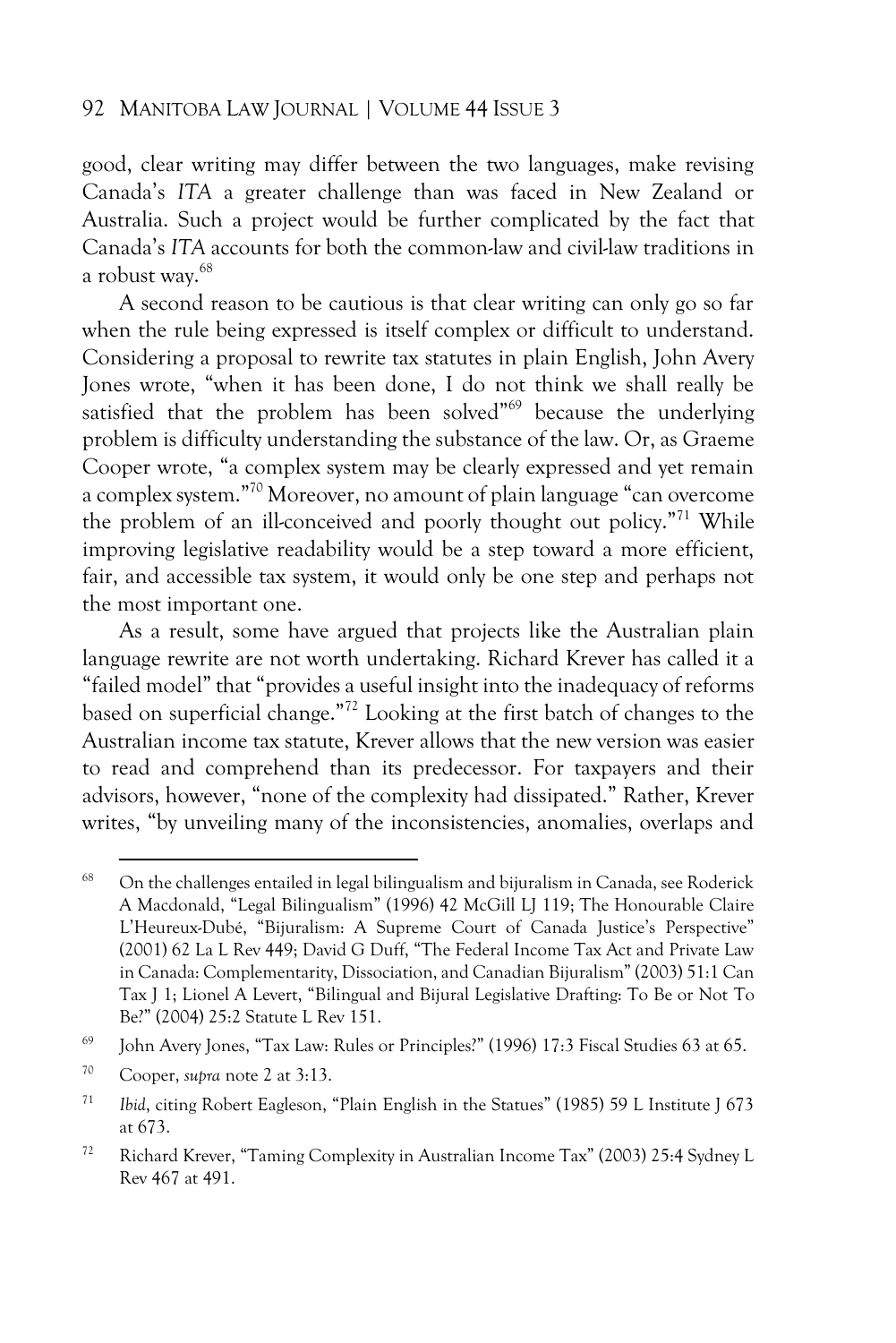lacunae in the law, the plain English redraft exposed the real causes of much of the former law's complexity, namely its wholly irrational and inconsistent policy base."<sup>73</sup>

Those who are seeking the simplification that might come from fundamental reform of the tax system are sure to be disappointed by the gains that can be made by making the *ITA* more readable. However, as Krever notes, using plainer language has the power to unveil and expose the areas most in need of fundamental reform.<sup>74</sup> As part of a program to simplify and improve accessibility, improving readability can be expected to have at least this benefit. From an access-to-justice perspective, plain language would remove the barrier of abstruse expression, both empowering taxpayers in planning their own lives in the tax system and making the debates around fundamental reform accessible to more people.

### **IV. CRITIQUES OF READABILITY FORMULAS AND AN ALTERNATIVE APPROACH**

# **A. The Assumptions Underlying Classic Readability Formulas**

In a recently published book, Professors Alan Bailin & Ann Grafstein review the development of classic readability measurements, including those discussed above, and build on a critique of readability formulas they published in 2001.<sup>75</sup> Bailin and Grafstein argue that these scores and indices are based on faulty assumptions about what makes a text readable. While the readability formulas generally emphasize ease of use over strict scientific rigour, the problems inherent in these formulas may indicate that they should not be trusted, even as a rough guide to readability.

All the traditional readability formulas, including those discussed above, rely on the concepts of semantic (vocabulary) and syntactic (sentence) complexity. Bailin and Grafstein argue that "both of these concepts can be problematic for predicting complexity."<sup>76</sup> They raise several issues with the

<sup>73</sup> *Ibid* at 493.

<sup>74</sup> *Ibid*.

<sup>75</sup> Bailin & Grafstein, *Readability*, *supra* note 15; Bailin & Grafstein, "Linguistic Assumptions", *supra* note 15.

<sup>76</sup> Bailin & Grafstein, *Readability*, *supra* note 15 at 53.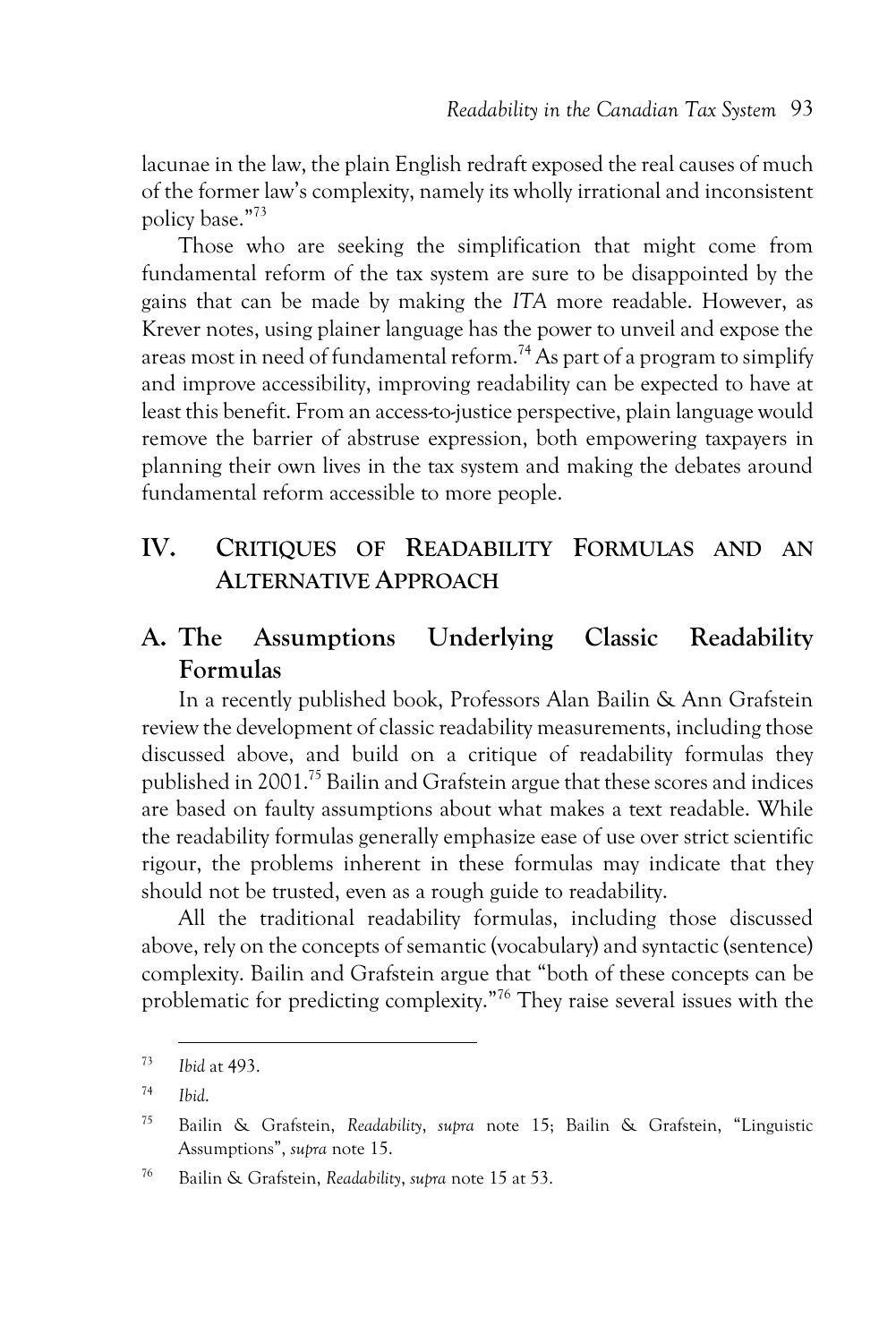assumptions made in choosing proxies for semantic and syntactic complexity.

First is what they call the "increment issue."<sup>77</sup> Readability formulas treat each difficult word as adding the same amount of complexity to the text. For example, in all of the measurement schemes outlined above, "consider" and "eurhythmic" are assumed to add the same amount of difficulty to the text.<sup>78</sup> The same critique is leveled at the use of average sentence length (or any other formal syntactic property, such as prepositional phrases or simple sentences): "Counts of formal properties do not translate into units of reading difficulty. If one text has an average sentence length of ten words and another of 15 words, this does not correlate to a difference of some function of five units' difference of difficulty."<sup>79</sup>

Second, Bailin and Grafstein view the variables used by readability formulas as problematic. Turning to vocabulary first, they write, "vocabulary varies according to geographical location, socioeconomic identity, and occupational and interest groups. No single list can accurately reflect these differences."<sup>80</sup> A text reporting on a baseball, cricket, or rugby match may pose significant difficulty for someone unfamiliar with the terms used in those games.<sup>81</sup> This difficulty will have less to do with education or reading level than with interest, geographic location, and culture. Counting syllables or polysyllabic words will also fail to provide a reliable proxy. Words can be both infrequently used and polysyllabic, without hindering readability. To illustrate, Bailin and Grafstein point out that "unladylike" and "helplessness" may be both unfamiliar and polysyllabic, but a reader who is familiar with the structure of the English language will understand them, even the first time they are encountered.<sup>82</sup>On the other hand, monosyllabic words like "curr" and "gyre" may be significantly more difficult.<sup>83</sup> The difficulty of vocabulary is important, of course, but on Bailin and Grafstein's

<sup>77</sup> *Ibid* at 55.

<sup>78</sup> Both words have three syllables and neither is on the Dale and Chall's list of familiar words: Chall & Dale, *supra* note 29 at 16–29.

<sup>79</sup> Bailin & Grafstein, *Readability*, *supra* note 15 at 53–54.

<sup>80</sup> *Ibid* at 54.

<sup>81</sup> *Ibid* at 103–05.

<sup>82</sup> *Ibid* at 105–06.

<sup>83</sup> *Ibid* at 100.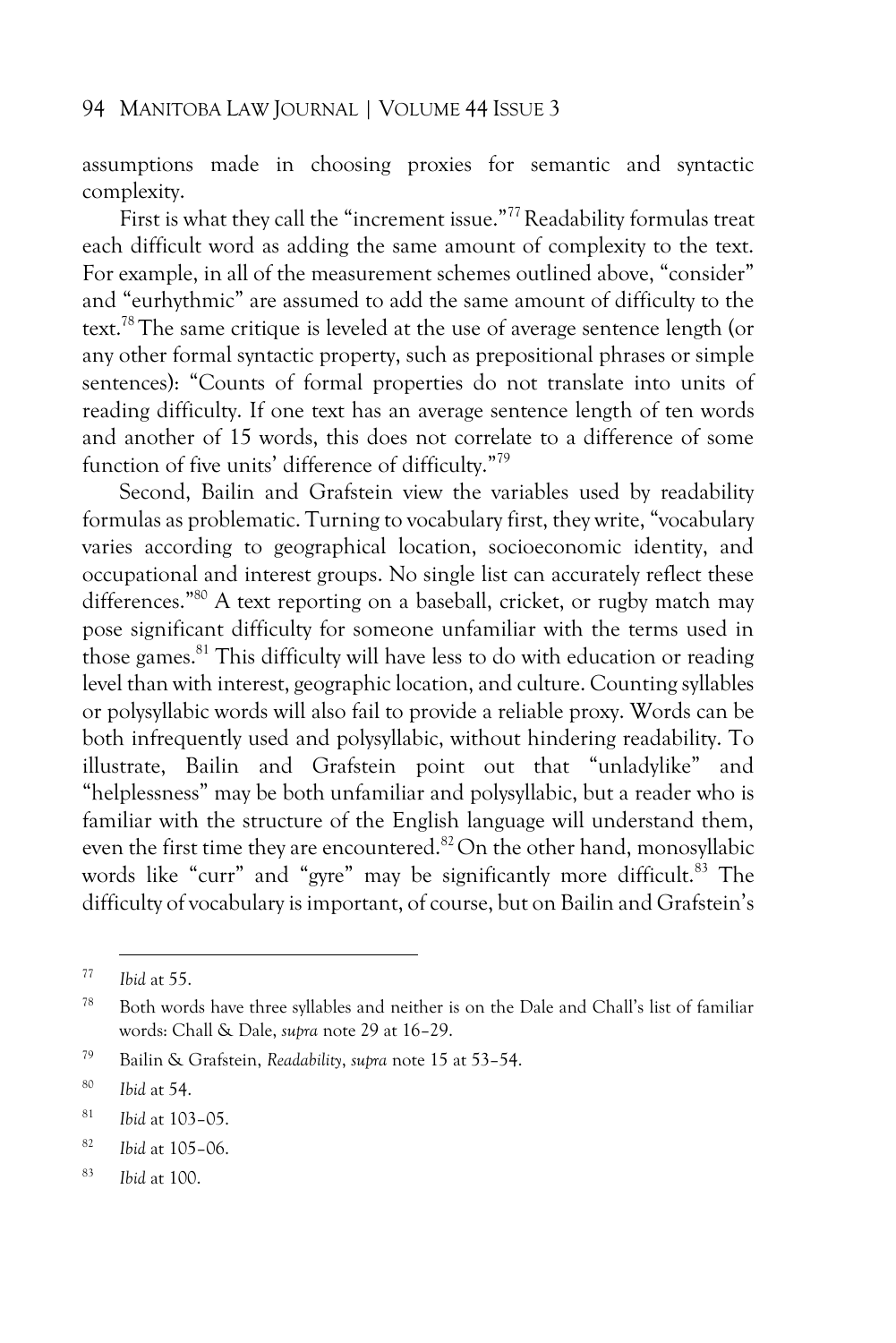reading of the research, "there is no non-trivial set of words that could be assumed to be shared by all readers,"<sup>84</sup> and word length is a poor measure as well.

Similarly, Bailin and Grafstein argue that the length of sentences cannot be used as even a rough measure of the difficulty of reading sentences. They argue that sentence construction is important to readability, but long sentences may not be syntactically difficult. To illustrate using Bailin and Grafstein's example, the following sentence is long, but is neither syntactically complex nor difficult to understand: "Billy left his homework at his aunt's house and he could not hand it in at school the next day, but his aunt found it and scanned it and emailed it to his teacher."<sup>85</sup>

There are certain sentence structures that have been shown to reduce readability, including "self-embedding," "left-branching," and "extraposition" structures.<sup>86</sup> Bailin and Grafstein argue that these structures reduce readability because they make it more difficult for the reader to make the necessary connections between different parts of a sentence. In practice, this problem is often caused by text intervening between the parts of a sentence that need to be linked. To illustrate, they use the following sentence from the *New York Times* about Barbara Walters's retirement: "After five decades in television, the woman who started her career on camera as a hawker for Alpo dog food and went on to cross the Bay of Pigs with Fidel Castro and to interview every American president (and first lady) since Richard M. Nixon is retiring."<sup>87</sup> The sentence is difficult to read, they

<sup>86</sup> Bailin & Grafstein, *Readability*, *supra* note 15 at 65–80. "Self-embedding" refers to grammatical structures in which "a clause or phrase is contained within another clause or phrase," for example, "The salmon that the man that the dog chased smoked fell" (at 69–70). "Left-branching" refers to a structure in which "all of the branches of a complex noun phrase are to the left of the verb," for example, "The lawyer that the banker irritated filed a hefty lawsuit" (at 71–72). "Extraposition" is "a structure in which part of a clausal or phrasal constituent is separated from the rest of that constituent," for example, "The woman arrived from France who was carrying a boa constrictor" (at 74– 75).

<sup>87</sup> *Ibid* at 79, citing Jonathan Mahler, "As Barbara Walters Retires, the Big TV Interview Signs Off, Too", *The New York Times* (15 May 2014), online:

<sup>84</sup> *Ibid* at 178.

<sup>85</sup> Bailin & Grafstein, "Linguistic Assumptions", *supra* note 15 at 55. Moreover, some sentences which appear to be syntactically complex may nevertheless be easily readable, a point that Bailin and Grafstein illustrate with an example from a Berenstain Bears children's book: Bailin & Grafstein, *Readability*, *supra* note 15 at 67.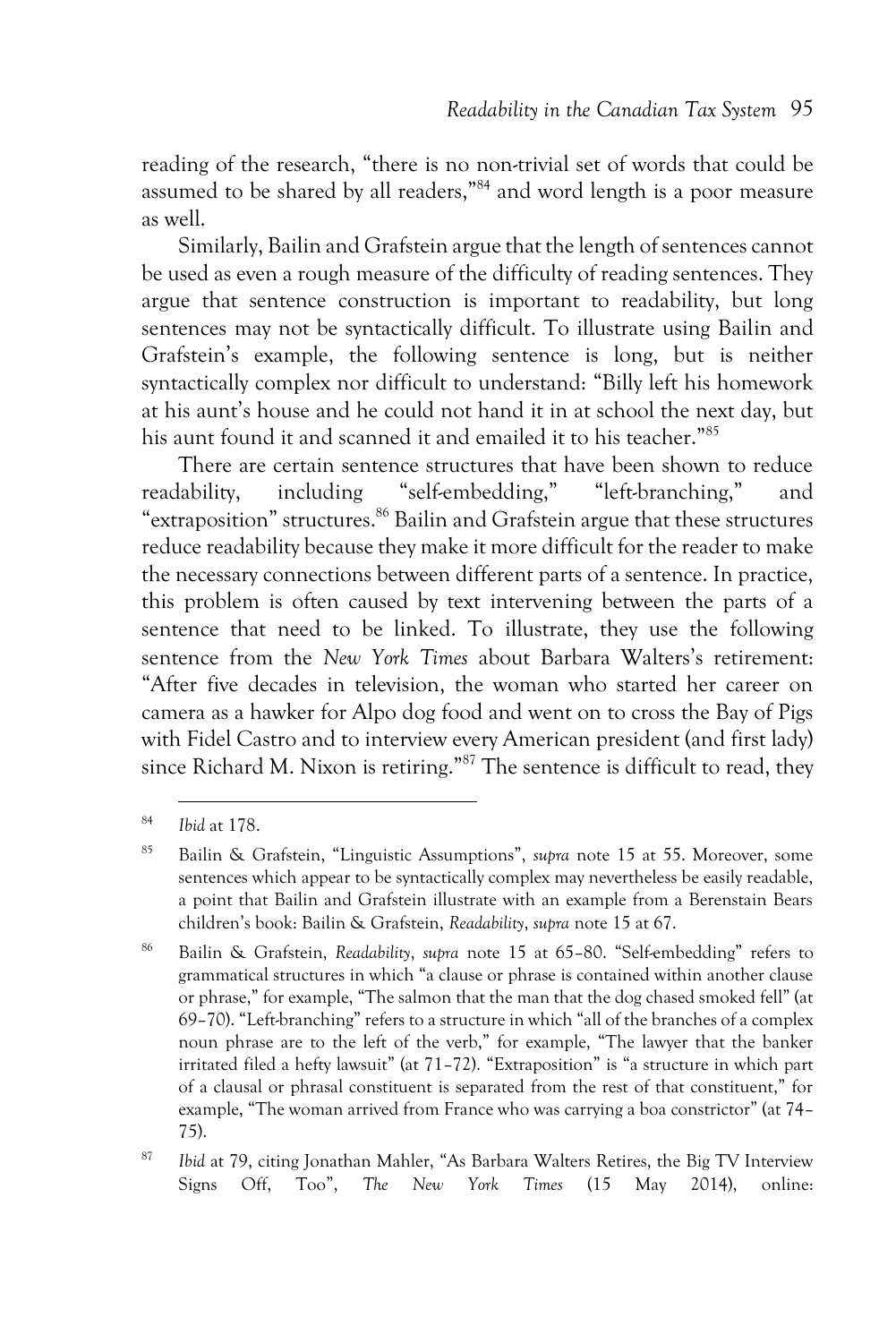suggest, because of the amount of text between the subject of the sentence ("the woman", Barbara Walters), and the verb phrase ("is retiring").

To conclude, Bailin and Grafstein argue that none of the classic readability formulas reflect a good theory of readability. Moreover, any readability formula will overlook the effects of background knowledge, coherence, organization, genre, and much more. In place of an attempt to measure readability, they suggest a "readability checker," similar to a word processor's grammar checking feature, may be possible. Such a feature could highlight potentially difficult vocabulary (perhaps based on word lists developed for particular audiences) and syntactic structures that have been shown to reduce readability.<sup>88</sup>

Advocates of readability formulas generally acknowledge that the formulas are intended to be practical, rough guides, and do not "provide insight into the complexities of what makes texts easy or difficult to read."<sup>89</sup> For the moment, readability formulas continue to be used, including in the context of tax materials. However, tax scholars should be aware that questions have been raised about the validity of particular formulas and about the entire project of measuring readability.

### **B. Bailin & Grafstein's Approach Applied**

While a comprehensive treatment of the results of Bailin and Grafstein's proposed "readability checker" is beyond the scope of this study, a few observations can be made. As noted above, left-branching sentence structures have been shown to reduce readability.<sup>90</sup> Left-branching structures cause difficulty because, in general, English is a right-branching language, meaning that qualifications and exceptions normally follow the verb. However, statutory language "usually starts out with the qualifications and exceptions."<sup>91</sup> Self-embedding structures have also been shown to

<span id="page-34-0"></span><sup>&</sup>lt;www.nytimes.com/2014/05/16/business/media/as-barbara-walters-retires-the-big-tvinterview-signs-off-too.html> [perma.cc/5KQN-2JSD].

<sup>88</sup> Bailin & Grafstein, *Readability*, *supra* note 15 at 191–93.

<sup>89</sup> *Ibid* at 188.

<sup>90</sup> *Ibid* at 71–72.

<sup>91</sup> ML Friedland, Peter ES Jewett & Linda Jewett, *Access to the Law: A Study Conducted for the Law Reform Commission of Canada* (Toronto: Carswell/Methuen, 1975) at 67.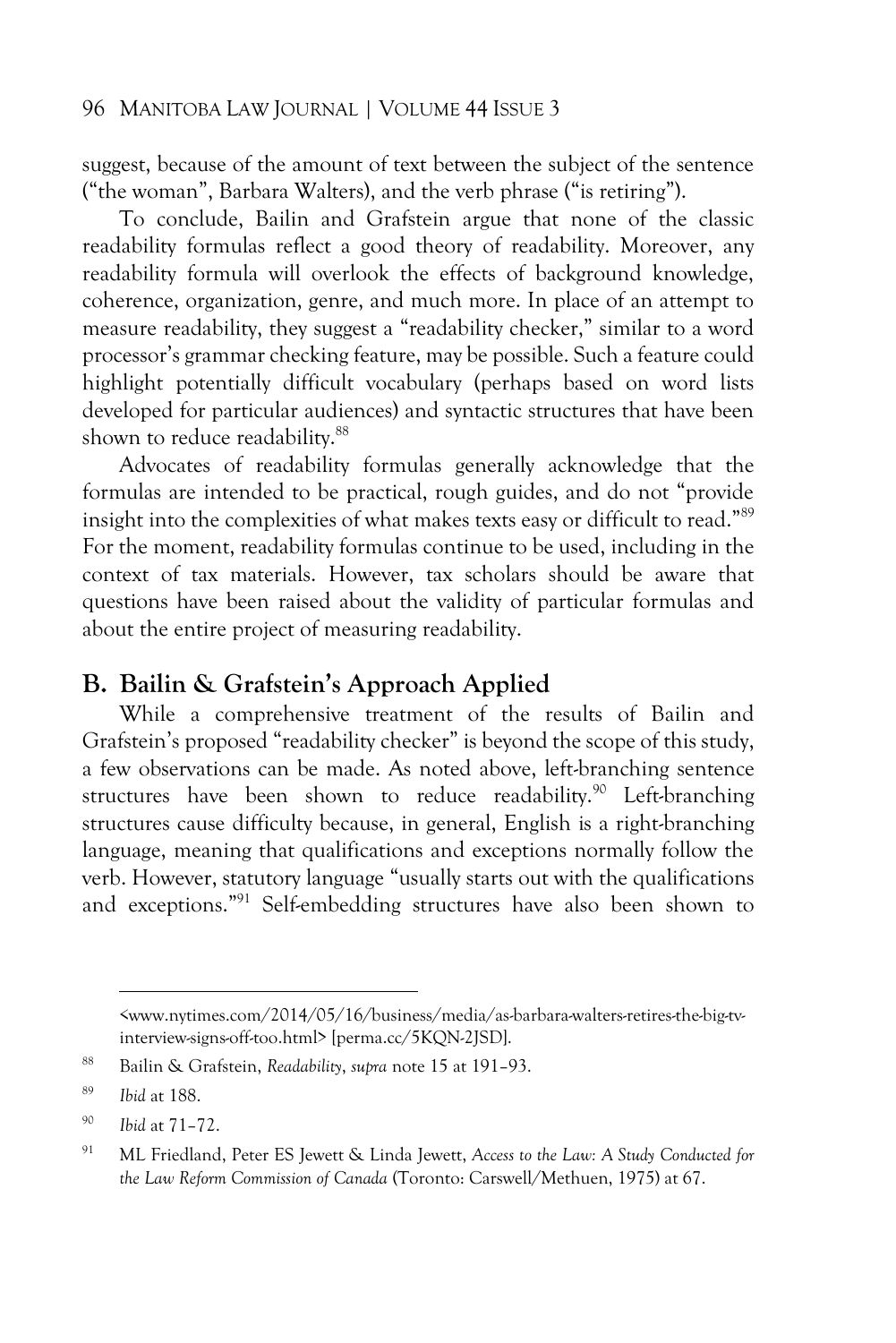reduce readability, and, as Martin Friedland noted, "the lawyer's custom of 'nesting' clauses within clauses" is likely to impede comprehension.<sup>92</sup>

In other words, the flaws of readability analyses pointed out by Bailin and Grafstein are unlikely to cause these analyses to overstate the difficulty in comprehending statutory language. Canadian statutory provisions are not only extremely long, they also make heavy use of left-branching and selfembedded sentence construction. While replacing polysyllabic words and shortening sentences may not be the best way to improve readability, Bailin and Grafstein's proposed readability checker would have plenty of work to do if applied to the *ITA*.

The first provision in the purposive sample can be used to illustrate. Using the methodology described above, the sample constructed using paragraph 8(1)(p) reads as follows:

In computing a taxpayer's income for a taxation year from an office or employment, there may be deducted such of the following amounts as are wholly applicable to that source or such part of the following amounts as may reasonably be regarded as applicable thereto[:] (p) where the taxpayer was employed in the year as a musician and as a term of the employment was required to provide a musical instrument for a period in the year, an amount (not exceeding the taxpayer's income for the year from the employment, computed without reference to this paragraph) equal to the total of (i) amounts expended by the taxpayer before the end of the year for the maintenance, rental or insurance of the instrument for that period, except to the extent that the amounts are otherwise deducted in computing the taxpayer's income for any taxation year, and (ii) such part, if any, of the capital cost to the taxpayer of the instrument as is allowed by regulation[.]<sup>93</sup>

In the case of our hypothetical employed musician, understanding and applying this sentence to her situation requires linking the verb phrase "may be deducted" with the object noun phrase "amounts expended… for the maintenance, rental or insurance of the instrument." The construction of the sentence makes this linking difficult by interposing more than 80 words between "deducted" and "amounts." Before reaching the phrase describing what may be deducted, the reader needs to read and understand (or, with some practice, decide to safely ignore) several qualifications: 1) amounts deducted must be applicable to that source (the source of income referred to in the opening words of subsection  $8(1)$ ; 2) the taxpayer must be employed in the year as a musician (the taxation year referred to in the

<sup>92</sup> *Ibid* at 69.

<sup>93</sup> *ITA*, *supra* note 1, s 8(1)(p).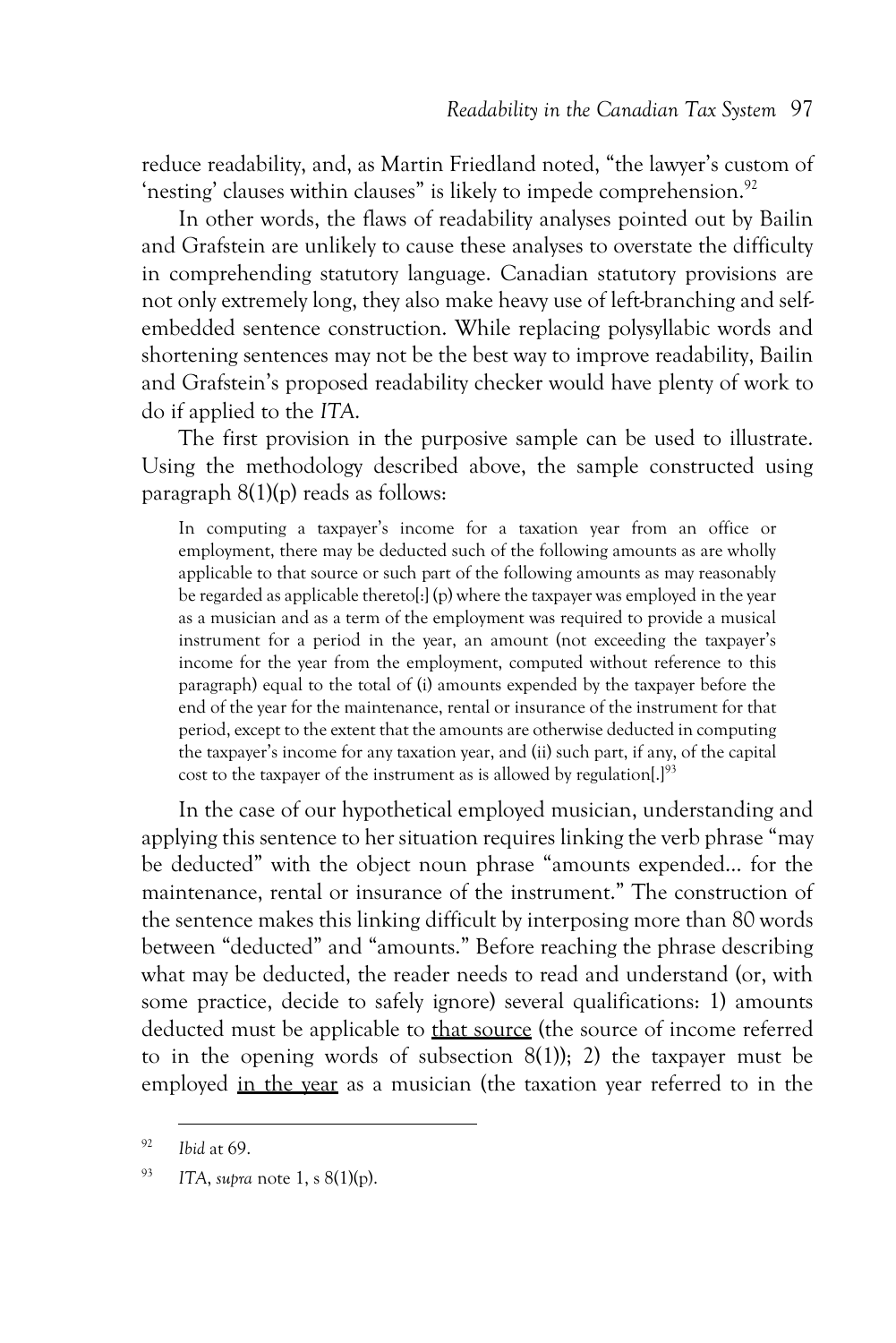opening words of subsection 8(1)); 3) the taxpayer must have been required to provide an instrument; and 4) the amount deducted cannot exceed the taxpayer's income from the employment.

Putting all of these qualifications between two parts of the sentence that the reader needs to link makes it extremely difficult to read, as Bailin and Grafstein point out. However, the problem is far worse in the text as it appears in the *ITA* than it is in the sentence constructed for the purposes of sampling. In the statute, there are not 80 words between the verb and object, but the several pages occupied by paragraphs  $8(1)(b)$  through  $(0.2)$ .<sup>94</sup>

It is worth noting, however, that the CRA is able to explain paragraph 8(1)(p) (as well as its relationship to subsection 8(2) and the capital cost allowance regulations) in a relatively readable narrative paragraph:

Artists who are employees are not allowed to make any deductions in computing income from an office or employment other than those provided in section 8. In particular, paragraph 8(1)(p) provides that an employee who is

(a) employed in the year as a musician, and

(b) required, as a term of the employment, to provide a musical instrument for a period in the year,

may deduct the following amounts related to the musical instrument. Where the instrument is owned by the musician, capital cost allowance (class 8 – 20% declining balance) may be claimed. In addition, amounts paid before the end of the year in respect of that period for the maintenance, rental and insurance of the instrument may be deducted in computing the musician's income from the employment. However, the total deduction for the year provided under paragraph  $8(1)(p)$  for the maintenance, rental, insurance, and capital cost allowance for the instrument cannot exceed the taxpayer's income for the year, determined prior to any deduction under that paragraph, from employment in which the conditions under (a) and (b) above are met. Consequently, the deduction under paragraph  $8(1)(p)$  cannot create or increase a loss from such employment.<sup>95</sup>

While the Interpretation Bulletin could be more readable if it were rewritten in plainer terms rather than borrowing so directly from the statutory language, it is clearly an improvement. Furthermore, given how closely the Bulletin matches the statutory language, it seems that statutory drafting conventions are important barriers to more readable provisions.

<sup>&</sup>lt;sup>94</sup> In the consolidation used for sampling, subsection  $8(1)$  begins on page 34 and paragraph 8(1)(p) appears on page 43.

<sup>95</sup> IT–525R, *supra* note 42 at para 13.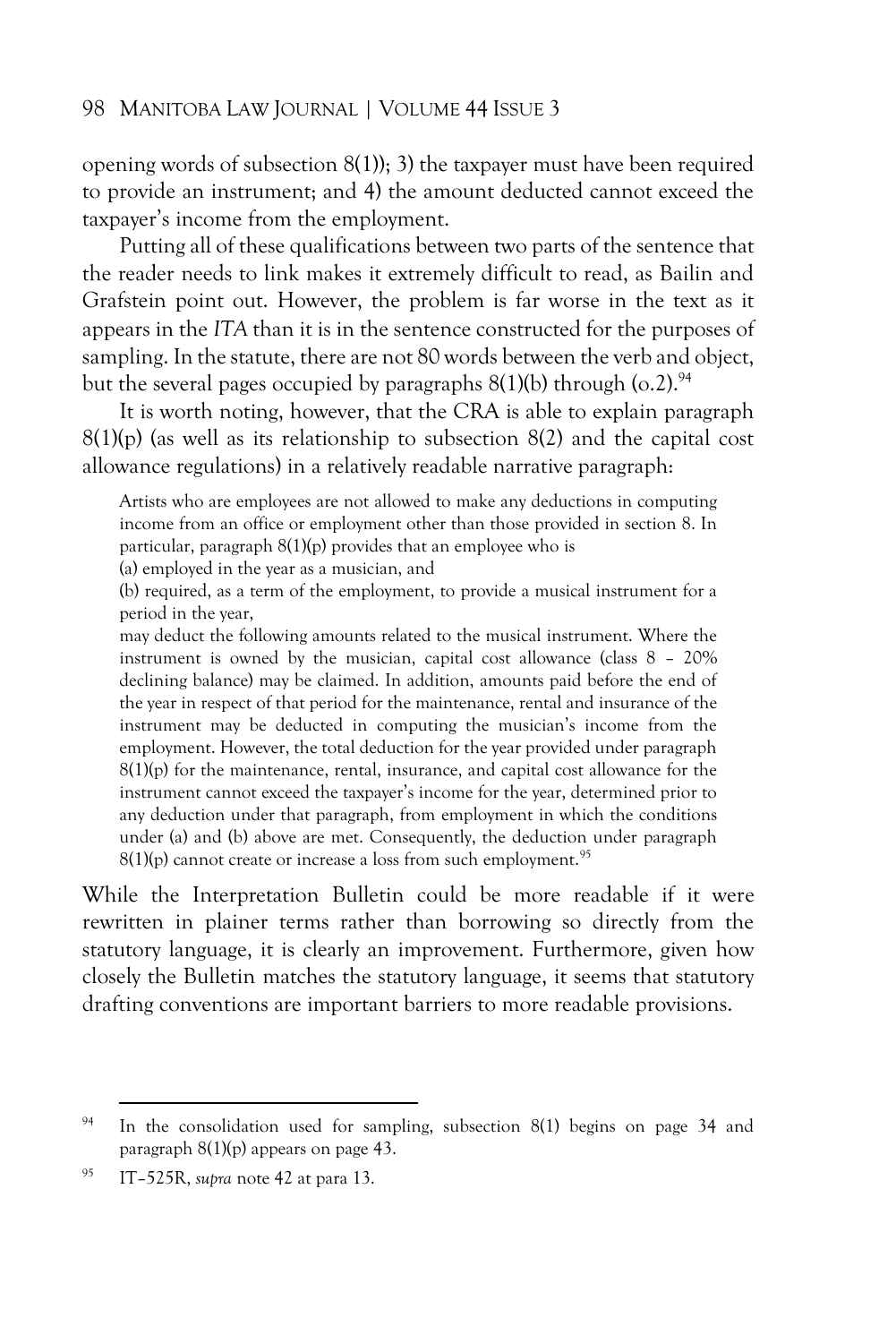### **C. The Continued Use of Readability Formulas**

While this may be the first study to look empirically at the readability of Canadian tax law, the consideration of readability formulas is not entirely foreign to Canadian legal scholars. In 1975, Martin Friedland, who was then Dean of the University of Toronto's law faculty, led a study entitled Access to the Law for the Law Reform Commission of Canada.<sup>96</sup> In it, Friedland reported that he had initially intended to apply readability metrics to Canadian legislation, but ultimately decided against it.<sup>97</sup> He suggested that the value of readability studies in the legal context would be limited due to the way that legal prose—and statutory language in particular—is constructed.<sup>98</sup> While Friedland and his colleagues acknowledged the need to make various sources of law comprehensible and accessible to the population, they abandoned their original idea of conducting any empirical readability analysis.

There are two drafting conventions in particular that might make it difficult to use the classic formulas to measure the readability of tax statutes. One is the use of sentence length. Canadian tax statutes are drafted using particularly long sentences. Like other federal legislation, tax statutes conform to the convention of one sentence per subsection.<sup>99</sup> Elmer Driedger explains that "[t]here is no reason in law why a section should not contain two or more enactments, each punctuated as a sentence. This practice, however will tempt the draftsman to write text-book paragraphs and make the section difficult to read."<sup>100</sup> The result, however, has been that some long and detailed provisions are punctuated as a single sentence, and

<sup>96</sup> Friedland, Jewett & Jewett, *supra* not[e 91.](#page-34-0)

<sup>97</sup> *Ibid* at 66–67. Friedland bases this in part on the assessment of a colleague from the University of Toronto's Department of Psychology who notes some particular elements of legal language not well captured by readability formulas and notes that "The problem of comprehension of legal prose is not a matter of 'readability' in the usual sense of that term.... Readability measures are usually directed at fairly straightforward accounts of fairly simple events; they are not well suited, as I perceive them, to coping with material that is intrinsically abstract and necessarily qualified" (at 136–38).

<sup>98</sup> *Ibid* at 67.

<sup>99</sup> However, see *ITA*, *supra* note 1, s 125(4).

<sup>100</sup> Elmer A Driedger, *The Composition of Legislation*, 2nd ed (Ottawa: Department of Justice, 1976) at 77.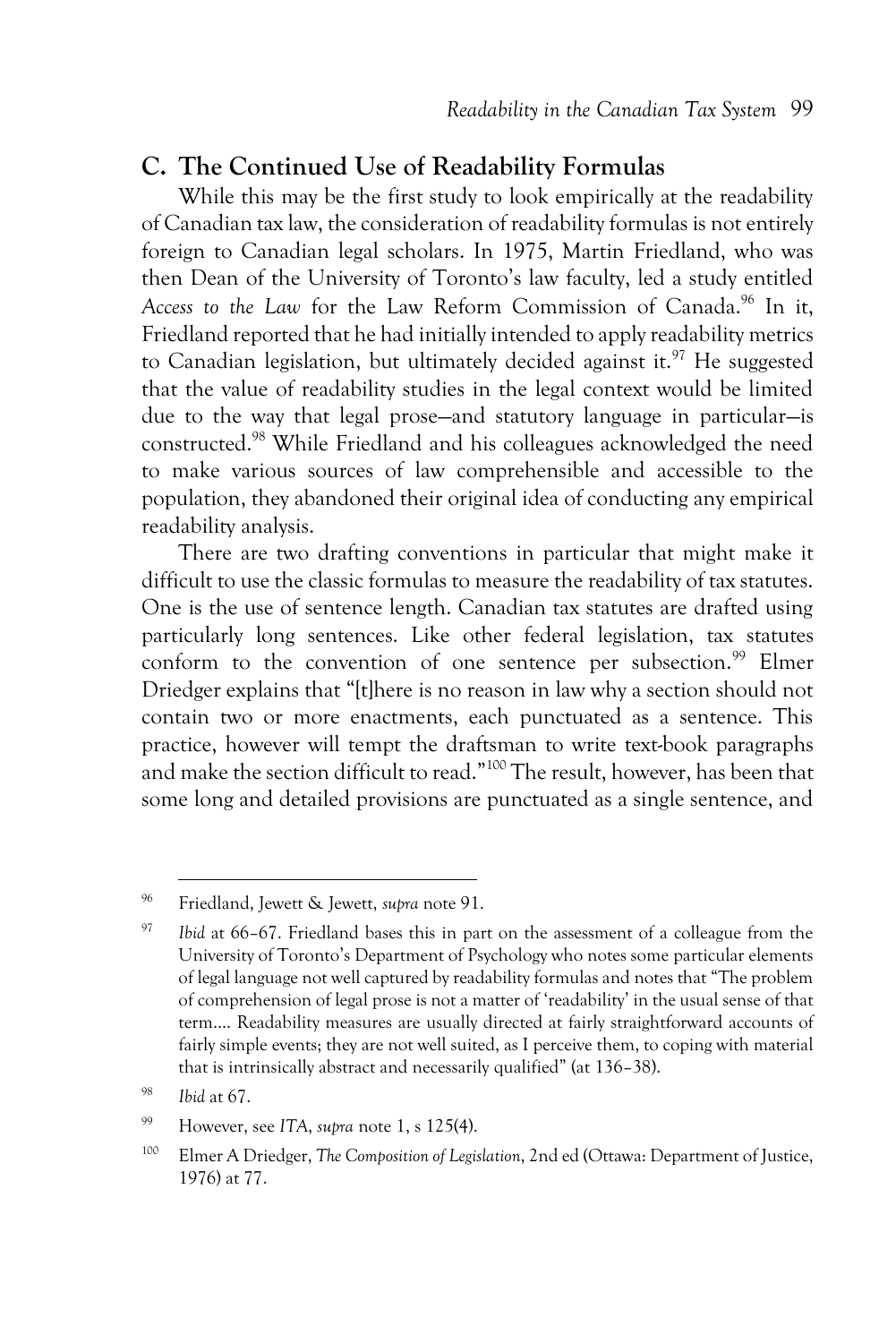so much of the *ITA* consists of sentences that are significantly longer than the designers of readability formulas expected.

In many cases, the use of long sentences may not pose a problem for the application of a formula because the assumption behind the formula's use of sentence length holds. That is, Canadian tax law makes use of extraordinarily long sentences and the length of these sentences does, in fact, make tax materials difficult to read. While, as Bailin and Grafstein point out, slightly longer and well-constructed sentences may be more readable than shorter sentences, the *ITA* does not have low readability scores because its sentences are slightly long, though well-constructed.

However, in some cases the formulas may overestimate how difficult those long sentences are to read. In many cases, these sentences are subdivided in a way that aids comprehension. One example is where the sentence becomes lengthy because it contains a simple list, such as the list of allowable moving expenses in subsection  $62(3)$ .<sup>101</sup> In cases like these, sentence length may not be a reliable indicator of syntactic difficulty.

The second drafting convention that should mute our enthusiasm for readability formulas is that, in general, statutes are written with leftbranching sentences—the exceptions and qualifications come first—as discussed above with the example of paragraph 8(1)(p). Because English is a right-branching language, a left-branching sentence can be made more readable by rearranging it, without making it any shorter. Still, in the case of tax legislation, left-branching and other difficult-to-read sentence structures seem likely to correlate highly with sentence length. It is, after all, those exceptions and qualifications that are causing both the increase in sentence length and the use of left-branching structures, nested clauses, and so on.

Despite criticisms that have been raised regarding the use of readability formulas, those formulas continue to be widely used. In recent years, readability formulas like the ones applied here have been used to examine the readability of corporations' annual reports, the Bank of Canada's communications with the public, information security policies, academic journals, contractual terms, medical information, and many other pieces of writing.<sup>102</sup> While some, including Bailin and Grafstein, have criticized

<span id="page-38-0"></span><sup>101</sup> *ITA*, *supra* note 1, s 62(3).

<sup>102</sup> Sabri Zurel, *Readability of Annual Reports: A Comparison of American and French Annual Reports* (MA Thesis, Ghent, 2014), online (pdf):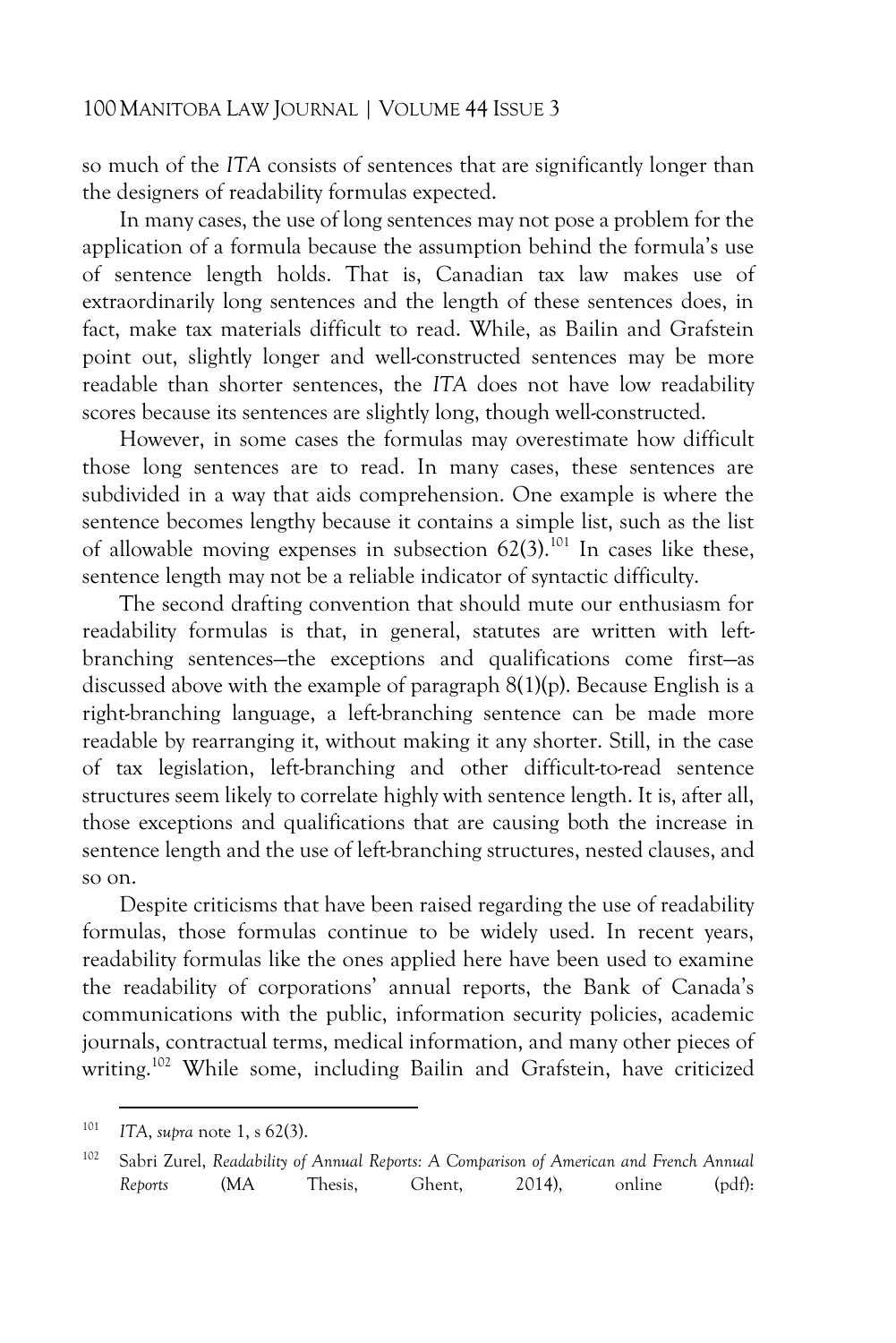readability formulas, others have offered full or partial defences of their use. $103$ 

To be sure, criticisms of the formulas are compelling. As the results of this study illustrate, the scores that are returned can be difficult to interpret and are perhaps imprecise. The analysis of subsection 165(2) of the *Excise Tax Act*, shows that in some cases, the formulas return quite different results. This makes it difficult to know whether we should consider that provision well within the reach of a university graduate, as the Dale-Chall formula indicates, beyond that person's reach, as the Gunning-Fog index indicates, or simply "difficult," as the Flesch Reading Ease score indicates.

Moreover, those who write to the formulas risk making their writing less readable as a result. In some cases, such writing has been shown to be counterproductive and reduced reading comprehension. In other words, avoiding polysyllabic words and shortening sentences may produce a better readability score, but will not always produce text that is easier to read.<sup>104</sup>

Nonetheless, having a rough and easy to apply metric to track seems to have aided in reform efforts in the UK, Australia, and New Zealand. While the criticisms of readability formulas in general have significant weight and we cannot assume that a 20-word sentence is always significantly easier to read than a 30-word sentence, the results of this study indicate a different

<sup>103</sup> Friedman & Hoffman-Goetz, *ibid*; DuBay, *supra* note 27 at 5, writes "Readability formulas have benefited millions of readers throughout the world in many languages. They have also given writers greater confidence in reaching the widest possible audience. If there is anything wrong with the formulas, it is they are not used enough."

<span id="page-39-0"></span><sup>&</sup>lt;lib.ugent.be/fulltxt/RUG01/002/162/189/RUG01-

<sup>002162189</sup>\_2014\_0001\_AC.pdf> [perma.cc/6NVJ-4SZY]; Alexandre Deslongchamps, "Readability and the Bank of Canada" (June 2018), online: *Bank of Canada*  <www.banqueducanada.ca/2018/06/note-analytique-personnel-2018-20>

<sup>[</sup>perma.cc/N8S8-NW9B]; Yazeed Alkhurayyif & George RS Weir, "Evaluating readability as a factor in information security policies" (2017) Special Issue ICAST-17 Intl J Trend in Research & Development 54; William Kodom Gyasi, "Taylor and Francis Journals under the Critical Lens of Readability Analysis" (2017) 6:2 AFRREV IJAH: An Intl J Arts & Humanities 1; Daniela B Friedman & Laurie Hoffman-Goetz, "A Systematic Review of Readability and Comprehension Instruments Used for Print and Web-Based Cancer Information" (2006) 33:3 Health Education & Behavior 352.

<sup>104</sup> For a review of research on the problem of "writing to the formula," see Rebekah George Benjamin, "Reconstructing Readability: Recent Developments and Recommendations in the Analysis of Text Difficulty" (2012) 24:1 Educational Psychology Rev 63 at 64.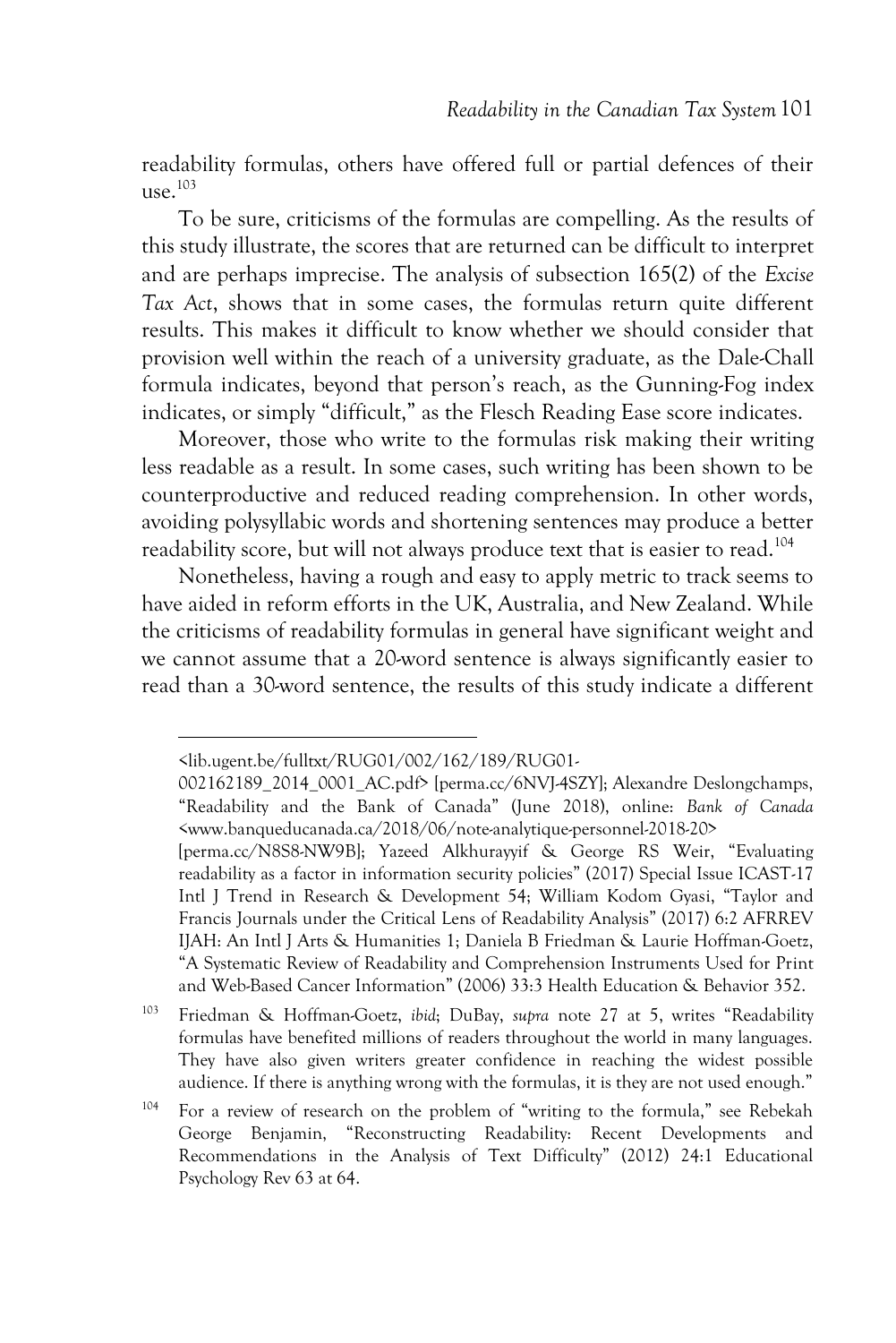problem. Rather, the average sentence length of the randomly sampled sections of the *ITA* was 165 words. The purposive sample of *ITA* provisions had an average sentence length of 290 words. Even if sentence length is not always a strong predictor of readability, it surely must be the case that bringing the length of sentences in the *ITA* closer to those of the *Bankruptcy and Insolvency Act* provisions sampled (average of 72 words) or the *Canada Labour Code* (average 53 words) would make the *ITA* more readable.

The various proxies that are used for semantic difficulty may be problematic in assessing writing generally, but in the context of tax law, a few things can be said in their defence. First, the reader's level of interest matters much less in this context than it would in other kinds of writing. Similarly, geographic differences in vocabulary will have little effect. It may be the case that some monosyllabic words—such as "deem"—will cause difficulty, while a polysyllabic word—such as "corporation"—will be easily understood by the intended audience. Still, it seems broadly true in the tax context that using shorter words, simpler worlds, and more common words will make the text easier to read.

Drafters of tax legislation, as well as administrative publications, will also appreciate that the vocabulary they use will inevitably remain somewhat difficult because it needs to capture difficult legal and economic concepts. If we are to use a readability formula as a benchmark, we should not aim for a Flesch Reading Ease score of 90 or a sixth-grade reading level on the Dale-Chall formula. The good news is, however, that what keeps the *ITA* from scoring in the same range as the *Bankruptcy and Insolvency Act* is the length of the sentences and not the number of polysyllabic words. Progress for Canadian tax legislation would look much like it did for New Zealand in the 1990s and early 2000s – moving the Flesch Reading Ease Score above zero.

Drafters of Canadian tax legislation would also do well to rethink some of the conventions of statutory drafting and to attempt to move the legislation more in line with the general conventions of English. Moving away from the left-branching sentence structures and the clauses nested within clauses that make it difficult to link parts of a sentence together would improve readability in a way that may not be reflected in an improved Flesch Reading Ease score. However, these reforms would be most effective if they were accompanied by a move toward shorter sentences, which would be reflected in improved readability scores.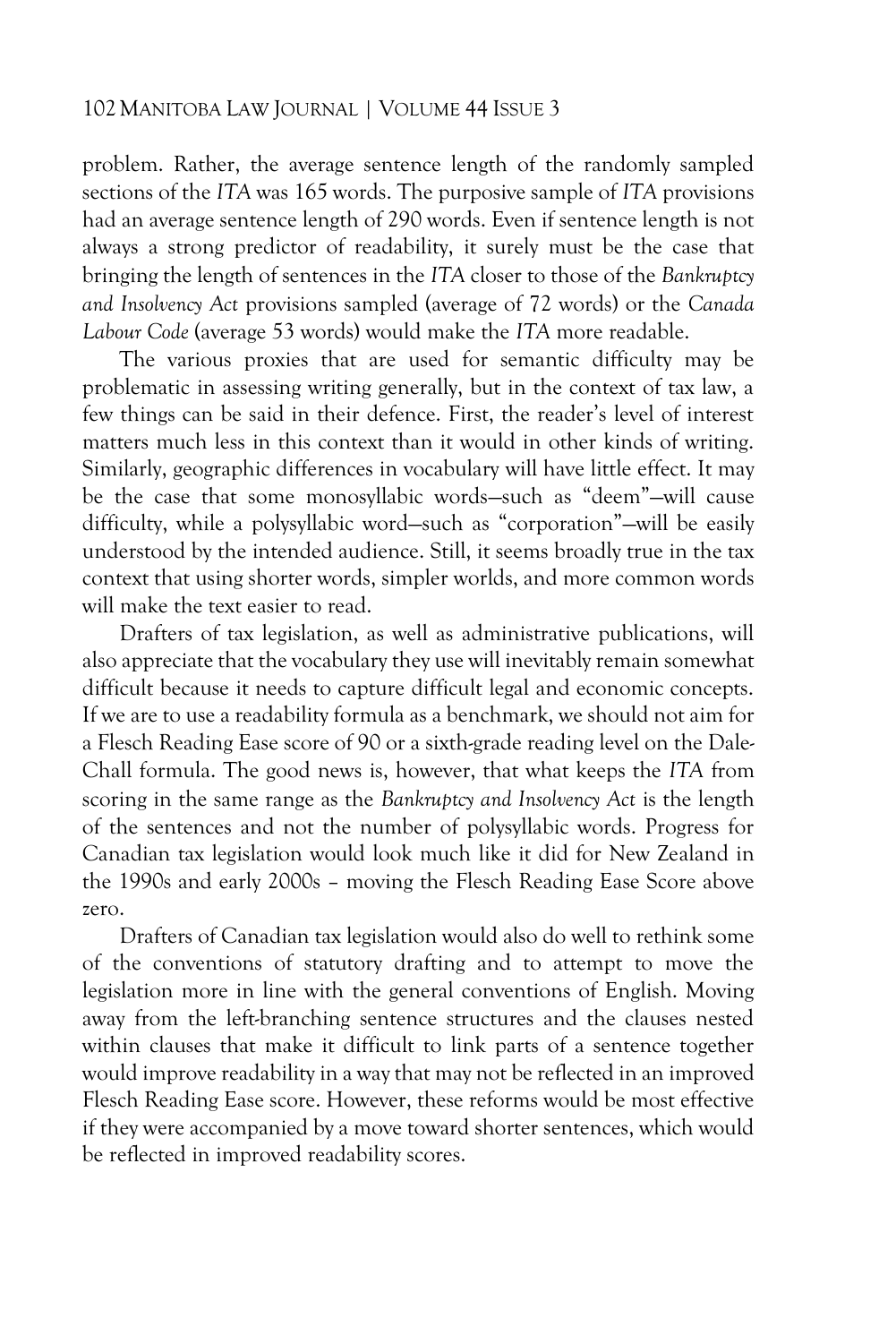### **V. CONCLUSION**

While the unreadability of the *ITA* has been a recurring complaint for many years, this study gives this complaint better context and puts it on firmer empirical ground. It makes it clear that this is a problem particular to Canada's *ITA*, rather than a more generalized problem having to do with either Canadian statutes or income tax law. This study also makes clear that a more readable *ITA* is possible.

There is some extent to which the conventions of statute drafting in Canada reduce readability. Left-branching sentence structures are known to impede comprehension, and this drafting convention has no justification other than tradition. The convention of one sentence per subsection was intended to force statutory drafters toward concise drafting but has clearly had the opposite effect in some cases. While both of these are general conventions of statutory drafting in Canada, it is clear that the *ITA* is afflicted with larger readability problems than other statutes. Even other statutes that deal in technical areas of law and regulate complex economic relationships involving multiple and diverse stakeholders do not pose the same readability challenges.

Moreover, while income tax law is sometimes said to rely on difficultto-understand concepts,<sup>105</sup> this underlying difficulty does not fully account for the unreadability of the *ITA*. Other jurisdictions with the same common law heritage and implementing the same income tax concepts have managed to produce more readable statutes by being more attentive to the readability of those statutes. In particular, Canada's *ITA* is composed of extraordinarily long sentences, and the path to a more readable statute involves reducing the length of these.

While the severity of the readability problem in this area should spark some reflection and moves toward change, there is also a need to be cautious about the promise of readability from the use of readability formulas.

<sup>105</sup> On this point, see Sol Picciotto, "Constructing Compliance: Game Playing, Tax Law, and the Regulatory State" (2007) 29:1 Law & Pol'y 11 at 15, writing: "it has been suggested that income tax law is different in kind even from other laws... because its concepts do not refer to something that exists in nature. This point is well taken for the central concept of income, which is almost entirely artificial." [footnote omitted]; see also: Judith Freedman, "Interpreting Tax Statutes: Tax Avoidance and the Intention of Parliament" (2007) 123 Law Q Rev 53 at 73 [Freedman, "Interpreting Tax Statutes"].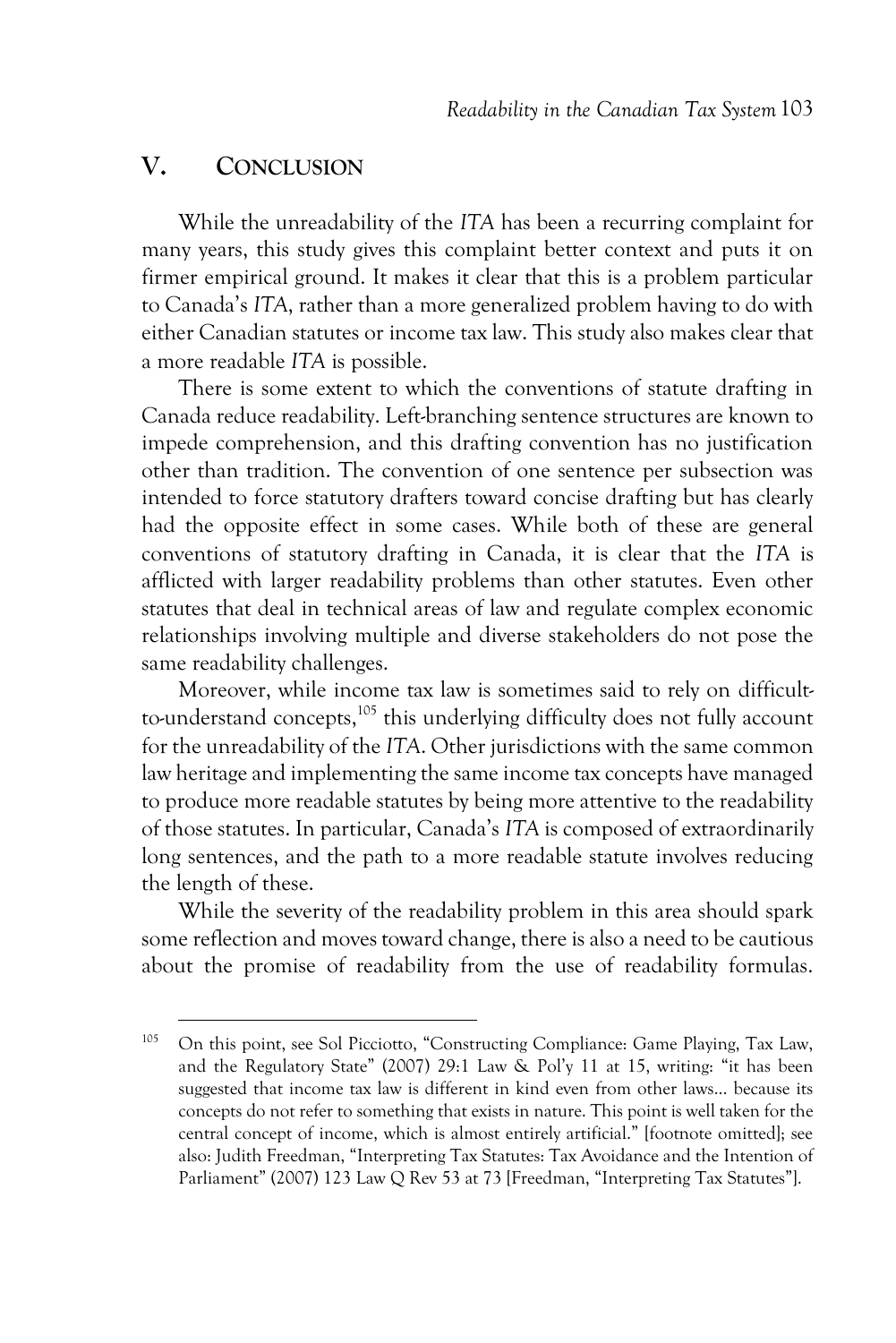Canada's *ITA* accommodates legal bilingualism, bijuralism, and a federal structure that make a plain-language rewrite more challenging than it might have been in New Zealand. Moreover, the use of plain language can only do so much to clarify a complex and difficult-to-understand legal regime. While I have suggested that standard readability measurements can be of some use here, as they have been in a wide variety of other contexts, including the tax systems of other jurisdictions, there is a danger in "writing to the formula," rather than focusing on clear expression.<sup>106</sup> For this reason, I suggest that it may be useful to track several readability formulas in an attempt to triangulate readability.<sup>107</sup> At least at present, these formulas may present a useful, if rough, way to track progress, but the focus of any legislative reform should be on the conventions that force drafters to use unnecessarily long and syntactically difficult sentences. To the extent that the metric takes precedence over these, it may be counterproductive.

With those caveats, however, improving readability is a worthwhile project. As has been noted elsewhere, communicating the law more clearly has the potential to improve tax administration and compliance while making the system more fair.<sup>108</sup> As a matter of access to justice, improving the readability of the main taxing statute would seem to make the system more accessible and therefore empower citizens within the tax system in a relatively intuitive and straightforward way. The argument for these benefits is supported by the finding here that the complex rules applying to corporate structures and high-income individuals do not appear to be the main drivers of readability problems. Rather, the sampled provisions which might be expected to apply to low- and middle-income individuals are extremely difficult to read according to the readability metrics. It may be heartening that the CRA's published interpretations are more readable, and these, together with free clinics and tax-preparation software, can mitigate the tax-compliance issues created by unreadable statutes. However, there remain access-to-justice benefits inherent in communicating the rules clearly and making the rules and the policy debates accessible to more people.

To be sure, readability can only be thought of as one part of the complexity of the tax system and one of many barriers to access. Improving

<sup>106</sup> On the danger of "writing to the formula", see Benjamin, *supra* not[e 104](#page-39-0) at 64.

<sup>107</sup> On the same idea, see Friedman & Hoffman-Goetz, *supra* not[e 102.](#page-38-0)

<sup>108</sup> Richardson & Smith, "Readability of Australia's GST Legislation", *supra* note 10 at 477–78.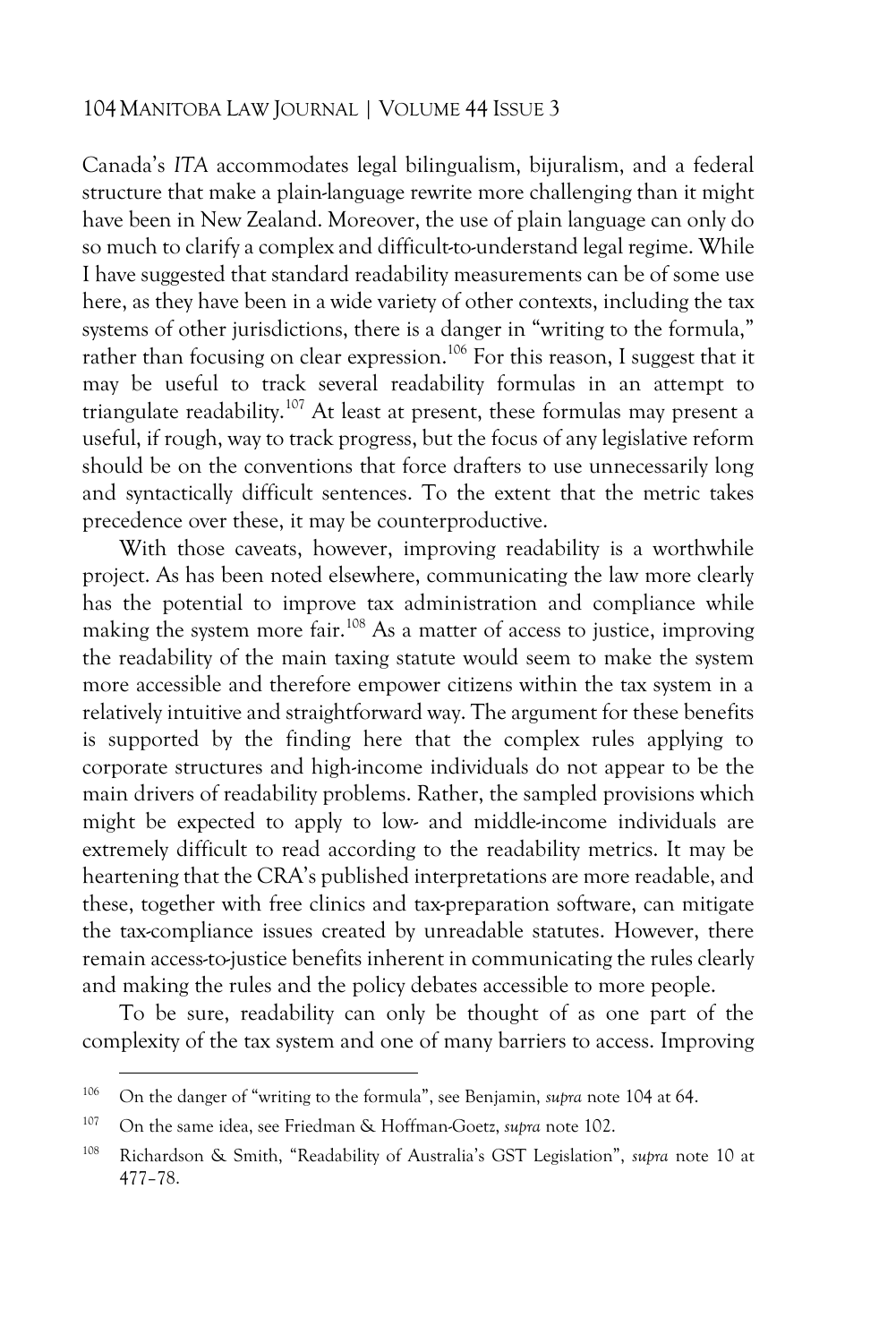the readability of the statute may, as Krever observed, only have the benefit of uncovering the real problems. Still, to the extent that these problems are obscured, uncovering them is a worthwhile project. The unreadability of the *ITA* has come to be taken for granted, but, at least at its present level, it is not inevitable.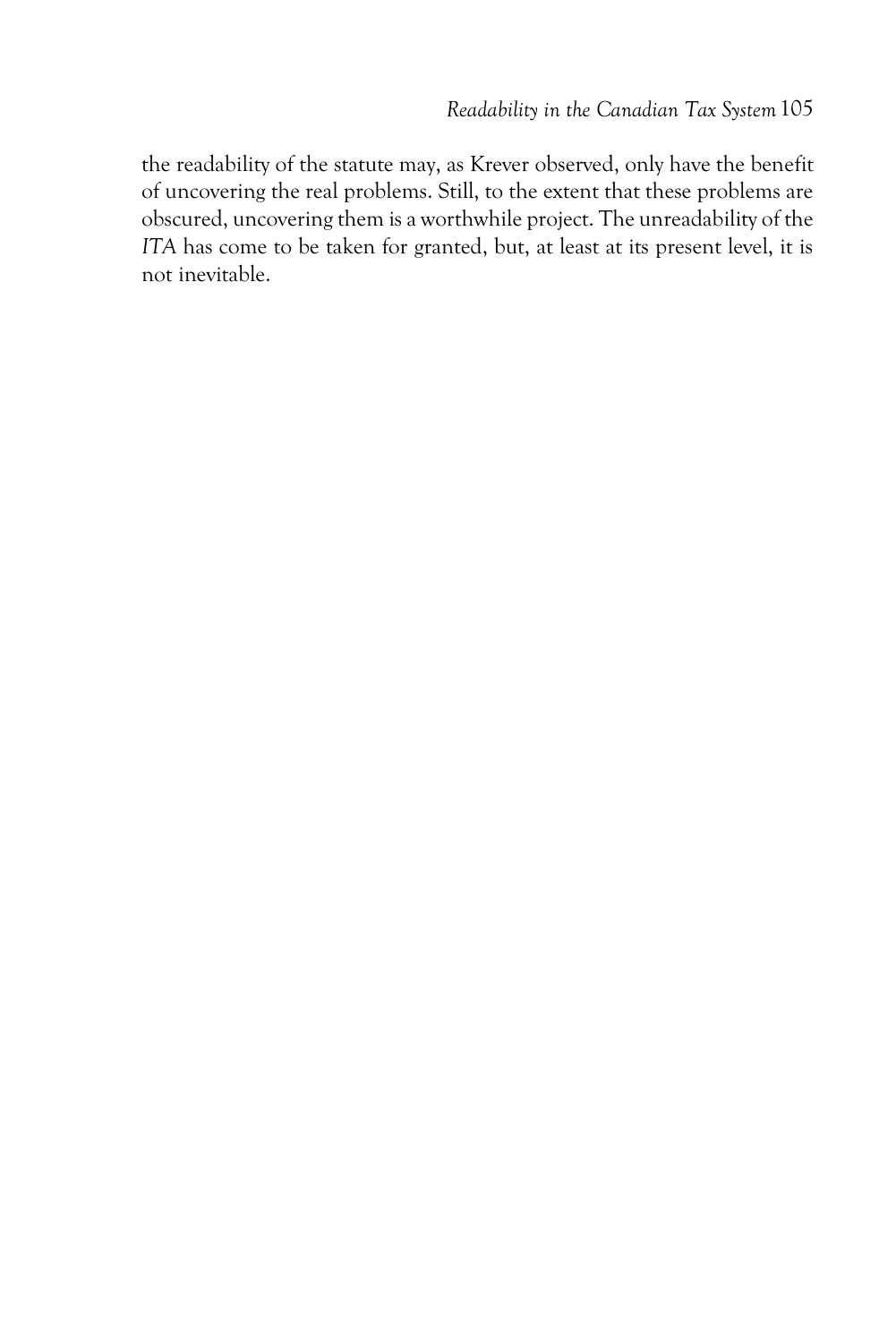# **APPENDIX A: PERIODIC SAMPLES**

| <b>ITA</b><br>Provisions                                                               | Words | Sentences               | Syllables | Flesch<br>Reading<br>Ease<br>(100) | Flesch-<br>Kincaid<br>(grade<br>level) | Gunning<br>Fog<br>Complex<br>Words | Gunning<br>Fog Index | Dale-<br>Chall<br>Difficult<br>Words | Adjusted<br>Dale-<br>Chall<br>Score |
|----------------------------------------------------------------------------------------|-------|-------------------------|-----------|------------------------------------|----------------------------------------|------------------------------------|----------------------|--------------------------------------|-------------------------------------|
| $6(1.1) - 6(2)$                                                                        | 620   | 3                       | 824       | $-115.4$                           | 80.69                                  | 87                                 | 88.28                | 86                                   | 16.08                               |
| 13(21)<br>"vessel"<br>$\overline{\phantom{0}}$<br>13(21.1)                             | 540   | $\mathfrak{2}$          | 756       | $-185.7$                           | 106.23                                 | 94                                 | 114.96               | 96                                   | 19.84                               |
| $18(14) - (15)$                                                                        | 521   | $\mathfrak{2}$          | 778       | $-183.9$                           | 103.63                                 | 119                                | 113.34               | 130                                  | 20.50                               |
| 34.1(3)<br>$\overline{\phantom{a}}$<br>34.2(1)<br>"adjusted<br>stub period<br>accrual" | 1284  | 5                       | 1726      | $-167.5$                           | 100.42                                 | 217                                | 109.48               | 187                                  | 18.67                               |
| 44.1(1)<br>"replacement<br>share"<br>44.1(4)                                           | 532   | 5                       | 800       | $-28.4$                            | 43.65                                  | 120                                | 51.58                | 129                                  | 12.74                               |
| 56(4)<br>$\overline{a}$<br>56(4.1)                                                     | 585   | $\mathfrak{2}$          | 853       | $-213.4$                           | 115.69                                 | 110                                | 124.52               | 142                                  | 21.98                               |
| 66(12)<br>66(12.2)                                                                     | 629   | $\overline{\mathbf{3}}$ | 971       | $-136.6$                           | 84.40                                  | 130                                | 92.13                | 108                                  | 16.75                               |
| 66.7(11)<br>$\qquad \qquad -$<br>66.7(12)                                              | 1084  | $\mathfrak{2}$          | 1726      | $-478.0$                           | 214.58                                 | 235                                | 225.47               | 287                                  | 34.70                               |
| $80(4) - (8)$                                                                          | 840   | $\overline{4}$          | 1124      | $-119.5$                           | 82.10                                  | 133                                | 90.33                | 206                                  | 17.92                               |
| $85.1(7) -$<br>85.1(8)                                                                 | 926   | $\mathfrak{2}$          | 1343      | $-385.8$                           | 182.09                                 | 163                                | 192.24               | 173                                  | 29.55                               |
| 89(1),<br>"general rate<br>factor",<br>"general rate                                   | 542   | $\sqrt{2}$              | 799       | $-192.9$                           | 107.50                                 | 110                                | 116.52               | 122                                  | 20.63                               |

### **A. Income Tax Act**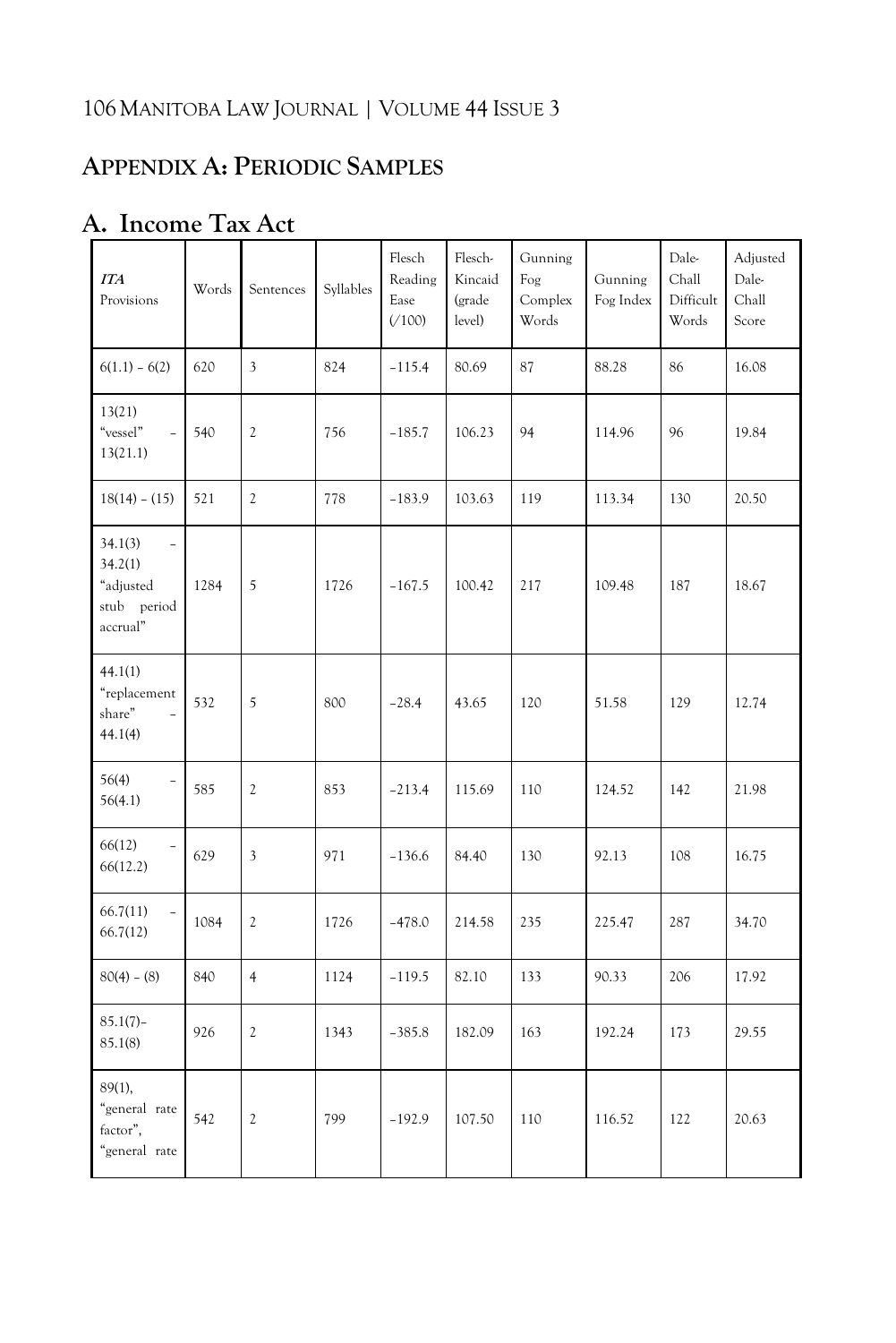| <b>ITA</b><br>Provisions                                        | Words | Sentences                | Syllables | Flesch<br>Reading<br>Ease<br>(100) | Flesch-<br>Kincaid<br>(grade<br>level) | Gunning<br>Fog<br>Complex<br>Words | Gunning<br>Fog Index | Dale-<br>Chall<br>Difficult<br>Words | Adjusted<br>Dale-<br>Chall<br>Score |
|-----------------------------------------------------------------|-------|--------------------------|-----------|------------------------------------|----------------------------------------|------------------------------------|----------------------|--------------------------------------|-------------------------------------|
| income pool"                                                    |       |                          |           |                                    |                                        |                                    |                      |                                      |                                     |
| 94(3)                                                           | 1697  | $\mathbf{1}$             | 2435      | $-1637.0$                          | 663.17                                 | 291                                | 685.66               | 350                                  | 91.06                               |
| 95(2.31)                                                        | 545   | $\mathbf{1}$             | 777       | $-467.0$                           | 213.78                                 | 104                                | 225.63               | 100                                  | 33.57                               |
| 107(4.1)<br>(5):                                                | 591   | $\overline{4}$           | 886       | $-70.0$                            | 59.72                                  | 140                                | 68.58                | 121                                  | 14.20                               |
| 111(11)<br>(12),<br>111.1,<br>112(1)                            | 521   | $\overline{4}$           | 735       | $-44.7$                            | 51.85                                  | 83                                 | 58.47                | 90                                   | 12.82                               |
| 118.1(23)<br>$\overline{\phantom{a}}$<br>(25)                   | 608   | $\overline{4}$           | 896       | $-72.1$                            | 61.08                                  | 128                                | 69.22                | 155                                  | 15.20                               |
| $125(1.1) - (4)$                                                | 619   | $\overline{\mathcal{L}}$ | 900       | $-5.9$                             | 36.05                                  | 110                                | 42.48                | 132                                  | 11.39                               |
| 127(11.2)<br>$\overline{\phantom{a}}$<br>(11.6)                 | 622   | 5                        | 928       | $-45.7$                            | 50.53                                  | 110                                | 56.83                | 147                                  | 13.54                               |
| $131(6)$ "pro<br>rata portion",<br>"refundable<br>capital gains | 665   | 6                        | 684       | 7.3                                | 39.77                                  | 131                                | 52.21                | 140                                  | 12.46                               |

 $(11.94)$   $\begin{bmatrix} 551 \end{bmatrix}$   $\begin{bmatrix} 2 \end{bmatrix}$   $\begin{bmatrix} 785 \end{bmatrix}$   $\begin{bmatrix} -193.3 \end{bmatrix}$   $\begin{bmatrix} 108.67 \end{bmatrix}$   $\begin{bmatrix} 111 \end{bmatrix}$   $\begin{bmatrix} 118.26 \end{bmatrix}$   $\begin{bmatrix} 134 \end{bmatrix}$   $\begin{bmatrix} 21.14 \end{bmatrix}$ 

(13) <sup>517</sup> <sup>5</sup> <sup>818</sup> –32.0 43.41 <sup>101</sup> 49.17 <sup>114</sup> 12.25

1301 6 1830 –132.3 85.57 239 94.08 235 17.24

tax on hand", (7), (8)

138(11.93) –

 $143.2(9)$  –

146.3(1) "registered retirement income fund", "retirement income

*Readability in the Canadian Tax System*107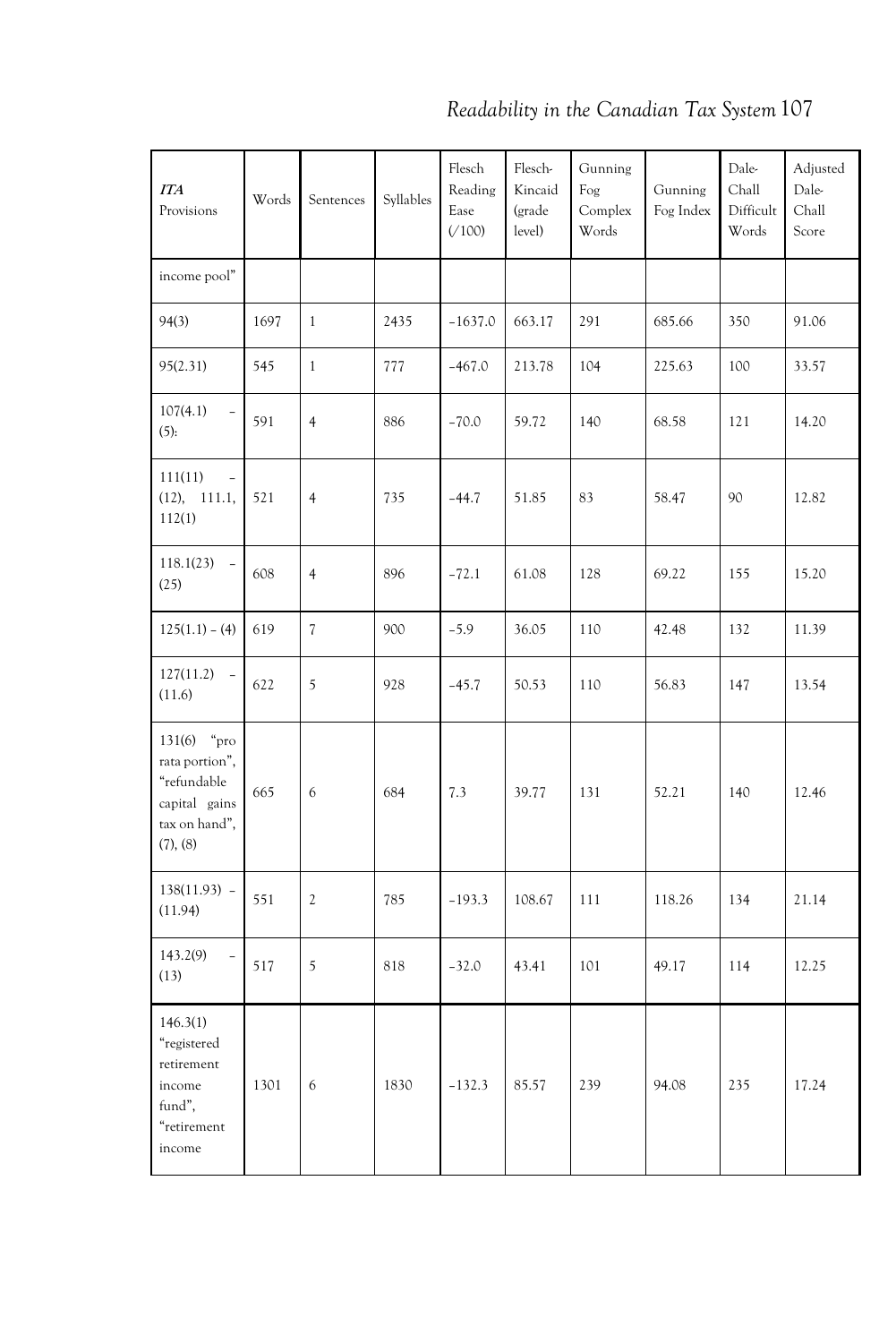| <b>ITA</b><br>Provisions                                                                        | Words | Sentences                | Syllables | Flesch<br>Reading<br>Ease<br>(100) | Flesch-<br>Kincaid<br>(grade<br>level) | Gunning<br>Fog<br>Complex<br>Words | Gunning<br>Fog Index | Dale-<br>Chall<br>Difficult<br>Words | Adjusted<br>Dale-<br>Chall<br>Score |
|-------------------------------------------------------------------------------------------------|-------|--------------------------|-----------|------------------------------------|----------------------------------------|------------------------------------|----------------------|--------------------------------------|-------------------------------------|
| fund", $(1.1)$ ,<br>(1.3), (2)                                                                  |       |                          |           |                                    |                                        |                                    |                      |                                      |                                     |
| 148(4.01),<br>(5), (6)                                                                          | 558   | 3                        | 795       | $-102.5$                           | 73.76                                  | 103                                | 81.78                | 95                                   | 15.55                               |
| $156(4)$ ,<br>156.1(1)<br>"instalment<br>threshold",<br>$"$ net<br>tax<br>owing",<br>156.1(1.1) | 526   | 6                        | 737       | $-0.7$                             | 35.13                                  | 77                                 | 40.92                | 113                                  | 11.38                               |
| 179.1,<br>180,<br>180.01(1)                                                                     | 813   | 6                        | 1195      | $-55.0$                            | 54.60                                  | 164                                | 62.27                | 165                                  | 13.56                               |
| $194(2)$ ,<br>(3),<br>(4)                                                                       | 600   | $\overline{4}$           | 875       | $-68.8$                            | 60.12                                  | 96                                 | 66.40                | 122                                  | 14.29                               |
| 207.5,<br>"prohibited<br>investment",<br>"RCA strip"                                            | 532   | $\overline{4}$           | 796       | $-54.7$                            | 53.94                                  | 101                                | 60.79                | 76                                   | 12.49                               |
| 212.3(16)                                                                                       | 567   | $\mathbf{1}$             | 871       | $-498.6$                           | 223.67                                 | 134                                | 236.25               | 123                                  | 35.19                               |
| $231.3(4)-(8)$ ,<br>231.4(1)                                                                    | 512   | $\overline{\mathcal{U}}$ | 734       | 11.3                               | 29.85                                  | 91                                 | 36.37                | 105                                  | 10.50                               |
| $248(1)$ ,<br>"bank"-<br>"Canadian<br>field<br>processing"                                      | 659   | 15                       | 1063      | 25.8                               | 20.58                                  | 149                                | 26.62                | 155                                  | 9.53                                |
| $248(32)-(34)$                                                                                  | 652   | $\overline{3}$           | 989       | $-142.1$                           | 87.07                                  | 126                                | 94.66                | 122                                  | 17.37                               |
| 262, 263(1),<br>"agreement",<br>"electronic<br>filing",                                         | 560   | 9                        | 889       | 9.4                                | 27.41                                  | 120                                | 33.46                | 142                                  | 10.73                               |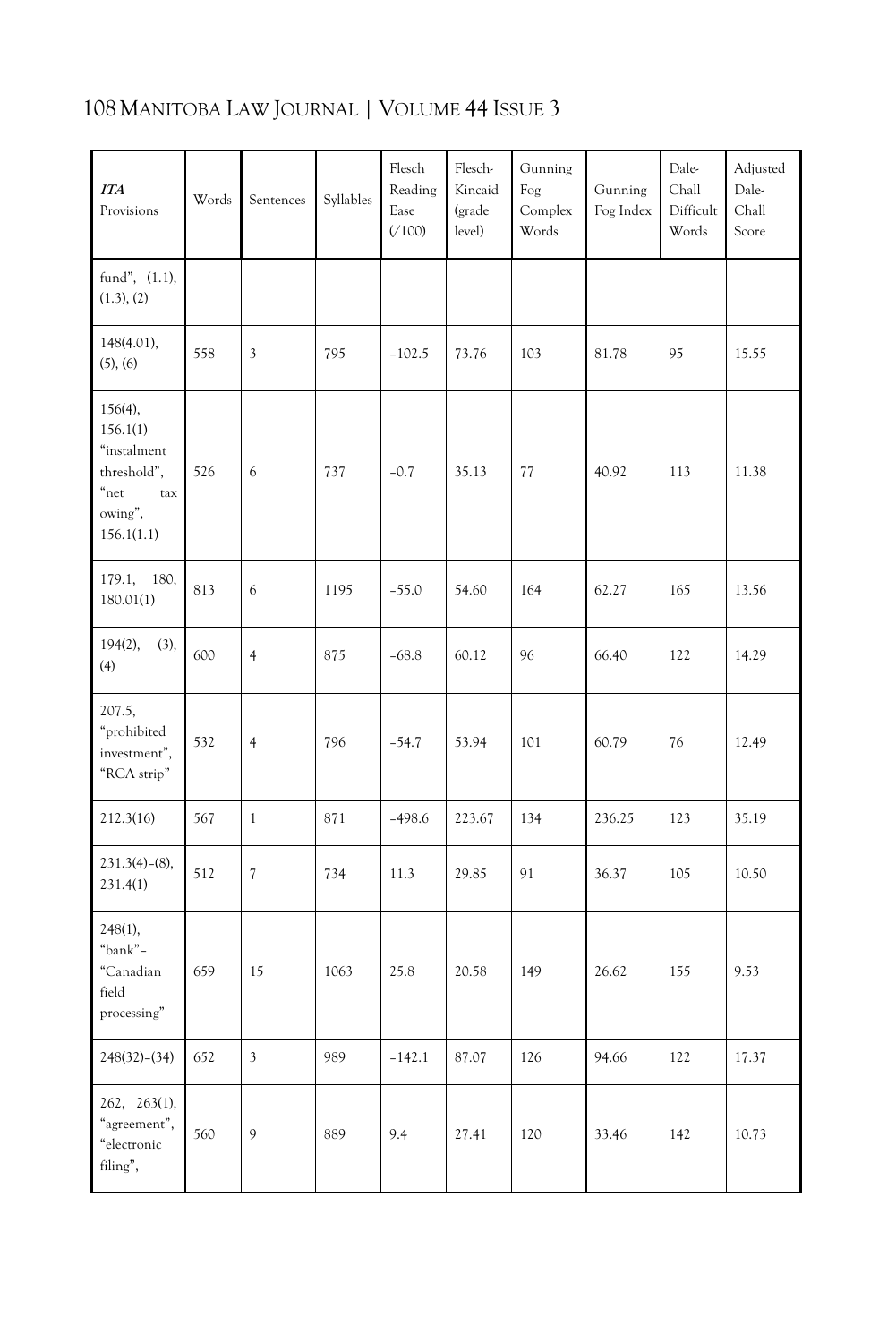*Readability in the Canadian Tax System*109

| <b>ITA</b><br>Provisions             | Words | Sentences | Syllables | Flesch<br>Reading<br>Ease<br>(100) | Flesch-<br>Kincaid<br>(grade<br>level) | Gunning<br>Fog<br>Complex<br>Words | Gunning<br>Fog Index | Dale-<br>Chall<br>Difficult<br>Words | Adjusted<br>Dale-<br>Chall<br>Score |
|--------------------------------------|-------|-----------|-----------|------------------------------------|----------------------------------------|------------------------------------|----------------------|--------------------------------------|-------------------------------------|
| "listed<br>financial<br>institution" |       |           |           |                                    |                                        |                                    |                      |                                      |                                     |
| Total                                | 22319 | 135       | 32318     | $-83.5$                            | 66.0                                   | 4227                               | 73.7                 | 4602                                 | 15.1                                |

# **B. Bankruptcy & Insolvency Act**

| BIA<br>Provisions                      | Words | Sentences                | Syllables | Flesch<br>Reading<br>Ease<br>( / 100) | Flesch-<br>Kincaid<br>(grade<br>level) | Gunning<br>Fog<br>Complex<br>Words | Gunning<br>Fog Index | Dale-<br>Chall<br>Difficult<br>Words | Adjusted<br>Dale-<br>Chall<br>Score |
|----------------------------------------|-------|--------------------------|-----------|---------------------------------------|----------------------------------------|------------------------------------|----------------------|--------------------------------------|-------------------------------------|
| 2 "income<br>trust"-<br>"proposal<br>, | 531   | 11                       | 844       | 23.4                                  | 21.99                                  | 119                                | 28.27                | 140                                  | 10.19                               |
| $29(2) -$<br>30(1)                     | 559   | $\mathfrak{Z}$           | 803       | $-103.8$                              | 74.03                                  | 90                                 | 80.97                | 118                                  | 16.21                               |
| $50.5 -$<br>51(1)                      | 542   | $\overline{7}$           | 723       | 15.4                                  | 30.35                                  | 76                                 | 36.58                | 114                                  | 10.80                               |
| $66.15(1) -$<br>66.19(1)               | 513   | 10                       | 750       | 31.1                                  | 21.67                                  | 99                                 | 28.24                | 142                                  | 10.55                               |
| $69.31 -$<br>69.5                      | 718   | 8                        | 1077      | $-11.2$                               | 22.0                                   | 128                                | 28.3                 | 172                                  | 10.2                                |
| $97(2) -$<br>98.1(3)                   | 546   | 9                        | 773       | 25.5                                  | 74.0                                   | 84                                 | 81.0                 | 118                                  | 16.2                                |
| $156 - 158$                            | 962   | $\overline{\mathcal{L}}$ | 1423      | $-57.8$                               | 30.3                                   | 169                                | 36.6                 | 211                                  | 10.8                                |
| $192 - 194$                            | 500   | 10                       | 711       | 35.8                                  | 21.7                                   | 67                                 | 28.2                 | 104                                  | 10.6                                |
| $243(2) -$<br>244(3)                   | 512   | 10                       | 774       | 27.0                                  | 37.1                                   | 97                                 | 43.0                 | 113                                  | 11.9                                |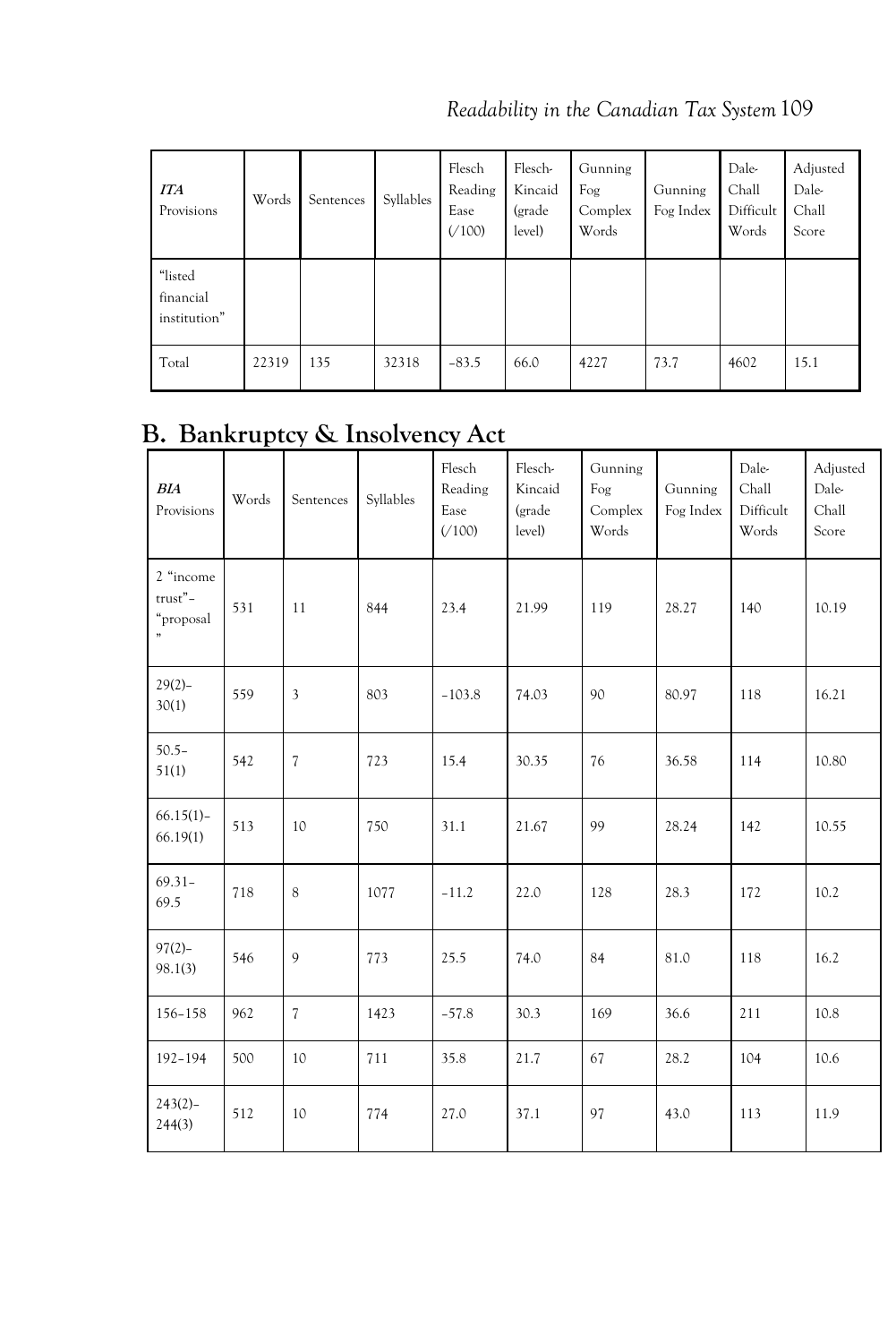| <b>BIA</b><br>Provisions | Words | Sentences | Syllables | Flesch<br>Reading<br>Ease<br>( / 100) | Flesch-<br>Kincaid<br>(grade<br>level) | Gunning<br>Fog<br>Complex<br>Words | Gunning<br>Fog Index | Dale-<br>Chall<br>Difficult<br>Words | Adjusted<br>Dale-<br>Chall<br>Score |
|--------------------------|-------|-----------|-----------|---------------------------------------|----------------------------------------|------------------------------------|----------------------|--------------------------------------|-------------------------------------|
| Total                    | 5383  | 75        | 7878      | 10.2                                  | 29.7                                   | 929                                | 35.6                 | 1232                                 | 10.8                                |

# **C. Canada Labour Code**

| Canada<br>Labour<br>Code<br>Provisions | Words | Sentences                | Syllables | Flesch<br>Reading<br>Ease<br>(100) | Flesch-<br>Kincaid<br>(grade<br>level) | Gunning<br>Fog<br>Complex<br>Words | Gunning<br>Fog<br>Index | Dale-<br>Chall<br>Difficult<br>Words | Adjusted<br>Dale-<br>Chall<br>Score |
|----------------------------------------|-------|--------------------------|-----------|------------------------------------|----------------------------------------|------------------------------------|-------------------------|--------------------------------------|-------------------------------------|
| $12(2) -$<br>12.051                    | 534   | 11                       | 781       | 33.8                               | 20.6                                   | 84                                 | 25.7                    | 92                                   | 8.8                                 |
| $38(1) -$<br>39(1)                     | 540   | 6                        | 784       | $-7.3$                             | 36.6                                   | 82                                 | 42.1                    | 121                                  | 11.6                                |
| $73(1) - 76$                           | 507   | $\mathbf{Q}$             | 788       | 18.2                               | 24.7                                   | 91                                 | 29.7                    | 122                                  | 10.2                                |
| $103(1)$ -<br>108(4)                   | 563   | 12                       | 878       | 27.3                               | 21.1                                   | 124                                | 27.6                    | 139                                  | 9.9                                 |
| $126(2)-$<br>127.1(8)                  | 563   | 11                       | 838       | 29.0                               | 21.9                                   | 101                                | 27.6                    | 131                                  | 9.8                                 |
| $137.1(6) -$<br>138(1.1)               | 513   | 11                       | 806       | 26.6                               | 21.1                                   | 118                                | 27.9                    | 128                                  | 9.9                                 |
| $169(3) -$<br>172(1)                   | 511   | $\overline{\mathcal{L}}$ | 706       | 15.9                               | 29.2                                   | 85                                 | 35.9                    | 110                                  | 10.7                                |
| $206.5(2) -$<br>207(2)                 | 574   | 10                       | 722       | 42.2                               | 21.6                                   | 66                                 | 27.6                    | 84                                   | 8.8                                 |
| 239.1(11)<br>$-242(1)$                 | 508   | 11                       | 779       | 30.2                               | 20.5                                   | 102                                | 26.5                    | 101                                  | 9.1                                 |
| $251.13-$<br>251.19                    | 509   | 12                       | 746       | 39.8                               | 18.2                                   | 82                                 | 23.4                    | 96                                   | 8.7                                 |
| Total                                  | 5322  | 100                      | 7828      | 28.4                               | 22.2                                   | 935                                | 28.3                    | 1124                                 | 9.6                                 |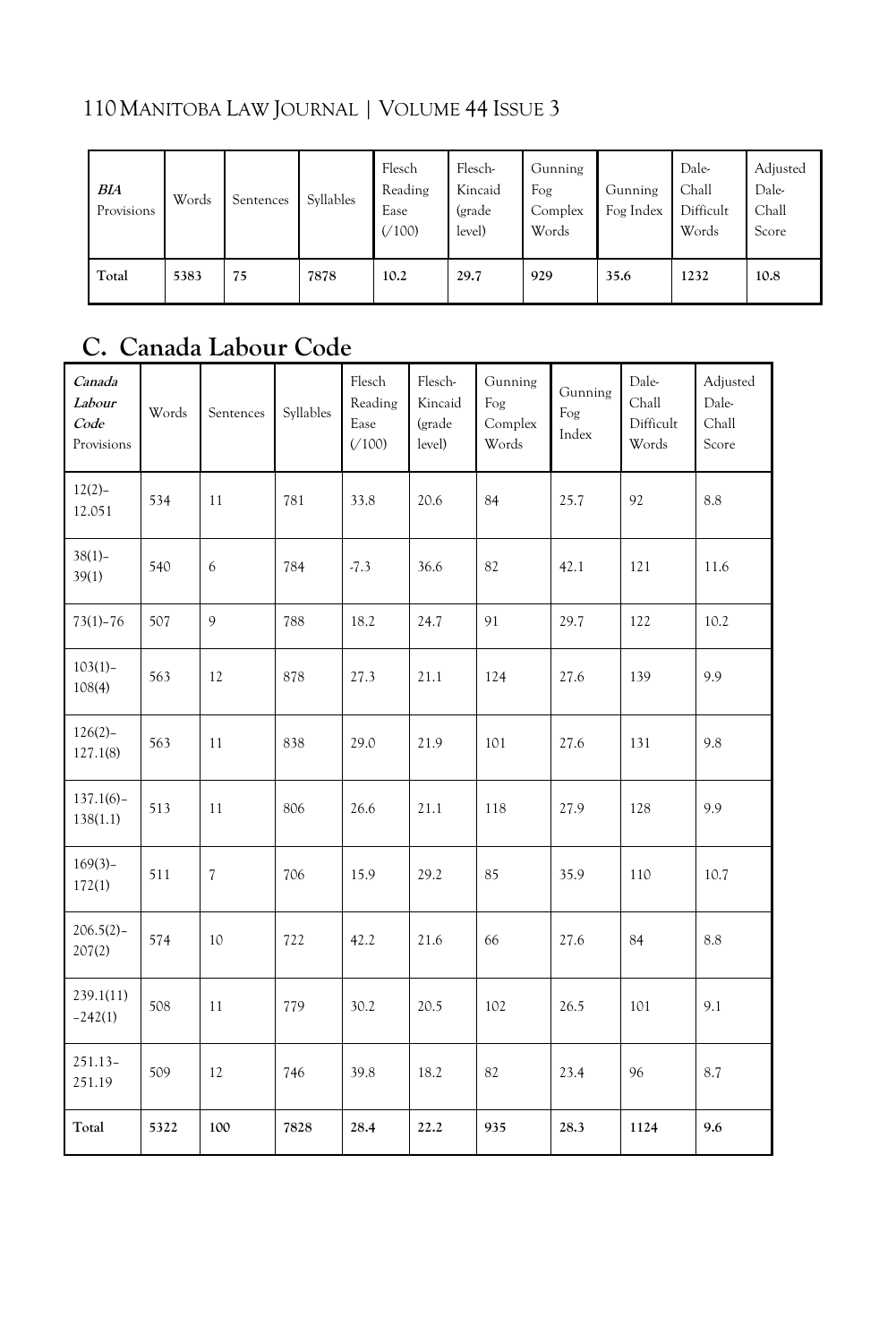### **APPENDIX B: PURPOSIVE SAMPLES**

| Text<br>Analyzed                                                                           | Words | Sentences    | Syllables | Flesch<br>Reading<br>Ease<br>(100) | Flesch-<br>Kincaid<br>(grade<br>level) | Gunning<br>Fog<br>Complex<br>Words | Gunning<br>Fog Index | Dale-<br>Chall<br>Difficult<br>Words | Adjusted<br>Dale-<br>Chall<br>Score |
|--------------------------------------------------------------------------------------------|-------|--------------|-----------|------------------------------------|----------------------------------------|------------------------------------|----------------------|--------------------------------------|-------------------------------------|
| ITA,<br>s.<br>8(1)(p)                                                                      | 162   | $\mathbf{1}$ | 268       | $-97.6$                            | 67.1                                   | 31                                 | 72.5                 | 31                                   | 14.7                                |
| ITA,<br>s.<br>8(1)(q)                                                                      | 302   | $\mathbf{1}$ | 493       | $-237.8$                           | 121.5                                  | 46                                 | 126.9                | 58                                   | 21.6                                |
| IT-525R<br>Summary                                                                         | 240   | 12           | 421       | 38.1                               | 12.9                                   | 53                                 | 16.8                 | 69                                   | 9.2                                 |
| IT-525R,<br>Paras<br>13,<br>$15 - 17$                                                      | 674   | 16           | 1094      | 26.8                               | 20.0                                   | 157                                | 26.2                 | 175                                  | 9.8                                 |
| Guide<br>T4044,<br>Chapter 6                                                               | 970   | 44           | 1496      | 54.0                               | 11.2                                   | 168                                | 15.7                 | 247                                  | 8.8                                 |
| <b>CRA</b><br>Website:<br>Musical<br>Instrument<br>Expenses                                | 376   | 20           | 602       | 52.3                               | 10.6                                   | 83                                 | 16.3                 | 93                                   | 8.5                                 |
| ITA,<br>${\bf S}$ .<br>$146.01(2) -$<br>(4)                                                | 1155  | 3            | 1721      | $-310.0$                           | 152.1                                  | 225                                | 161.8                | 232                                  | 25.9                                |
| <b>CRA</b><br>Website:<br>How<br>to<br>Participate<br>in the Home<br>Buyers' Plan<br>(HBP) | 1756  | 76           | 2366      | 69.4                               | 9.3                                    | 250                                | 14.9                 | 313                                  | 7.6                                 |
| ITA, s. 54,<br>"principal<br>residence"                                                    | 1069  | $\mathbf{1}$ | 1544      | $-1000.4$                          | 418.4                                  | 209                                | 435.4                | 161                                  | 59.0                                |
| ITA,<br>s.                                                                                 | 306   | $\mathbf{1}$ | 415       | $-218.5$                           | 119.8                                  | 47                                 | 128.5                | 47                                   | 21.2                                |

# **A. Hypothetical Taxpayer 1**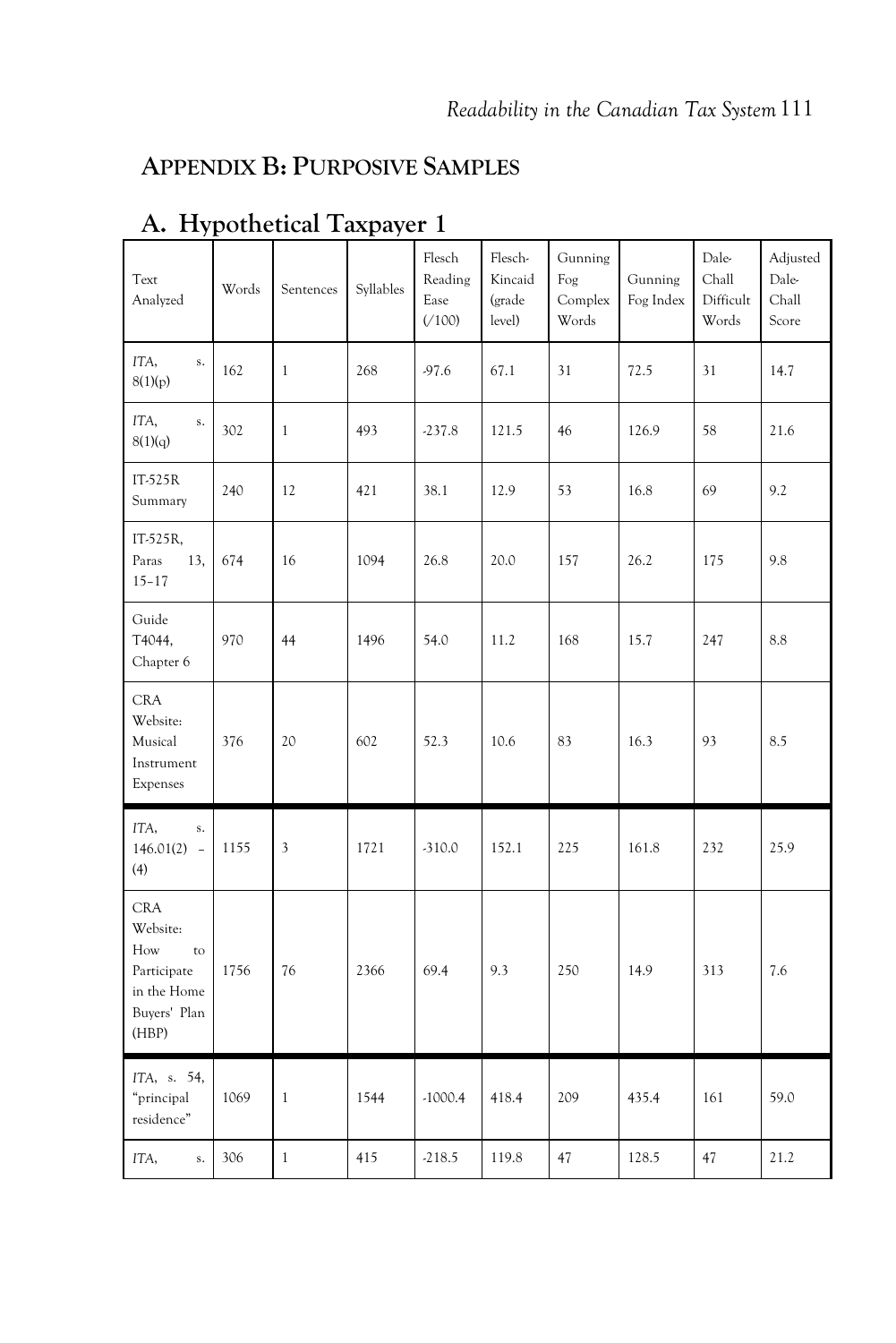| Text<br>Analyzed                                         | Words | Sentences    | Syllables | Flesch<br>Reading<br>Ease<br>( / 100) | Flesch-<br>Kincaid<br>(grade<br>level) | Gunning<br>Fog<br>Complex<br>Words | Gunning<br>Fog Index | Dale-<br>Chall<br>Difficult<br>Words | Adjusted<br>Dale-<br>Chall<br>Score |
|----------------------------------------------------------|-------|--------------|-----------|---------------------------------------|----------------------------------------|------------------------------------|----------------------|--------------------------------------|-------------------------------------|
| 40(1)(a)                                                 |       |              |           |                                       |                                        |                                    |                      |                                      |                                     |
| ITA,<br>s.<br>40(2)(b)                                   | 501   | $\mathbf{1}$ | 659       | $-413.0$                              | 195.3                                  | 98                                 | 208.2                | 65                                   | 30.5                                |
| ITA, s. 38(a)                                            | 43    | $\mathbf{1}$ | 61        | 43.2                                  | 17.9                                   | 10 <sup>2</sup>                    | 26.5                 | 6                                    | 8.0                                 |
| ITA, s. 38                                               | 590   | $\mathbf{1}$ | 853       | $-514.3$                              | 231.6                                  | 127                                | 244.6                | 103                                  | 35.7                                |
| ITA, s. 39(1)                                            | 319   | $\mathbf{1}$ | 467       | $-240.8$                              | 126.1                                  | 68                                 | 136.1                | 62                                   | 22.5                                |
| Folio S1-F3-<br>C2<br>$\sim$<br>Summary                  | 410   | 17           | 662       | 45.8                                  | 12.9                                   | 108                                | 20.2                 | 93                                   | 8.4                                 |
| Folio S1-F3-<br>$C2$ - Paras<br>2.9-2.12                 | 504   | 15           | 723       | 51.4                                  | 14.4                                   | 91                                 | 20.7                 | 109                                  | 8.7                                 |
| Folio, S1-F3-<br>$C2$ - Paras<br>2.17-2.20,<br>2.27-2.28 | 668   | 15           | 969       | 38.9                                  | 18.9                                   | 155                                | 27.1                 | 109                                  | 8.4                                 |
| Guide<br>T4037,<br>Chapter 6                             | 1355  | 52           | 1957      | 58.2                                  | 11.6                                   | 258                                | 18.0                 | 214                                  | 7.4                                 |

**B. Hypothetical Taxpayer 2**

| Text<br>Analyzed                            | Words | Sentences    | Syllables | Flesch<br>Reading<br>Ease<br>(100) | Flesch-<br>Kincaid<br>(grade<br>level) | Gunning<br>Fog<br>Complex<br>Words | Gunning<br>Fog Index | Dale-<br>Chall<br>Difficult<br>Words | Adjusted<br>Dale-<br>Chall<br>Score |
|---------------------------------------------|-------|--------------|-----------|------------------------------------|----------------------------------------|------------------------------------|----------------------|--------------------------------------|-------------------------------------|
| <b>NS</b><br>Sales<br>Tax Act, s.<br>12J(a) | 150   | $\mathbf{1}$ | 223       | $-71.2$                            | 60.5                                   | 13                                 | 63.5                 | 25                                   | 13.7                                |
| <b>NS</b><br>Sales<br>Tax Act, s.           | 71    |              | 102       | 13.2                               | 29.1                                   | 13                                 | 35.7                 | 15                                   | 10.5                                |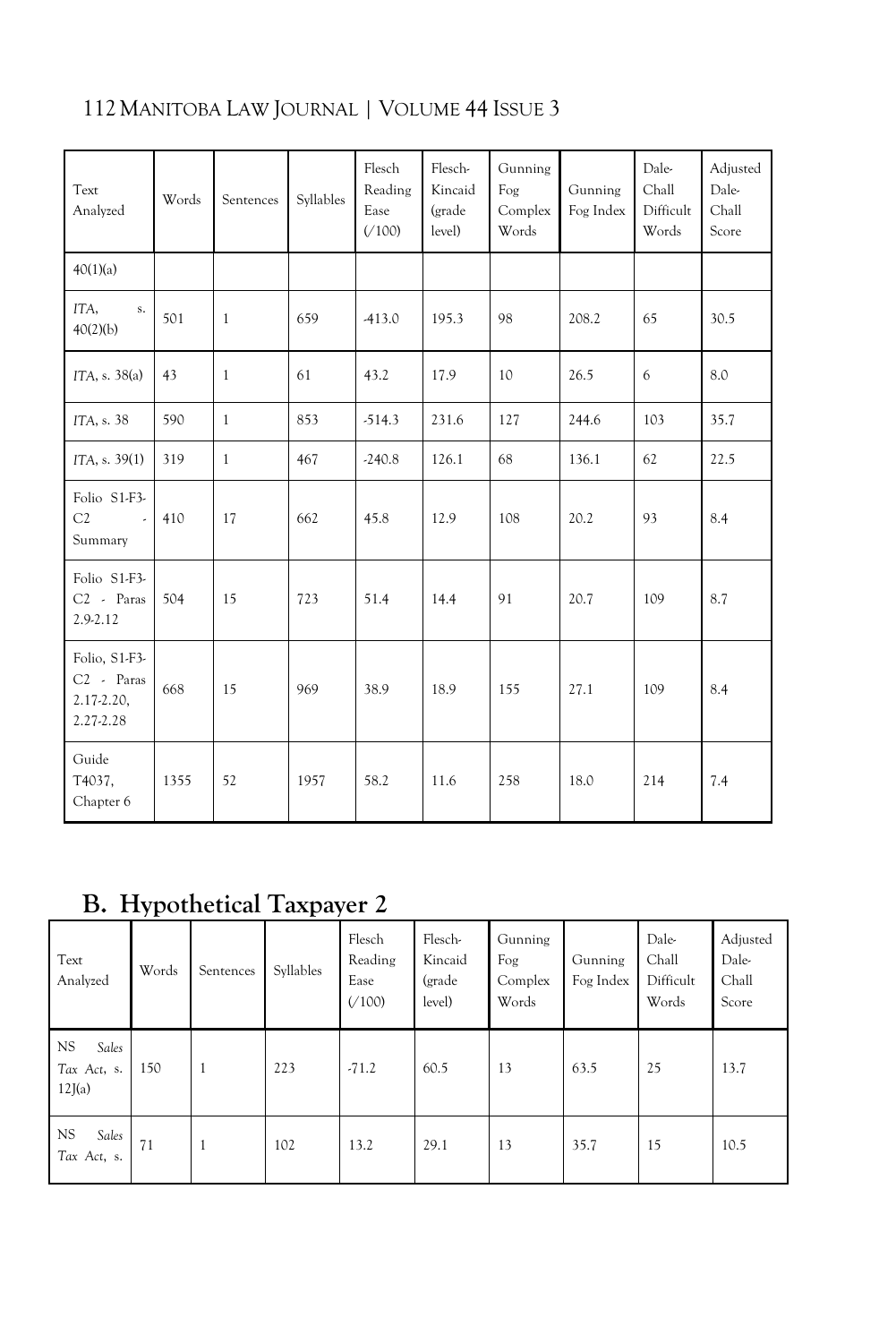| Text<br>Analyzed                                         | Words | Sentences    | Syllables | Flesch<br>Reading<br>Ease<br>(100) | Flesch-<br>Kincaid<br>(grade<br>level) | Gunning<br>Fog<br>Complex<br>Words | Gunning<br>Fog Index | Dale-<br>Chall<br>Difficult<br>Words | Adjusted<br>Dale-<br>Chall<br>Score |
|----------------------------------------------------------|-------|--------------|-----------|------------------------------------|----------------------------------------|------------------------------------|----------------------|--------------------------------------|-------------------------------------|
| 12J(n)                                                   |       |              |           |                                    |                                        |                                    |                      |                                      |                                     |
| NS<br>Sales<br>Tax Act, s.<br>12N                        | 54    | $\mathbf{1}$ | 70        | 42.4                               | 20.8                                   | 9                                  | 28.3                 | 14                                   | 10.4                                |
| Excise Tax<br>Act,<br>$S_{\star}$<br>165(2)              | 56    | 1            | 77        | 33.7                               | 22.5                                   | 9                                  | 28.8                 | 13                                   | 10.1                                |
| Info Sheet<br>GI-063                                     | 2607  | 110          | 3661      | 64.0                               | 10.2                                   | 397                                | 15.6                 | 623                                  | 8.6                                 |
| ITA, s. 9(1)                                             | 28    | $\mathbf{1}$ | 43        | 48.5                               | 13.5                                   | $\overline{7}$                     | 21.2                 | $\overline{\mathbf{3}}$              | 6.7                                 |
| ITA,<br>SS.<br>10(1), (2),<br>(2.1),<br>(3),<br>(4), (5) | 549   | 6            | 805       | $-10.1$                            | 37.4                                   | 110                                | 44.6                 | 83                                   | 10.6                                |
| ITA,<br>${\bf S}$ .<br>20(1)(a)                          | 83    | $\mathbf{1}$ | 124       | $-3.8$                             | 34.4                                   | 17                                 | 41.4                 | 12                                   | 10.0                                |
| Income Tax<br>Regulations,<br>s.<br>1100(1)(a)<br>vii)   | 95    | 1            | 154       | $-26.7$                            | 40.6                                   | 16                                 | 44.7                 | 16                                   | 11.0                                |
| ITA,<br>$\mathbf S.$<br>13(21)                           | 779   | $\mathbf{1}$ | 1068      | $-699.8$                           | 304.4                                  | 125                                | 318.0                | 102                                  | 44.3                                |
| ITA,<br>$\mathbf{S}_{\star}$<br>18(12)                   | 213   | $\mathbf{1}$ | 328       | $-139.6$                           | 85.7                                   | 41                                 | 92.9                 | 46                                   | 17.6                                |
| IT473R -<br>Inventory                                    | 3073  | 80           | 4485      | 44.4                               | 16.6                                   | 605                                | 23.2                 | 549                                  | 8.4                                 |
| Folio<br>S4<br>F2-C2<br>$\bar{\mathcal{L}}$<br>Summary   | 415   | 16           | 679       | 42.1                               | 13.8                                   | 84                                 | 18.5                 | 98                                   | 8.7                                 |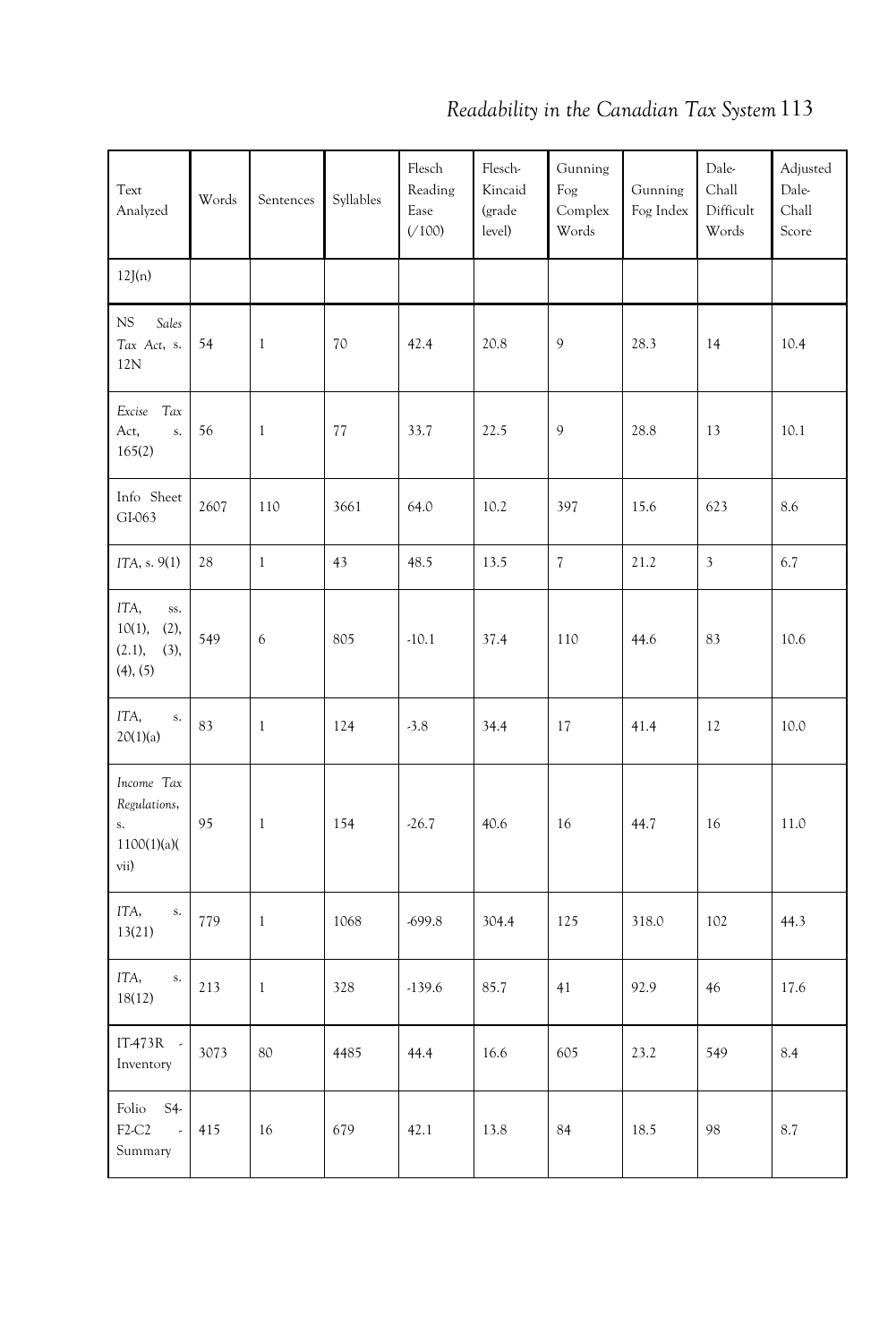| Text<br>Analyzed                                                                | Words | Sentences | Syllables | Flesch<br>Reading<br>Ease<br>(100) | Flesch-<br>Kincaid<br>(grade<br>level) | Gunning<br>Fog<br>Complex<br>Words | Gunning<br>Fog Index | Dale-<br>Chall<br>Difficult<br>Words | Adjusted<br>Dale-<br>Chall<br>Score |
|---------------------------------------------------------------------------------|-------|-----------|-----------|------------------------------------|----------------------------------------|------------------------------------|----------------------|--------------------------------------|-------------------------------------|
| Folio<br>$S4-$<br>F2-C2<br>$2.1-$<br>Paras<br>2.6                               | 422   | 11        | 678       | 32.0                               | 18.3                                   | 85                                 | 23.4                 | 106                                  | 9.5                                 |
| $S4-$<br>Folio<br>F2-C2<br>ä,<br>Paras 2.17-<br>2.19, 2.22-<br>2.27             | 808   | 24        | 1280      | 38.6                               | 16.2                                   | 159                                | 21.3                 | 171                                  | 8.6                                 |
| Folio<br>$S3-$<br>F4-C1<br>$\overline{\phantom{a}}$<br>Summary                  | 469   | 18        | 754       | 44.4                               | 13.5                                   | 104                                | 19.3                 | 108                                  | 8.6                                 |
| Folio<br>$S3-$<br>F4-C1<br>Paras 1.13-<br>1.15, 1.62-<br>1.63, 1.66             | 778   | 29        | 1120      | 57.8                               | 11.9                                   | 139                                | 17.9                 | 146                                  | 7.9                                 |
| Excerpts<br>from CRA<br>Website:<br><b>Business</b><br>Expenses                 | 709   | 37        | 1151      | 50.0                               | 11.0                                   | 116                                | 14.2                 | 164                                  | 8.2                                 |
| <b>CRA</b><br>Website:<br><b>Business</b><br>Use<br>of<br>Home                  | 417   | 19        | 573       | 68.3                               | 9.2                                    | 53                                 | 13.9                 | $7\sqrt{1}$                          | 7.4                                 |
| <b>CRA</b><br>Website:<br>How<br>to<br>Calculate<br>the<br>Deduction<br>for CCA | 676   | 23        | 974       | 55.1                               | 12.9                                   | 110                                | 18.3                 | 124                                  | 8.0                                 |
| <b>CRA</b>                                                                      | 661   | 33        | 891       | 72.5                               | 8.1                                    | 79                                 | 12.8                 | 115                                  | 7.4                                 |